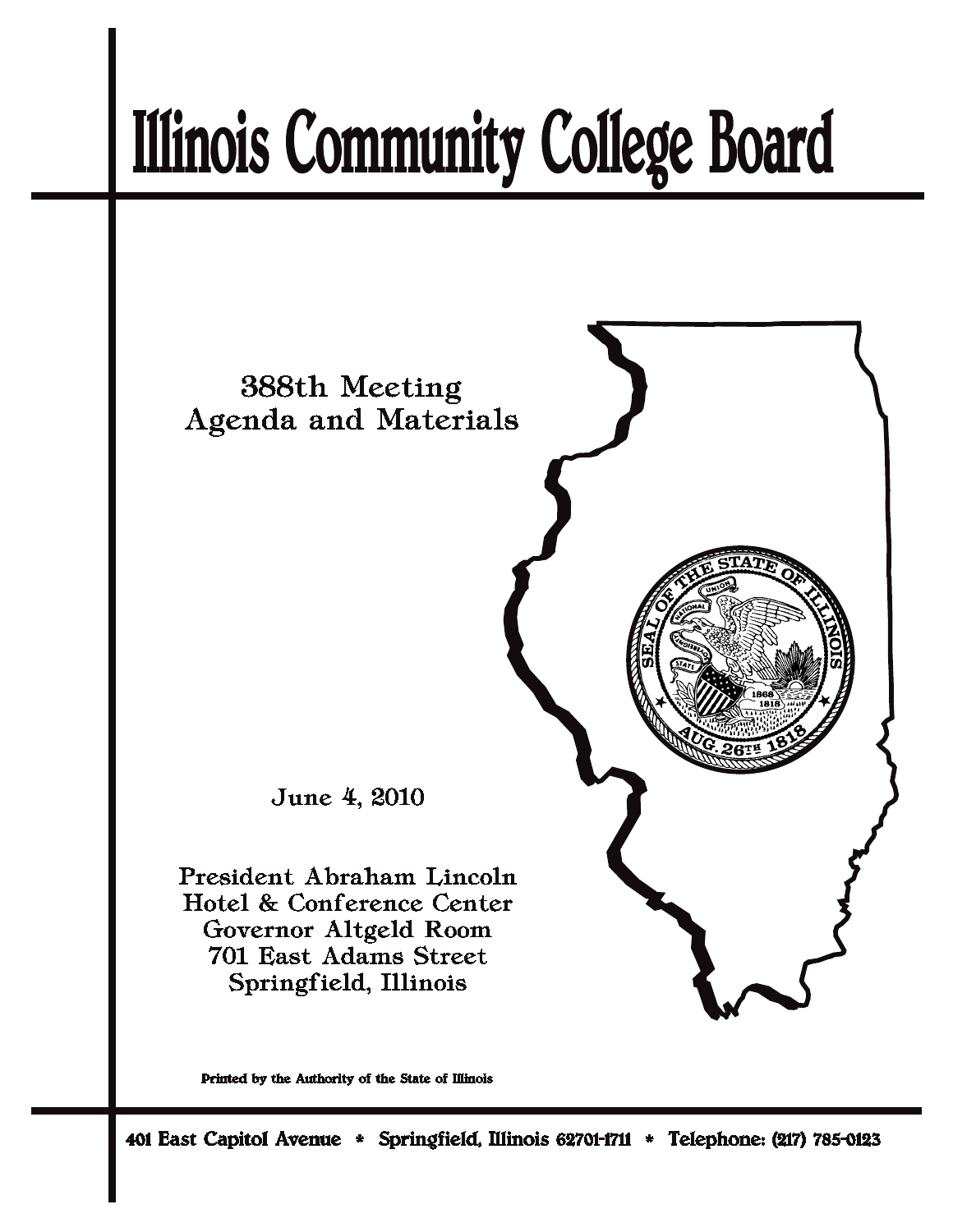## Agenda 388th Meeting of the Illinois Community College Board President Abraham Lincoln Hotel and Conference Center 701 East Adams Street Springfield, IL

June 4, 2010

#### *Committee Meetings*

Thursday, June 3 @ 5:30 p.m. - *Budget and Finance* - Board Conference Room, Harry L. Crisp II Community College Center Thursday, June 3 @ 6:00 p.m.- *External Affairs* - Board Conference Room, Harry L. Crisp II Community College Center Friday, June 4 @ 8:00 a.m. - *Academic Affairs and Student Relations* - Governor Bond Room, 2nd Floor - President Abraham Lincoln Hotel and Conference Center Friday, June 4 @ 8:30 a.m. - *Strategic Planning and Adult Education* - Governor Bond Room, 2nd Floor - President Abraham Lincoln Hotel and Conference Center

| 9:00 a.m. - Board Meeting - Governor Altgeld Room, 2 <sup>nd</sup> Floor -<br><b>President Abraham Lincoln Hotel and Conference Center</b> |                                                                                                                                                                                                                                          |                 |  |
|--------------------------------------------------------------------------------------------------------------------------------------------|------------------------------------------------------------------------------------------------------------------------------------------------------------------------------------------------------------------------------------------|-----------------|--|
| 1.                                                                                                                                         | Roll Call and Declaration of Quorum                                                                                                                                                                                                      |                 |  |
| 2.                                                                                                                                         | Announcements and Remarks by Guy H. Alongi, Board Chair                                                                                                                                                                                  |                 |  |
| 3.                                                                                                                                         | <b>Board Member Comments</b>                                                                                                                                                                                                             |                 |  |
| 4.                                                                                                                                         | <b>Executive Session</b>                                                                                                                                                                                                                 |                 |  |
|                                                                                                                                            | 4.1<br>Contractual Negotiations Between ICCB and<br>Local 6348 IFT/AFT, AFL/CIO<br>4.2<br><b>Personnel Matters</b><br>4.3<br><b>Legal Matters</b><br>4.4<br><b>Review of Executive Session Minutes</b>                                   |                 |  |
| 5.                                                                                                                                         | Nomination of Vice Chair (ACTION)                                                                                                                                                                                                        | 1               |  |
| 6.                                                                                                                                         | New Units of Instruction (ACTION) Dr. Elaine Johnson                                                                                                                                                                                     | $2-19$          |  |
| 7.                                                                                                                                         | Consent Agenda (ACTION)                                                                                                                                                                                                                  |                 |  |
|                                                                                                                                            | 7.1<br>Minutes of the March 26, 2010 Board Meeting<br>7.2<br>Minutes of the March 26, 2010 Executive Session<br>Calendar Year 2011 Board Meeting Dates and Locations<br>7.3<br>Authorizations to enter into Interagency Contracts<br>7.4 | $20 - 33$<br>34 |  |
|                                                                                                                                            | and/or Agreements                                                                                                                                                                                                                        | 35              |  |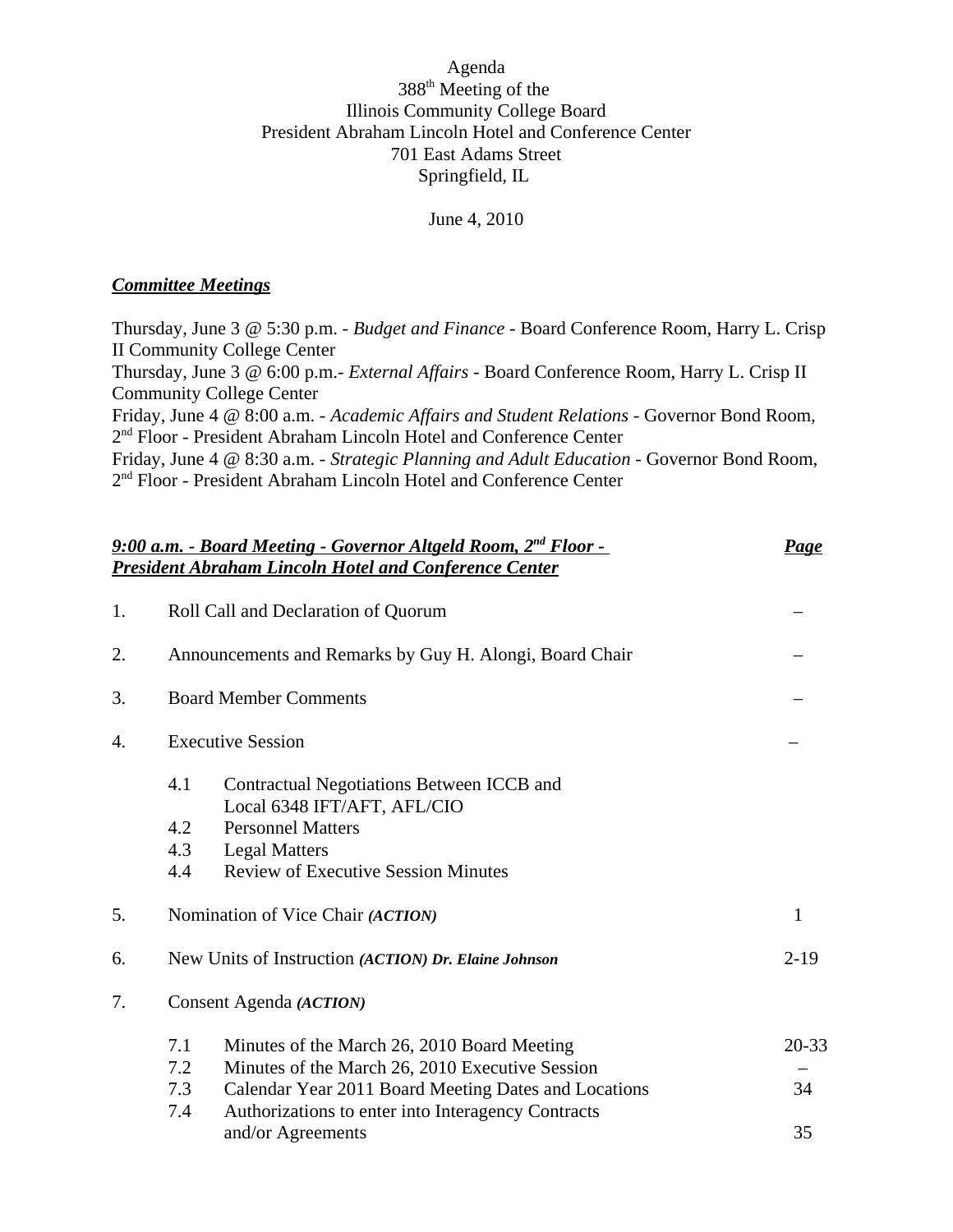## Agenda 388<sup>th</sup> Meeting of the Illinois Community College Board

| 7.5<br>7.6                    | Authorization to Transfer Funds among Line Items<br>Authorization to enter into Contracts                                     | <u>Page</u><br>36<br>37-38                                                                                                                                                                                                                                                                                                 |  |
|-------------------------------|-------------------------------------------------------------------------------------------------------------------------------|----------------------------------------------------------------------------------------------------------------------------------------------------------------------------------------------------------------------------------------------------------------------------------------------------------------------------|--|
| Acknowledgments               |                                                                                                                               |                                                                                                                                                                                                                                                                                                                            |  |
| 8.1<br>8.2                    | Melissa Gamber, ICCB Student Board Member<br>Barb Oilschlager, President,                                                     |                                                                                                                                                                                                                                                                                                                            |  |
| 8.3<br>8.4                    | Dr. John Erwin, President, Presidents' Council<br>Kathy Westman, President,<br>Illinois Community College Faculty Association |                                                                                                                                                                                                                                                                                                                            |  |
|                               |                                                                                                                               |                                                                                                                                                                                                                                                                                                                            |  |
| <b>Committee Reports</b>      |                                                                                                                               |                                                                                                                                                                                                                                                                                                                            |  |
| 10.1                          | <b>Budget and Finance</b><br>Fiscal Year 2011 Update<br>A.                                                                    | 39<br>40                                                                                                                                                                                                                                                                                                                   |  |
| 10.2                          | <b>Academic Affairs and Student Relations</b>                                                                                 |                                                                                                                                                                                                                                                                                                                            |  |
| 10.3                          | <b>External Affairs</b>                                                                                                       |                                                                                                                                                                                                                                                                                                                            |  |
| 10.4                          | <b>Strategic Planning and Adult Education</b>                                                                                 |                                                                                                                                                                                                                                                                                                                            |  |
| <b>Advisory Organizations</b> |                                                                                                                               |                                                                                                                                                                                                                                                                                                                            |  |
| 11.1                          | Illinois Community College Faculty Association Kathy Westman                                                                  |                                                                                                                                                                                                                                                                                                                            |  |
| 11.2                          | Illinois Community College Trustees Association Barb Oilschlager or                                                           |                                                                                                                                                                                                                                                                                                                            |  |
|                               |                                                                                                                               |                                                                                                                                                                                                                                                                                                                            |  |
| 11.4                          | Presidents' Council Dr. John Erwin                                                                                            |                                                                                                                                                                                                                                                                                                                            |  |
| 11.5                          |                                                                                                                               |                                                                                                                                                                                                                                                                                                                            |  |
| 11.6                          | Adult Education and Family Literary Advisory Council Jennifer Foster                                                          |                                                                                                                                                                                                                                                                                                                            |  |
|                               | Illinois Community College Sustainability Network Dr. Jerry Weber, President of College of                                    |                                                                                                                                                                                                                                                                                                                            |  |
| <b>Information Items</b>      |                                                                                                                               |                                                                                                                                                                                                                                                                                                                            |  |
| 13.1<br>13.2                  | Fiscal Year 2010 Financial Statements<br>Fiscal Year 2010 Salary Report for the<br><b>Illinois Public Community Colleges</b>  |                                                                                                                                                                                                                                                                                                                            |  |
| <b>Other Business</b>         |                                                                                                                               |                                                                                                                                                                                                                                                                                                                            |  |
|                               | 11.3                                                                                                                          | Illinois Community College Trustees Association<br>President/CEO Report<br><b>Mike Monaghan</b><br>Illinois Community College System Foundation Ray Hancock<br>Student Advisory Committee Melissa Gamber<br>Lake County; and Warren Ribley, Director of Illinois Department of Commerce and Economic<br><b>Opportunity</b> |  |

15. Public Comment 16. Adjournment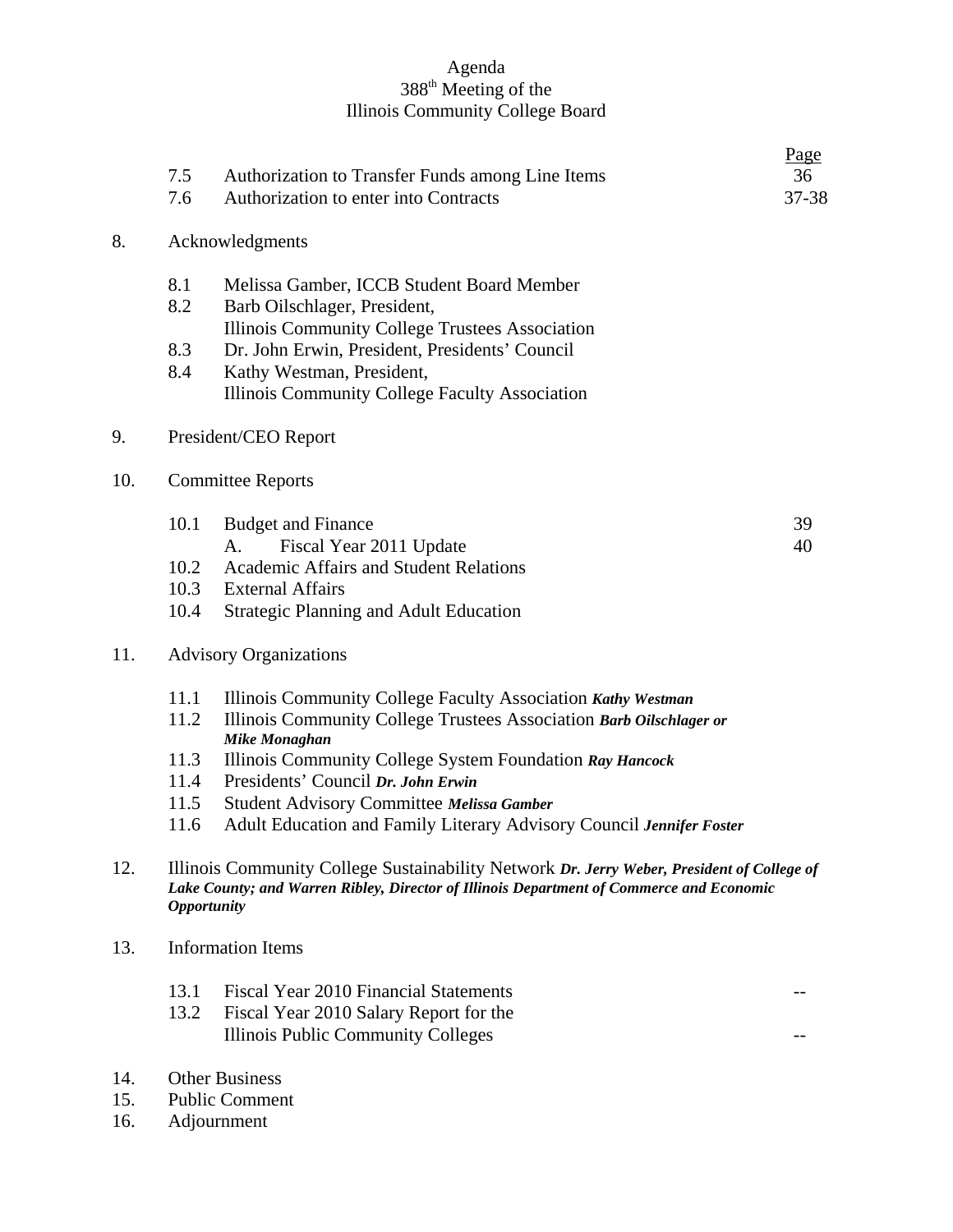## Agenda #5 June 4, 2010

Illinois Community College Board

# **NOMINATION OF VICE CHAIR**

Chairman Alongi will open the floor for nominations for the position of Vice Chair of the Illinois Community College Board.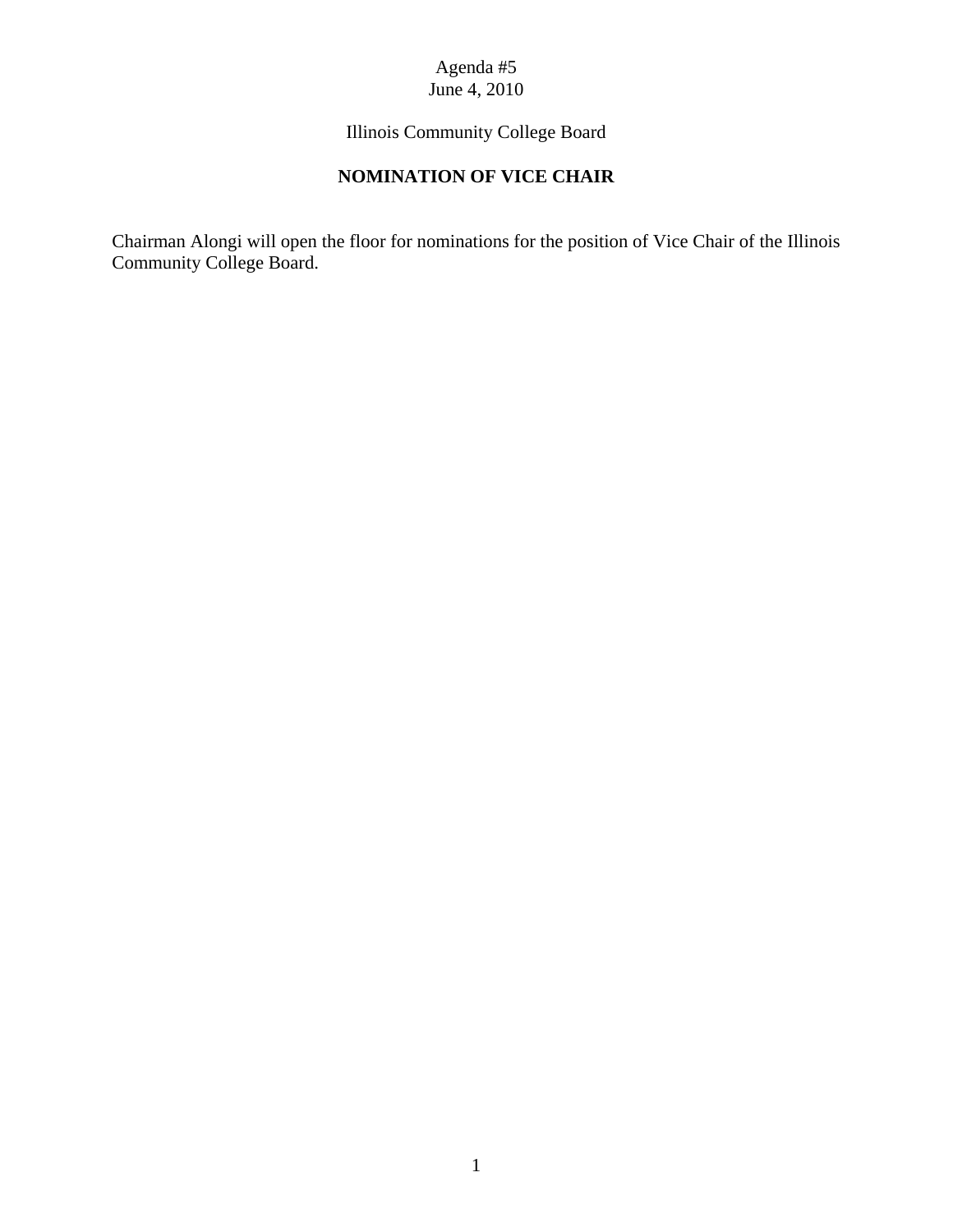## Illinois Community College Board

## **NEW UNITS OF INSTRUCTION**

The Illinois Community College Board is requested to approve new units of instruction for the following community colleges:

#### **RECOMMENDED ACTION:**

It is recommended that the following motion be adopted:

 The Illinois Community College Board hereby approves the following new units of instruction for the community colleges listed below:

#### **PERMANENT PROGRAM APPROVAL**

Danville Area Community College

• Automotive Collision Repair A.A.S. degree (61 credit hours)

#### College of DuPage

< Advanced Multiskilled Technician Certificate (32 credit hours)

#### Frontier Community College

- $\blacktriangleright$  Information Systems Support A.A.S. degree (64 credit hours)
- < ISS (Information Systems Support) Specialist Certificate (49 credit hours)
- < Applications Specialist Certificate (31 credit hours)

#### Kaskaskia College

< Associate in Engineering Science (A.E.S.) degree (64 credit hours)

#### Lewis & Clark Community College

< Architectural Technology A.A.S. degree (66 credit hours)

#### McHenry County College

< Occupational Therapy Assistant A.A.S. degree (72 credit hours)

#### Oakton Community College

- < Commercial Building Energy Systems Certificate (32 credit hours)
- < Computer Networking and Systems A.A.S. degree (60 credit hours)

#### Olive-Harvey College

< Human Development and Family Studies A.A.S. degree (60 credit hours)

#### South Suburban College

- Echocardiography A.A.S. degree (65 credit hours)
- $\blacktriangleright$  Echocardiography Certificate (35 credit hours)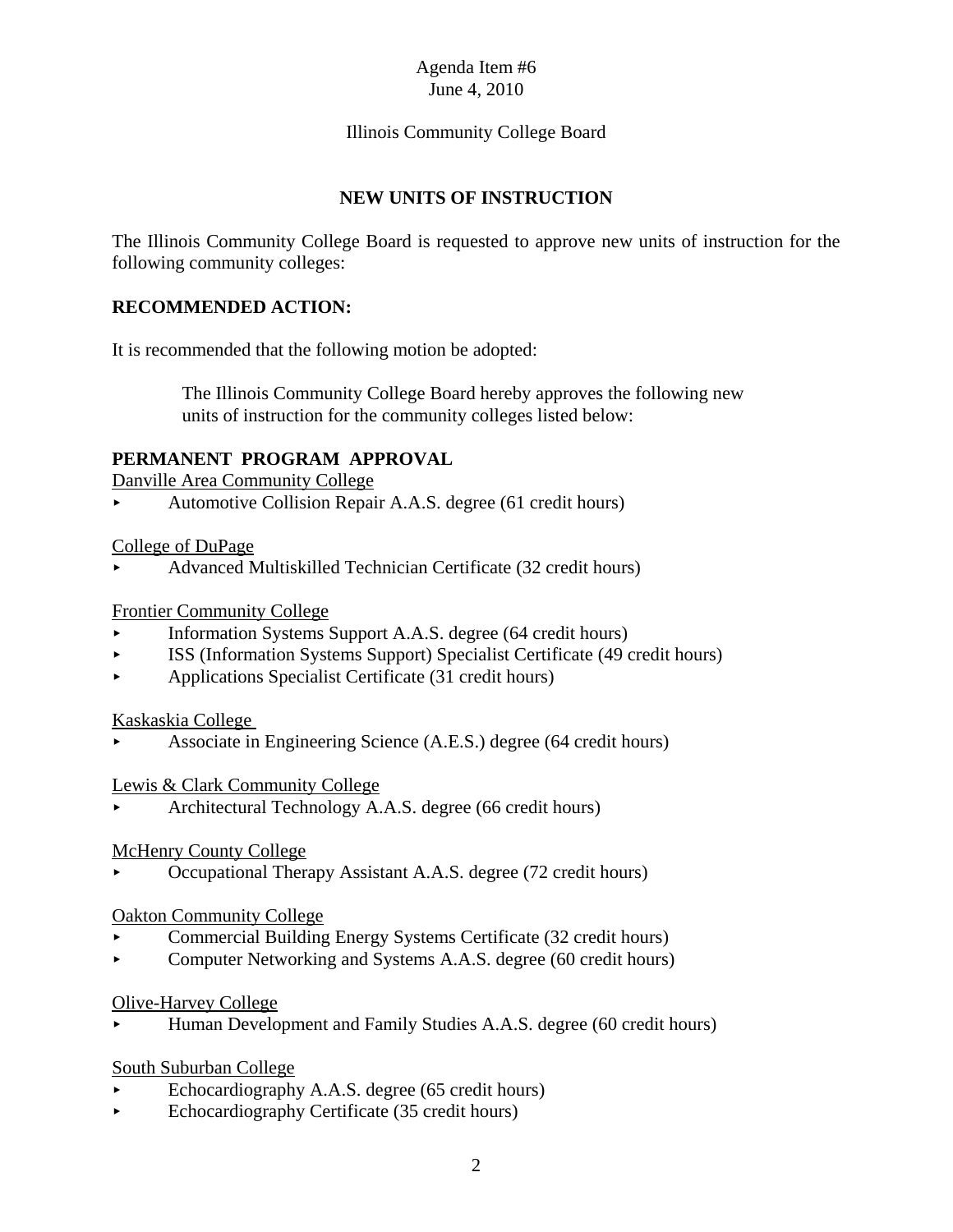- Nanoscience Technology A.A.S. degree (67 credit hours)
- Nanoscience Technology Certificate (33 credit hours)

## Triton College

< Hospitality Industry Administration: Baking and Pastry A.A.S. degree (66 credit hours)

## Wabash Valley College

< Energy Technology A.A.S. degree (68 credit hours)

## Waubonsee Community College

- $\blacktriangleright$  Health Information Technology A.A.S. degree (65 credit hours)
- < Industrial Technology A.A.S. degree (64 credit hours)
- Advanced Industrial Technology Certificate (45 credit hours)

John Wood Community College

- < Business Leadership A.A.S. degree (64 credit hours)
- $\blacktriangleright$  Business Leadership Certificate (32 credit hours)

## **BACKGROUND**

**Danville Area Community College** is seeking approval to offer a 61 credit hour Associate of Applied Science (A.A.S.) degree in "Automotive Collision Repair". This program will prepare individuals for entry-level employment as auto body technicians.

The curriculum consists of 16 credit hours of required general education and 45 credit hours of required career and technical education. The career and technical component of the curriculum includes instruction in fundamentals of collision repair, shop orientation, nonstructural analysis, damage repair, collision repair electrical analysis, principles of air conditioning, MIG welding, refinishing, collision repair mechanical analysis, braking systems, structural analysis, custom refinishing techniques and a required work-based learning experience. The curriculum was developed using I-CAR standards for automotive collision repair programs and will prepare graduates for ASE (Automotive Service Excellence) certification through the National Automotive Technician's Education Foundation (NATEF). The program also meets NATEF educational program standards for ASE accreditation. Assessment of student learning objectives will be accomplished through evaluation of the student's performance during the work-based learning experience performed by the supervising employer and program faculty.

The college currently offers several general education and career and technical education courses required in the proposed degree for dual credit to local secondary students through its Partnership for College and Career Success (PCCS) consortia. This provides opportunities for high school students to earn credit hours towards their high school graduation requirements and completion of the A.A.S. degree. The college also currently offers a related Automotive Collision Repair Certificate which is expected to feed students into the proposed degree. The degree will provide those students, as well as technicians already in the field with advanced educational opportunities.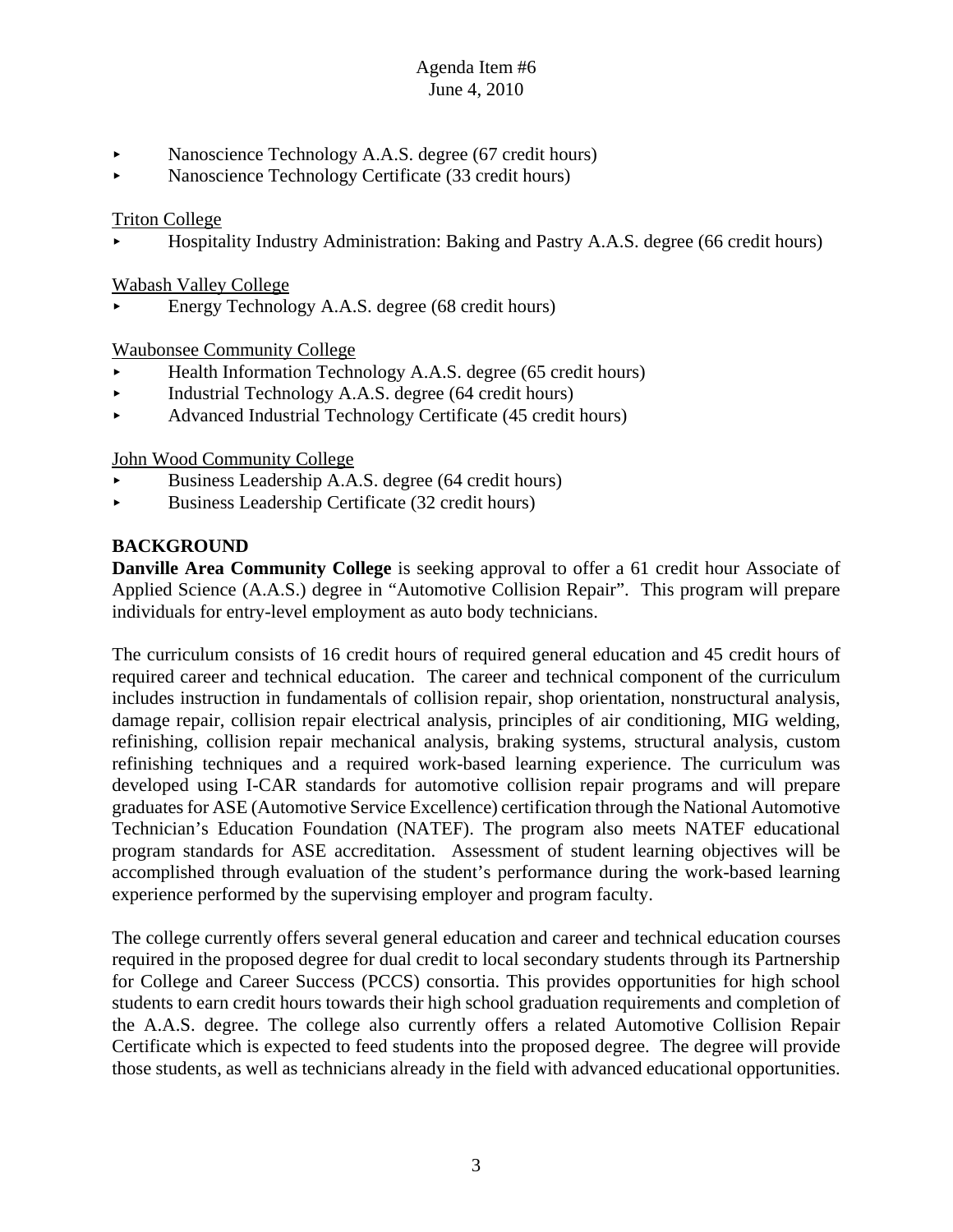Labor market information provided by the college supports the interest in and the need for a twoyear degree program in this field of study. According to the Illinois Department of Employment Security (IDES), employment of "automotive body repairers" is expected to increase by 13.9% through 2016 statewide. Furthermore, local employers have expressed a significant need for educated and skilled technicians beyond which existing educational programs currently supply. The college anticipates an enrollment of 12 full-time and six (6) part-time students the first year, increasing to 20 full-time and 14 part-time students by the third year.

Because facilities, faculty and equipment are in place to support the existing Certificate program, no new financial resources will be required to implement this program. One (1) existing full-time faculty member is required for the proposed program. Qualified faculty possess I-CAR certification in automotive collision repair, six years related occupational experience, and six years teaching experience.

**College of DuPage** is seeking approval to offer a 32 credit hour "Advanced Multiskilled Technician" Certificate program. This program will prepare individuals for entry-level employment in a variety of technician-level occupations supporting electromechanical and electronics-related processes. The proposed certificate program is complementary to the college's existing Integrated Engineering Technology A.A.S. degree.

The curriculum consists of 32 credit hours of career and technical coursework including instruction in digital fundamentals, industrial controls, motor fundamentals, electricity and electronics fundamentals, industrial design/CAD, engineering graphics and design, technical mechanics, drive components, introductory programmable logic controllers, electronic devices and applications, automation, multiskilled technology, and one (1) technical elective course. Assessment of student learning objectives will be accomplished through the evaluation of a comprehensive team final project and an individual portfolio review conducted by program faculty. Furthermore, the college offers five (5) of the courses required for the proposed certificate as dual credit to local secondary districts through its Partnership for College and Career Success (PCCS) consortium. This allows high school students to earn credits towards their high school graduation requirements and towards the completion of these programs at the college.

Labor market information provided by the college supports the interest in and the need for a certificate-level program in this field of study. According to the Illinois Department of Employment Security (IDES), positive growth in the employment of "electrical and electronics technicians" and "electro-mechanic technicians" can be expected statewide through 2016. The college anticipates an enrollment of 15 full-time and 12 part-time students the first year, increasing to 20 full-time and 16 part-time students by the third year. The college currently enrolls around 170 full- and part-time students in its related Electronics Technology and Electro-Mechanical Technology programs. It is anticipated this new certificate option will provide some of those existing students with opportunities in other educational avenues that might meet their employment needs more closely.

One (1) existing full-time and seven (7) existing part-time faculty will be required to implement the program the first year. Qualified faculty will possess a Master's degree in an Engineering or related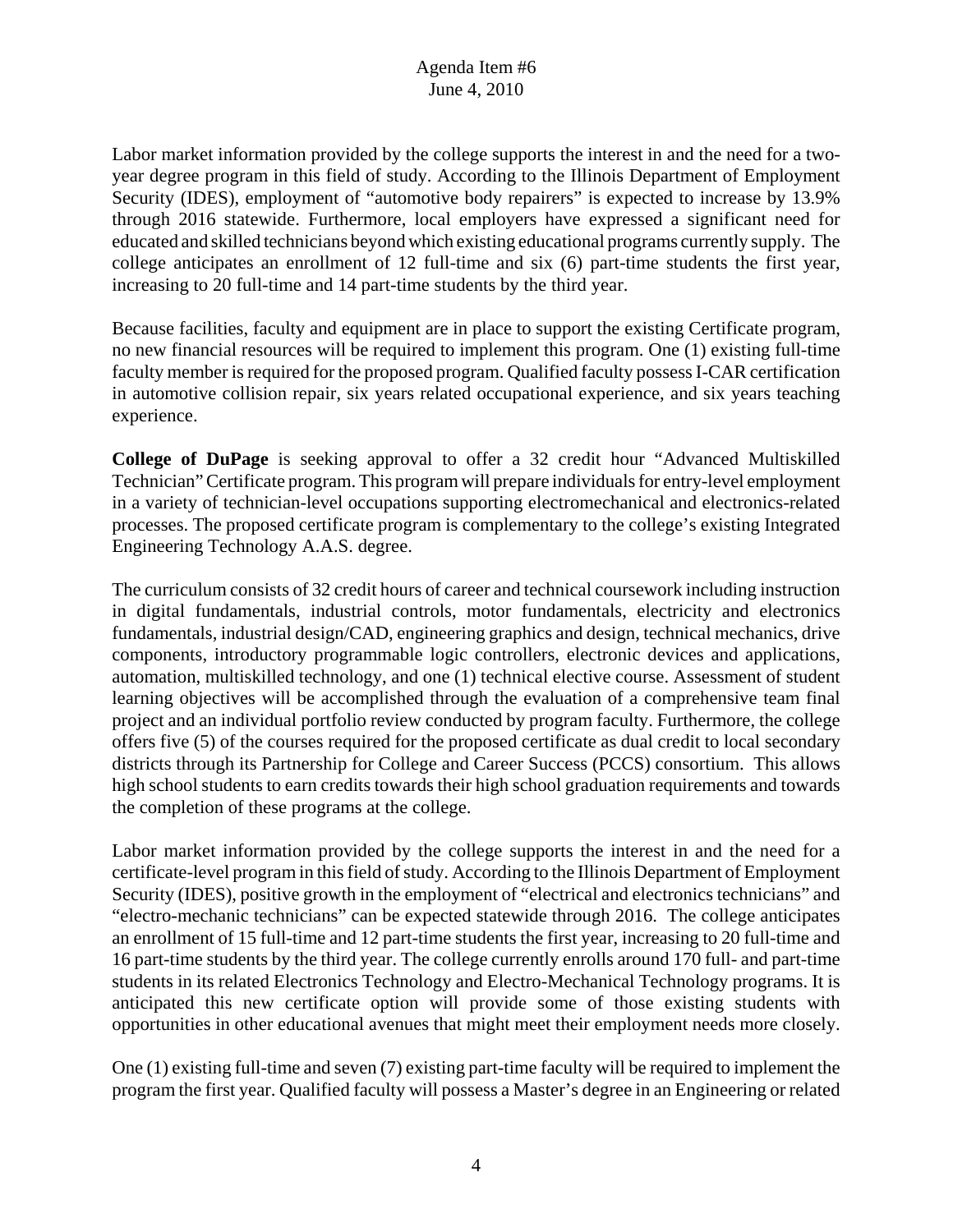field of study, have a minimum of two (2) years related occupational experience, and a minimum of two (2) years teaching experience. Facilities are in place to adequately support the proposed program. No new costs are anticipated to implement this program during the first three years.

**Frontier Community College**, one of the Illinois Eastern Community Colleges is seeking approval to offer a 64 credit hour "Information Systems Support (ISS)" Associate of Applied Science (A.A.S.) degree and a related 49 credit hour Certificate program. These programs will prepare individuals for entry-level employment in information technology support positions. The degree is designed for students with little or no background in information technology, while the certificate targets individuals with experience or who are currently working in a related capacity.

The degree curriculum consists of 15 credit hours of required general education and 49 credit hours of required career and technical education. The career and technical component of the curricula includes instruction in computer hardware fundamentals, computer support fundamentals, word processing/spreadsheet/database support, client operating systems, productivity applications, applications support, computer support techniques, network systems support, A+ Certification preparation, Microsoft MCDST Certification preparation, Net+ Certification preparation, and a required work-based learning experience in information systems support. The ISS Certificate curriculum consists solely of the 49 credit hours of career and technical coursework. The college is also seeking approval to offer a 31 credit hour "Applications Specialist" Certificate program. This program will prepare individuals for entry-level employment as computer software support specialists. The curriculum includes career and technical coursework in computer support fundamentals, word processing/spreadsheet/database support, computer support techniques, productivity applications, client operating systems, and application support techniques. Assessment of student learning objectives will be conducted by program faculty through an ePortfolio assessment of the student's educational progress throughout their curriculum, and an evaluation of the student's performance during the work-based learning experience. The proposed degree and advanced certificate prepare students for industry credentialing exams including Microsoft Certified Desktop Technician (MCDST), Microsoft Application Specialist (MCAS), CompTIA A+ Certification, and CompTIA Network+ Certification.

Labor market information provided by the college supports the interest in and the need for formalized training programs in information systems support. Locally employers often train their own staff for support which may not offer the same industry credentialing as vendor-sponsored curricula, nor, does it provide any portable educational experience or credentialing for existing workers. The proposed programs will offer that opportunity for existing IT professionals, as well as offer educational pathways for individuals seeking entry-level employment in this field. According to the Illinois Department of Employment Security (IDES), employment of "computer support specialists" is anticipated to increase by 17.9% statewide through 2016. Employment growth within the college's district is also expected to be positive at 4.5% through 2016. The college anticipates an enrollment in the degree at 10 full-time and 10 part-time the first year, increasing to 25 full-time and 25 part-time by the third year. The college anticipates an enrollment of five (5) full-time and five (5) part-time students the first year in the certificate, increasing to 15 full-time and 15 part-time by the third year. The degree program was also designed with articulation at the baccalaureate level in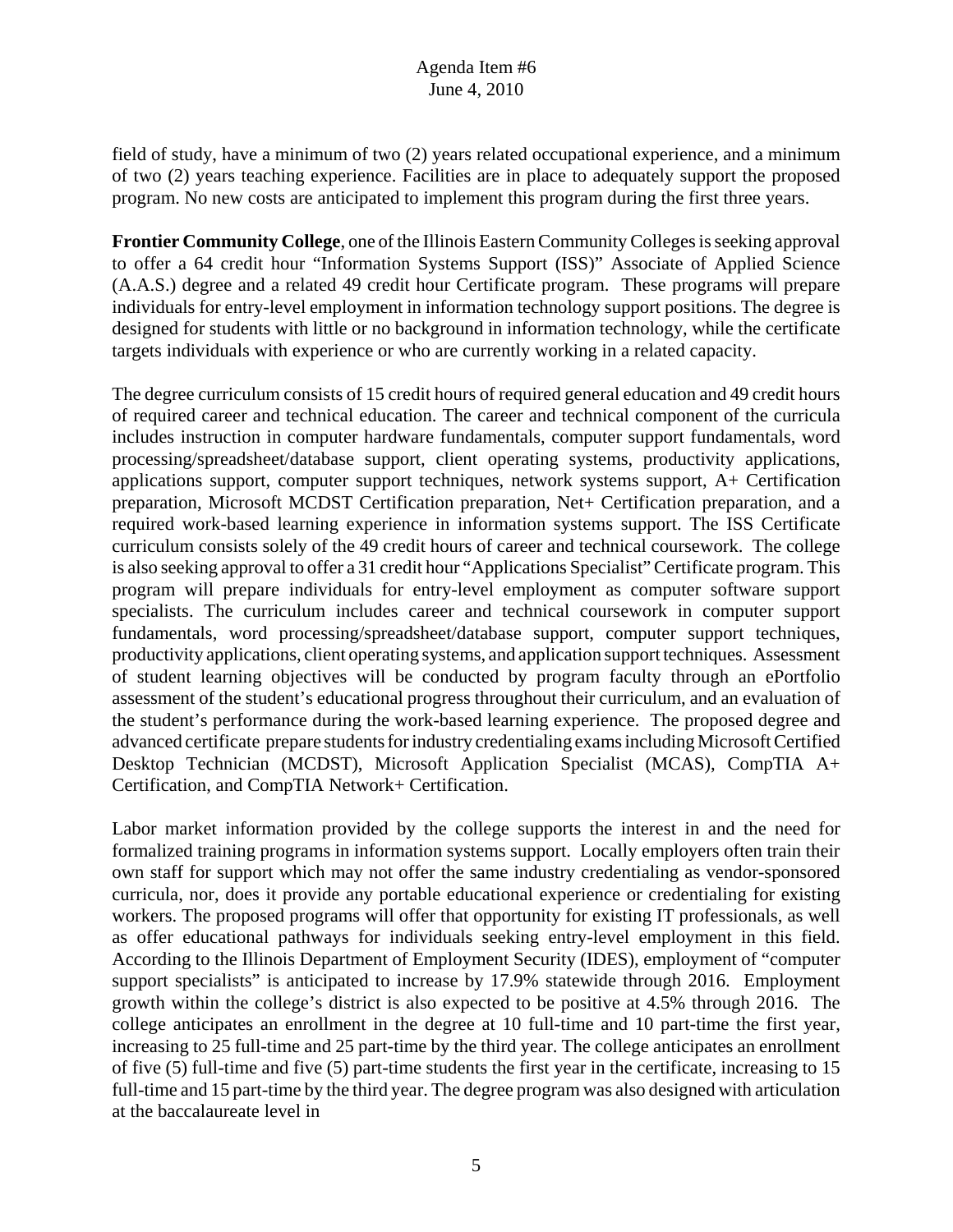mind. The ISS degree is transferrable to Southern Illinois University at Carbondale (SIUC), Southern Illinois University at Edwardsville (SIUE), Eastern Illinois University (EIU), and University of Southern Indiana (USI) in related baccalaureate degree programs.

The college currently offers a related A.A.S degree in Information Technology Management, and therefore facilities, faculty and most equipment are in place to adequately support the proposed programs. While the IT Management program has been successful, it has needed revision to better serve students and local employers. The proposed degree and related certificates will eventually replace the existing program. Two (2) existing part-time faculty are required to implement the programs. Qualified faculty possess a Bachelor's degree in Information Technology, have a minimum of five (5) years related occupational experience and two (2) years teaching experience. The college estimates the cost of implementing these programs at \$15,095 the first year, \$14,265 the second year, and \$15,240 the third year.

**Kaskaskia College** is seeking approval to offer a 64 semester credit hour Associate in Engineering Science (A.E.S.) Degree for students planning to obtain a baccalaureate degree in a related engineering science field, or enter the workforce with a potential for earning a baccalaureate degree in the future. The A.E.S. degree is more closely aligned with lower division coursework at universities offering bachelor's degree program in related engineering sciences. The proposal satisfies ICCB Administrative Rules for A.E.S. degree program regarding total credit hours and general education requirements, as well as meeting the IAI Engineering major panel's recommendations. To gain admittance to this program, students must meet IAI Engineering panel recommendations and the general admission standards for all transfer degrees. The college anticipates an enrollment of  $15 - 17$  full-time students the first year. Existing faculty and facilities, including laboratories and equipment, are adequate for the implementation of the proposed program. The cost of implementing this program will be approximately \$4,000 per year during the first three years.

**Lewis & Clark Community College** is seeking approval to offer a 66 credit hour Associate of Applied Science (A.A.S.) degree in "Architectural Technology". This program will prepare individuals for employment as architectural drafters, architectural technicians, and constructiondesign technicians with a focus on green building design.

The curriculum was developed in partnership with the University of Illinois at Urbana /Champaign's School of Architecture to provide graduates with employment skills at the drafter/technician level, and transfer into the Architecture baccalaureate degree program. The curriculum consists of 18 credit hours of required general education, and 48 credit hours of required career and technical education. The general education component includes 12 credit hours of coursework transferrable to the baccalaureate level. In addition, four (4) of the general education courses can be taken for dual credit through the district's local secondary Partnership for College and Career Success (PCCS) consortium. This will provide opportunities for local secondary students to earn credit hours towards their high school graduation requirements and completion of the Architectural Technology A.A.S. degree. The career and technical component includes instruction in introductory architecture, architectural graphics, architectural rendering, introductory and advanced architectural design,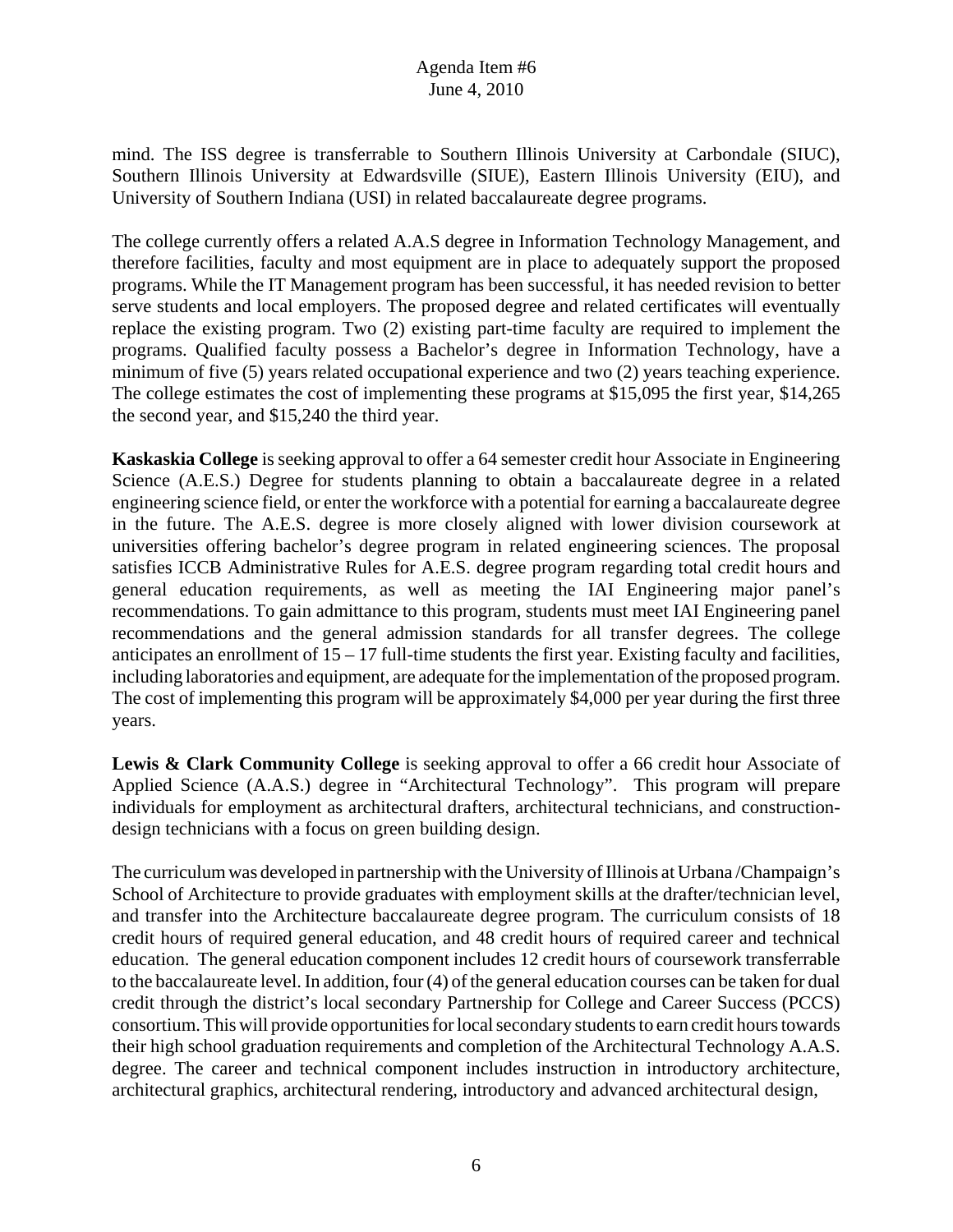REVIT, architectural building systems, basic and advanced computer-aided design, construction of buildings, GIS/GPS mapping, solar design and installation, solar hot water technology, grid tied solar design, and a required architectural design and graphics work-based learning experience. Assessment of student learning objectives will be achieved through evaluation of the student's performance during the work-based learning experience by the student's work-site supervisor and program faculty. The curriculum was developed using guidelines of the U.S. Green Building Council that offers an optional credential, the Leadership in Energy and Environmental Design (LEED) certification for professionals who have work experience in the field of green building design/construction.

Labor market information provided by the college supports the interest in and the need for a twoyear architectural technology degree program, particularly a program focused on green-building design and environmental sustainability. The college anticipates an enrollment of 10 full-time and five (5) part-time students the first year, increasing to 20 full-time and 15 part-time students by the third year. Facilities, equipment and software are currently in place to adequately support the program. Three (3) existing full-time and three (3) existing part-time faculty will be required during the first year of the program. Qualified faculty possess a minimum of a Bachelor's degree in Architecture or a related field, have a minimum of five years related occupational experience and a minimum of five years teaching experience. No new costs are anticipated to implement this program.

**McHenry County College** is seeking approval to offer a 72 credit hour "Occupational Therapy Assistant" Associate of Applied Science (A.A.S.) degree program. This program will prepare individuals for employment as occupational therapy assistants to licensed occupational therapists.

The curriculum consists of 23 credit hours of required general education and 49 credit hours of required career and technical education. The career and technical component of the curriculum includes instruction in foundations of occupational therapy, introductory through advanced levels of therapeutic methods, psychosocial rehabilitation theory and practice, physical theory and rehabilitation theory and practice, occupations across the lifespan, dynamics of human movement, conditions disrupting participation, professional analysis in practice, health services management, information literacy in healthcare, and a required work-based learning experience in the occupational therapy. Assessment of student learning objectives will take place during the workbased learning experience through observation and evaluation of the student's performance by employer's and program faculty. The curriculum was designed according to skill standards set by the American Occupational Therapy Association (AOTA) for occupational therapy assistant educational programs, and will prepare graduates for the Certified Occupational Therapy Assistant (COTA) exam through the National Board for Certification in Occupational Therapy. Certification is a prerequisite for licensure through the Illinois Department of Finance and Professional Regulation (IDFPR), which is a requirement for entry-level employment in this State. The college has also sought articulation of the proposed program with National Louis University, Southern Illinois University at Carbondale (SIUC), and Northern Illinois University (NIU) in programs related to Health Care Management and Health and Human Sciences.

Labor market information provided by the college supports the interest in and the need for a two-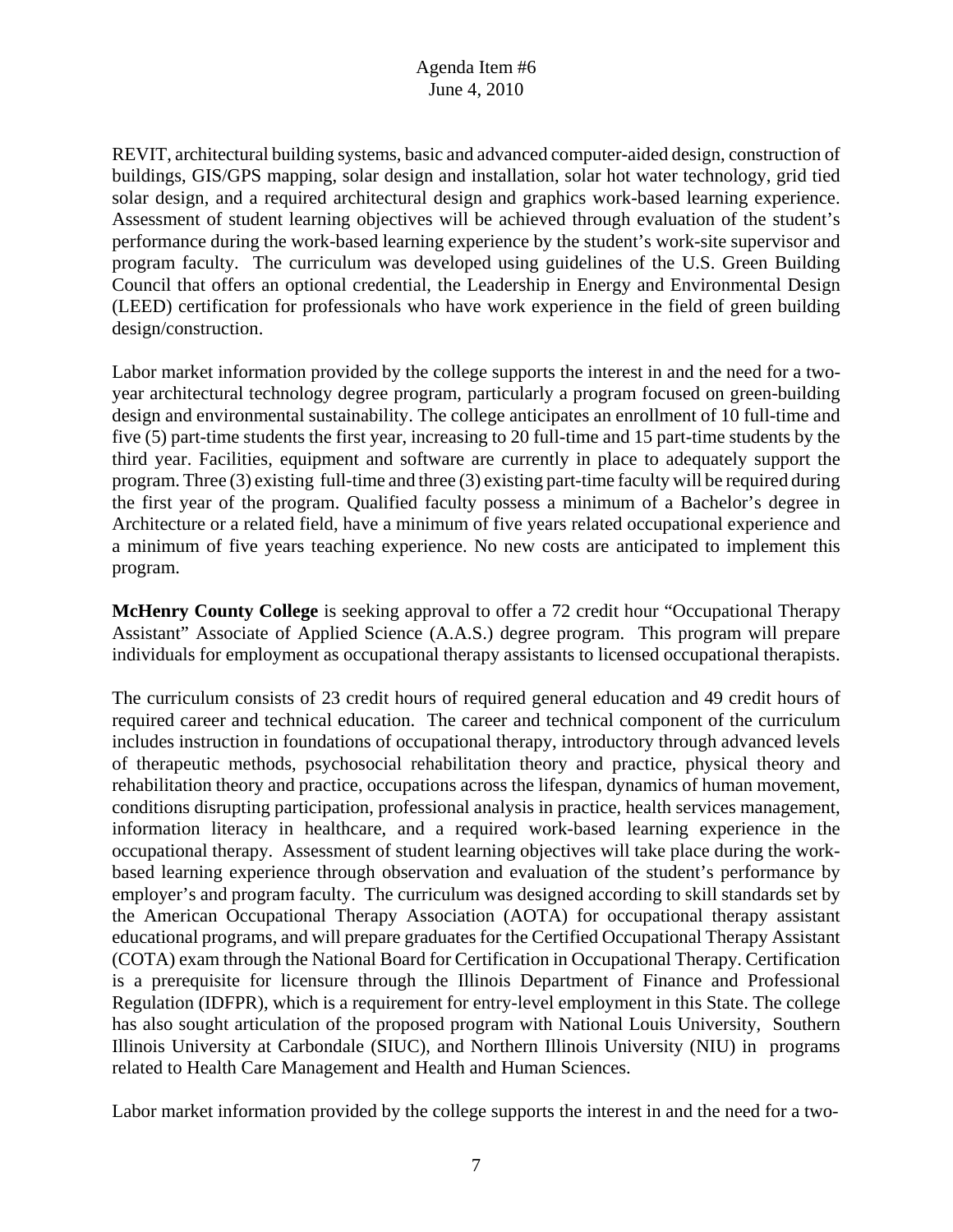year educational program in this field of study within the college's district. According to the Illinois Department of Employment Security (IDES), employment of "occupational therapy assistants" is projected to increase by 25.4% through 2016 statewide. Local employers have expressed a significant need for COTAs as an alternative to hiring multiple full-time licensed occupational therapists. Furthermore, recent changes in the entry-level educational requirements for occupational therapists (a master's degree is required) has made earning an Associate's degree, which offer the potential for pursuing employment while continuing your baccalaureate and professional education, more attractive to many students. The college anticipates an enrollment of 16 full-time students each year during the first three years of the program.

The program will utilize one (1) existing full-time faculty member, and require one (1) new full-time and two (2) new part-time faculty during the first year. Qualified faculty will possess at minimum a Bachelor's of Science in Occupational Therapy or have Certification as an Occupational Therapy Assistant with five years related teaching experience. A Master's degree in Occupational Therapy with at least one year related work experience and one year teaching experience is preferred. Classroom facilities are in place to adequately support the program. Laboratory facilities and much of the required equipment will be utilized through the college's work-based learning site partners. Costs of implementing this program will be approximately \$90,600 the first year, \$83,900 the second year, and \$83,000 the third year.

**Oakton Community College** is seeking approval to offer a 32 credit hour "Commercial Buildings Energy Systems" Certificate. This program will prepare individuals for entry-level employment as heating, ventilation and air conditioning (HVAC) technicians in commercial buildings. The curriculum was based on standards developed by the Partnership for Air-Conditioning, Heating, and Refrigeration Accreditation (PAHRA). The college's existing program's hold current PAHRA accreditation, and it is planned the proposed curricula will be submitted for accreditation once all appropriate state-level approvals have been awarded. The curriculum consists of career and technical instruction in introductory air conditioning and refrigeration, introductory electricity and automatic controls, advanced automatic controls, indoor air quality, commercial HVAC systems applications, HVAC load calculations, energy audit, analysis and management, and two courses in applied math and writing. Assessment of student learning objectives will be achieved through an evaluation of a final project requiring the development of a plan for maintaining a high energy efficient commercial HVAC building system.

Labor market information provided by the college supports the interest in and the need for a formalized certificate program in this field of study. The proposed program will complement the college's existing A.A.S. degree and Certificate programs in Residential and Light Commercial Air Conditioning. The college indicates a strong interest by existing students, recent graduates and local employers for a training program that emphasizes commercial HVAC maintenance and energy efficiency. According to the Illinois Department Employment Security (IDES), growth in the employment of "HVACR technicians" is anticipated at 10.4%, about as fast as the average growth for all occupations statewide through 2016. Locally, data shows a projected increase in the number of HVACR job openings through 2016. The college anticipates an enrollment of five (5) part-time students the first year, increasing to 10 part-time students by the third year. One (1) existing full-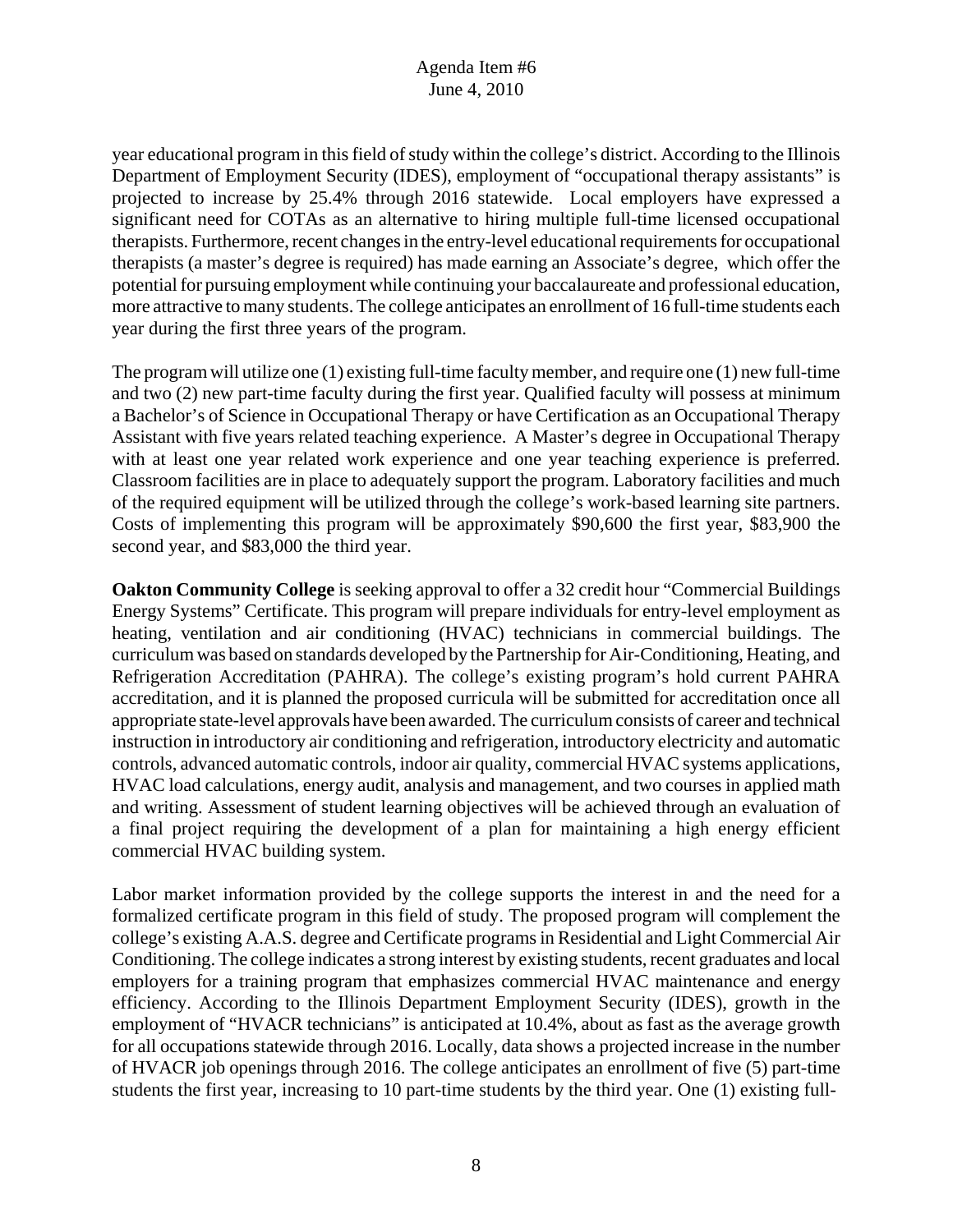time, seven (7) existing part-time and one (1) new part-time faculty will be required for the program during the first year. Qualified faculty will hold a Bachelor's degree in related field, a minimum of two (2) years related occupational experience and one year teaching experience. Facilities and some equipment are in place to adequately support the proposed program. Costs of implementing this program will be approximately \$8,600 the first year, \$12,100 the second year, and \$12,600 the third year.

**Oakton Community College** is also seeking approval to offer a 60 credit hour Associate of Applied Science (A.A.S.) degree in "Computer Networking and Systems". This program will prepare individuals for employment as network technicians and network administrators.

The curriculum consists of 19 credit hours of required general education, 37 credit hours of required career and technical education, and four (4) credit hours of related technical electives. The career and technical component of the curriculum includes instruction in introductory computer information systems, networking essentials, principles of information security, Microsoft Windows Desktop Operation systems, Microsoft Windows Server Operation systems, Microsoft Implementing and Maintaining Windows Network Infrastructure, Microsoft Planning and Optimizing Windows Network Infrastructure, Microsoft Windows Desktop Technician, Cisco Networking Basics, Cisco Routers and Routing Basics. Assessment of student learning will be achieved through evaluation of a comprehensive final exam and project completed towards the end of the students program. The curriculum was developed according to standards established by Microsoft Corporation and Cisco Corporation for certification in several applications. The college is currently a certified Microsoft IT Training Academy and a Cisco Networking Academy. Graduates of this curriculum will be eligible for optional credentialing through Microsoft in Windows Enterprise Administration, Windows Desktop Support, Microsoft Certified Technical Support, and Microsoft Certified IT Professional, to name a few.

Labor market information provided by the college supports the interest in and the need for a twoyear degree program in this field of study. According to the Illinois Department of Employment Security (IDES), growth in the employment of "network systems workers" and "network administrators" is expected to increase by 28.8% and 49.2% respectively in the state through 2016. The college currently offers two (2) related certificate programs which enroll approximately 50 students each fall. The college has designed the proposed degree so that the majority of coursework within each certificate will apply towards completion of the program. The college anticipates an enrollment of five (5) part-time students the first year, increasing to 10 part-time students by the third year. Facilities and equipment are in place to adequately support the program. Two (2) existing full-time, four (4) existing part-time and two (2) new part-time faculty will be required the first year. Qualified faculty will hold at least a Bachelor's degree and the appropriate industry certifications, at least two (2) years related ocupational experience, and one (1) year of teaching experience. Costs of implementing this program will be apprixmately \$15,600 the first year, \$16,300 the second year, and \$17,100 the third year.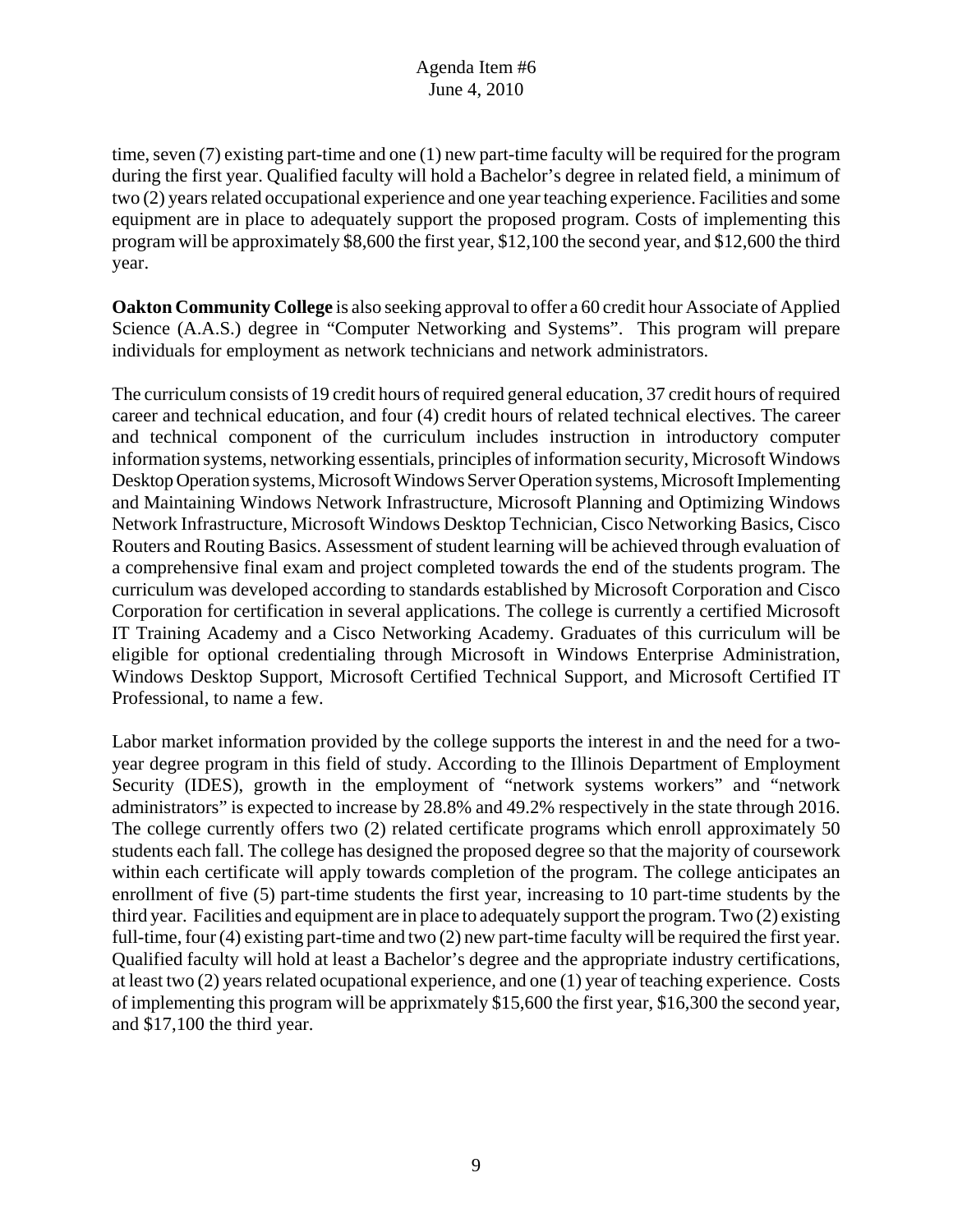**Olive-Harvey College**, one of the City Colleges of Chicago, is seeking approval to offer a 60 credit hour Associate of Applied Science (A.A.S.) degree in "Human Development and Family Studies". This program will prepare individuals for employment as social service technicians in a variety of social service organizations that focus on family, child and geriatric research and support services. The proposed curriculum was also designed to assist graduates with transfer to University of Chicago (UC) and Northern Illinois University (NIU) in several human development-related baccalaureate degree programs.

The curriculum consists of 20 credit hours of required general education, 34 credit hours of required career and technical education, and six (6) credit hours of related technical electives. The career and technical education component of the curriculum includes instruction in study of society, social psychology, introductory and intermediate human growth and development, human development and sexuality, intimate relationships, family life education, family development, cross cultural perspectives, and a required work-based learning experience in a human development and family service organization. Assessment of student learning objectives will take place during the practical learning experience by program faculty.

Labor market information provided by the college supports the interest in and the need for a twoyear program in this field of study. According to the Illinois Department of Employment Security (IDES), employment of "human services workers" is projected to increase by 34% through 2016 statewide. The college anticipates an enrollment of five (5) full-time and 10 part-time students the first year, increasing to 25 full-time and 25 part-time students by the third year.

One (1) existing part-time faculty person will be required during the first year of this program. Qualified faculty must hold a master's degree in Child, Human or Geriatric Development and be a fully certified family life educator (CFLE) from the National Council on Family Relations (NCFR). All facilities and equipment are in place to adequately support the curriculum. No new costs are anticipated to implement this program.

**South Suburban College** is seeking approval to offer a 65 credit hour Associate of Applied Science (A.A.S.) degree and a related 35 credit hour Certificate program in "Echocardiography". The curricula will prepare individuals for entry-level employment as echocardiography technicians, also known as "cardiac technicians". Graduates of the degree program will be prepared for employment as cardiac technicians, while the certificate offers existing x-ray technicians with opportunities for cross-training in this specialized field.

The curriculum consists of 25 credit hours of required general education and 40 credit hours of required career and technical education. The career and technical component of the curriculum includes instruction in patient care skills, echocardio fundamentals, echo imaging basic and advanced laboratory, echo anatomy and physiology, echo physics, PACS (Picture, Archiving and Communication Systems), and a required clinical practicum in echocardiography. Assessment of student learning objectives will be achieved through an evaluation of the student's performance during their clinical practicum experience and by completion of a certification practice exam. Both curricula were developed according to standards for cardiovascular technology programs developed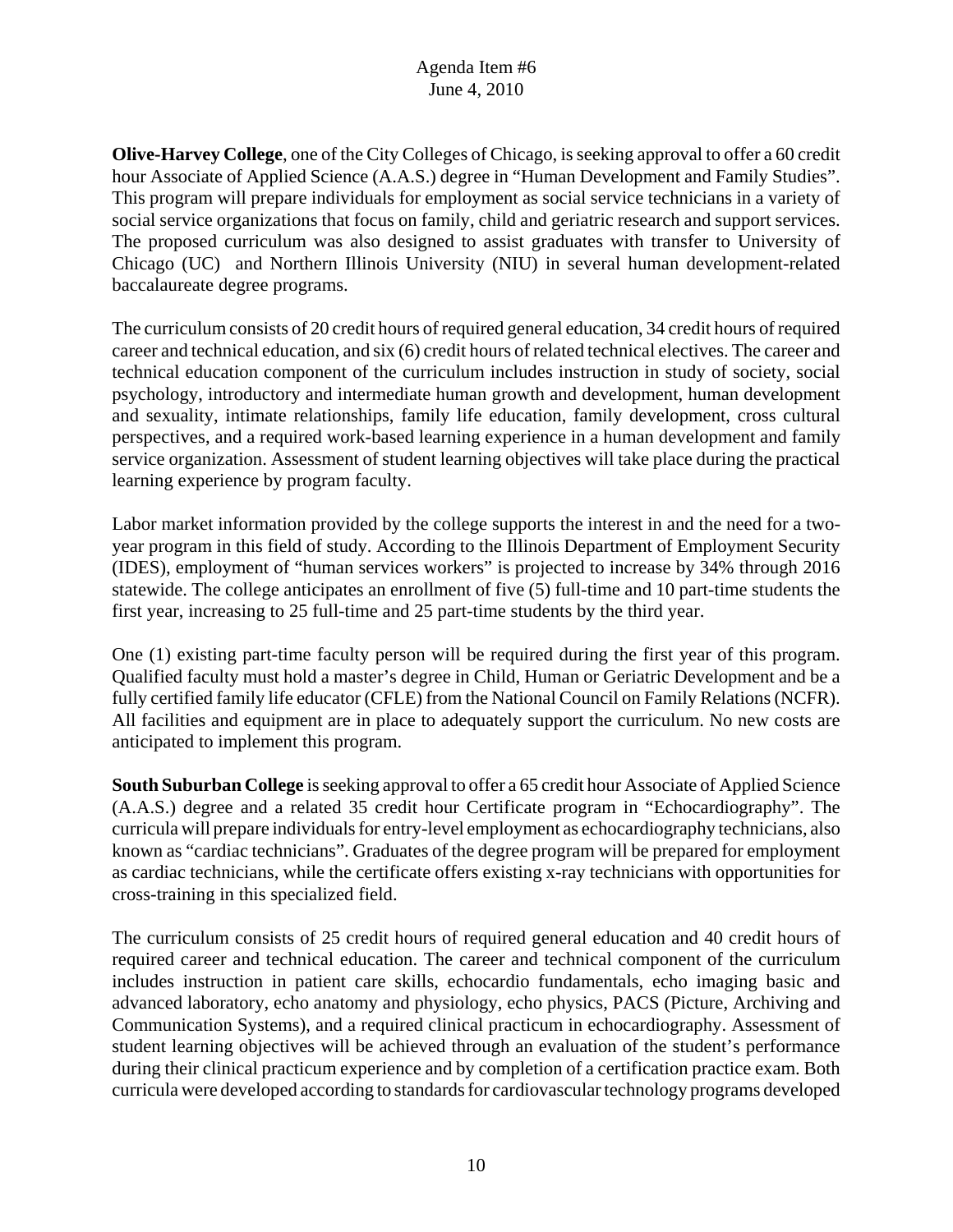by the Joint Review Committee on Education in Cardiovascular Technology of the Commission on Accreditation of Allied Health Professionals (CAAHEP), and will therefore prepare graduates for required licensure through the Illinois Department of Finance and Professional Regulation (IDFPR) upon passage of an industry-based credentialing exam. Certification is available through two industry organizations: Cardiovascular Credentialing International (CCI) and the American Registry of Diagnostic Medical Sonographers (ARDMS). CCI offers four (4) appropriate certifications: Certified Cardiographic Technician (CCT), Registered Cardiac Sonographer (RCS), Registered Vascular Specialist (RVS), and Registered Cardiovascular Invasive Specialist (RCIS). The ARDMS offers two (2) appropriate certifications: Registered Diagnostic Cardiac Sonographer (RDCS), and Registered Vascular Technologist (RVT).

Labor market information provided by the college supports the interest in and the need for training programs in this specialized field of medical imaging. According to the Illinois Department of Employment Security (IDES), growth in the employment of "cardiovascular technicians" is projected to increase by 26% statewide through 2016. This is nearly two and a half times the growth anticipated for all occupations in the state for the same time period. Locally, there has been a significant interest by district and regional health service providers in community colleges offering this training. Once approved the college plans to provided this program through cooperative agreements in the neighboring districts of Moraine Valley, Joliet and Prairie State Colleges. The college anticipates an enrollment of 25 part-time students the first year, increasing to 55 part-time enrollments by the third year. One (1) new part-time faculty member will be required during the first year of the program. Qualified echocardiography instructors will hold a Master's degree in Cardiovascular Sonography or a closely related field, have a minimum of five (5) years related occupational experience and one-two (1-2) years teaching experience. All echocardiography faculty must also hold the appropriate licensure and certification credentials. Costs of implementing this program will be approximately \$57,200 the first year, \$27,700 the second year, and \$12,700 the third year.

**South Suburban College** is seeking approval to offer a 67 credit hour Associate of Applied Science (A.A.S.) degree and a related 33 credit hour Certificate program in "Nanoscience Technology". Nanotechnology, the enabling science of manipulating atoms and molecules at the nanometer scale to create and manufacture new materials and devices, is emerging as an advanced field of scientific study (Brookstein, Darrell. *Nanotech Fortunes*, 1<sup>st</sup> Edition, 2005). These programs will prepare individuals for entry-level employment as nanoscience technicians. Graduates of the proposed degree will be prepared for work as technicians in a variety of manufacturing, IT, health science and related fields that utilize this new and emerging technology, while the certificate offers existing science technicians with opportunities for cross-training in this advanced field.

The degree curriculum consists of 36 credit hours of required general education, and 31 credit hours of required career and technical education. The general education core includes two Physics courses: Mechanics and Heat, and Sound/Light/Electricity, and one Chemistry course that serve as a foundation for the remainder of the nanoscience technology coursework. Other general education courses include English composition, speech communications, biology, college algebra and statistics, and a humanities and social science course. All general education courses are transferable. The career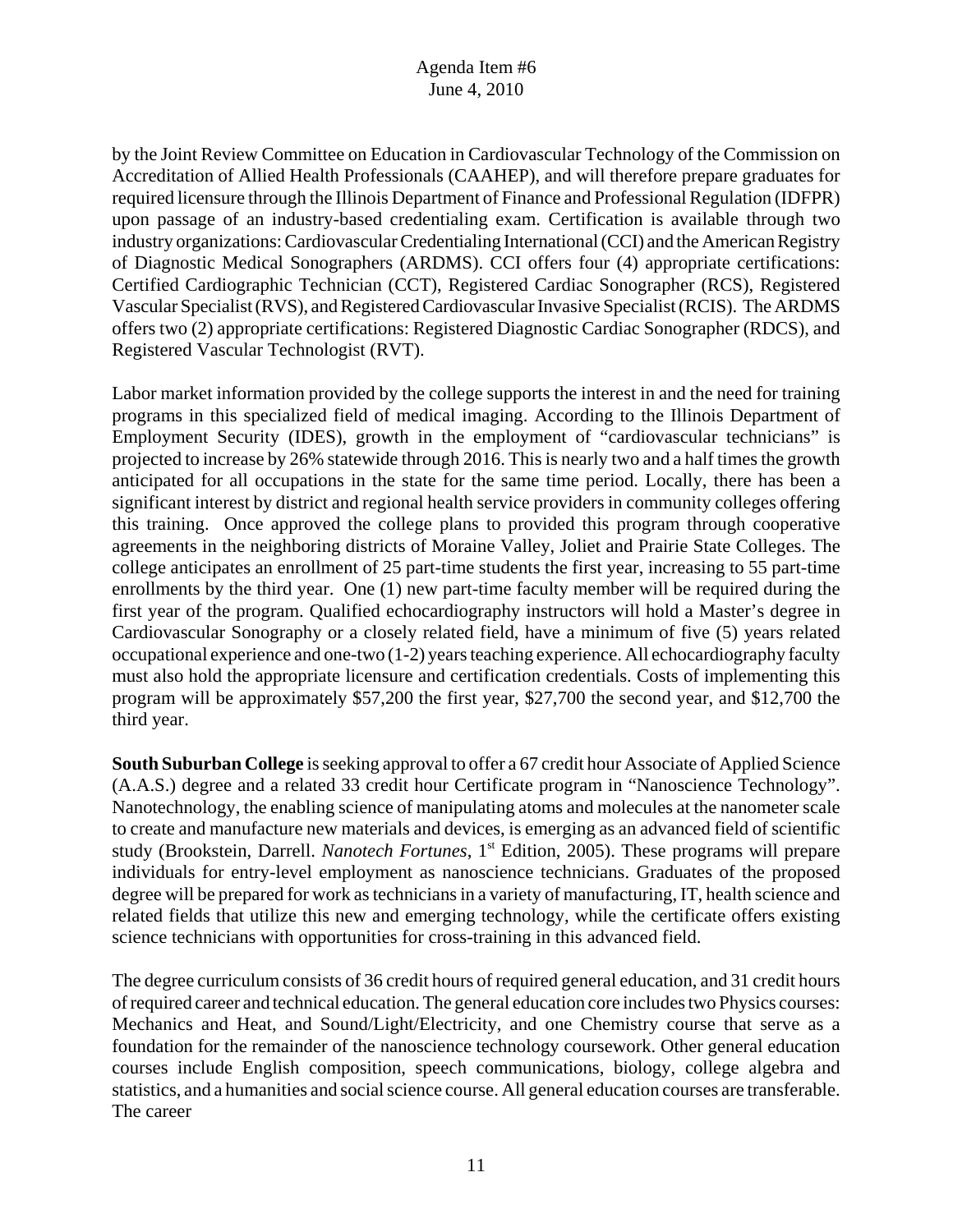and technical component of the curriculum includes instruction in introductory and advanced levels of nanoscience technology, nano electronics, nano biotechnology, nano materials, nano manufacturing, nano techniques, and a required work-based learning experience with an employer that uses nanoscience technology. The certificate curriculum includes all 31 credit hours of nanoscience technology coursework and an additional three (3) credit hours of mathematics. Assessment of student learning objectives will be accomplished through an evaluation of the student's performance during the work-based learning component of both programs. The evaluation will be conducted by the employing supervisor and program faculty. Both curricula were developed using a model originated by the University of Pittsburgh, a leading university in nanoscience technology programs, as well as feedback from State industry partners, science technology and educational experts in this field.

Labor market information provided by the college supports the interest in and the need for skilled technicians in this new and emerging field of study. South Suburban College was awarded a grant through NanoLink, a National Nanoscience Organization funded by the National Science Foundation (NSF) to assist postsecondary institutions in developing nanoscience curriculum. Currently, only Harper College offers a similar program in Nanoscience Technology. The colleges have collaborated to share laboratory space and other resources where possible. The college anticipates an enrollment of 35 full-time and five (5) part-time students each year during the first three years of the program. Three (3) existing part-time faculty will be required for instruction of the nanoscience technology courses and no new faculty will be required for the program overall. Qualified nanoscience technology faculty will hold a Master's degree in a science-related field, a minimum of three (3) years occupational experience and five (5) years teaching experience. In addition, nanoscience technology faculty must have completed a series of topical workshops sponsored by the University of Pittsburgh. Costs of implementing this program will be approximately \$400,200 the first year, \$275,200 the second year, and \$150,200 the third year. Expenses include facility and equipment costs over the three year period.

**Triton College** is seeking approval to offer a 66 credit hour "Hospitality Administration: Baking and Pastry" Associate of Applied Science (A.A.S.) degree program. This program will prepare individuals for self-employment as pastry chefs as well as in hotels, restaurants, commercial and retail bakeries, and specialty bakeries.

The curriculum consists of 15 credit hours of required general education and 51 credit hours of required career and technical education. The career and technical component of the curriculum includes instruction in introductory hospitality, food sanitation and safety, nutrition, culinary mathematics, food preparation essentials and theory, food and beverage purchasing/cost control, introductory and advanced cake and pastry baking, cake and pastry decoration, artisan breads, chocolate, laminated dough, specialty baking and pastry, retail bakery management, catering management, hospitality marketing and supervision, and a required work-based learning experience in baking. Assessment of student learning objectives will be achieved through evaluation of the student's performance during the work-based learning component by program faculty and their work-site supervisor, as well, as through the use of an industry-based skills checklist the student must complete over the course of their study and have reviewed by program faculty. The college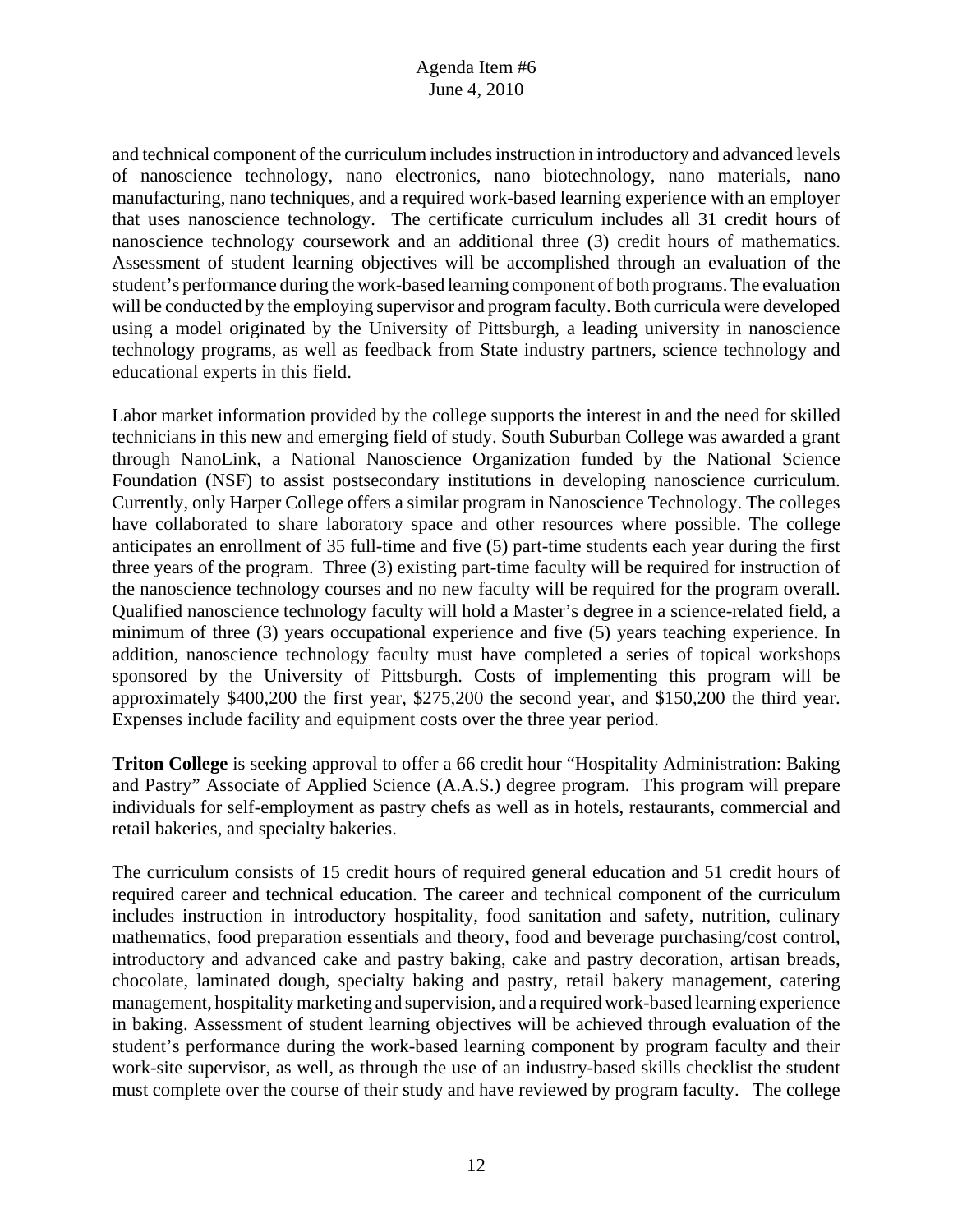currently offers a related Baking Certificate, which ladders into the proposed degree program and may provide an opportunity for certificate graduates to seek more advanced education and skill training.

Furthermore, four (4) courses within the existing Certificate and the proposed A.A.S. degree can be taken for dual credit in local secondary districts. This allows high school students to earn credits towards their high school graduation requirements and towards the completion of these programs at the college.

Labor market information provided by the college supports the interest in and the need for a twoyear training program in this field of study. According to the Illinois Department of Employment Security (IDES), the growth in employment of "bakers" is projected positively at 11.09% statewide through 2016, which is about as fast as the average growth for all occupations in the state. Furthermore, the college indicates graduating 28 students in the last eight (8) years of their Certificate program, nine (9) of those students went on to other institutions to complete their A.A.S. degree. Based on a survey of existing Certificate students and recent graduates, the college anticipates a significant interest in seeking the degree once available. Enrollment during the first year of the program is expected at around 10 full-time and 15 part-time students, increasing to 25 full-time and 30 part-time students by the third year. In addition, the college has collaborated with Roosevelt University and Kendall College for the proposed program to articulate into a related baccalaureate degree program(s).

Facilities and equipment are already in place to adequately support the proposed program, as the college currently maintains a working bakery for its existing culinary arts and baking programs. Some minor renovations will be in order and several pieces of new equipment are planned for upgrading during the next three years. One (1) existing full-time and four (4) existing part-time faculty will be required during the first year of the program. Qualified faculty will hold at least an Associate's degree in Culinary Arts or Baking, have five (5) years related occupational experience, and five (5) years teaching experience. In addition, full-time faculty will have earned the designation of Executive Pastry Chef. Costs of implementing the program will be approximately \$78,560 the first year, \$115,600 the second year, and \$104,700 the third year. Second and third year costs reflect the addition of full- and part-time faculty to manage increases in enrollment, and the cost of facility and equipment upgrades during those years.

**Wabash Valley College**, one of the Illinois Eastern Community Colleges, is seeking approval to offer a 68 credit hour Associate of Applied Science (A.A.S.) degree in "Energy Technology". This program will prepare individuals for employment in a variety of occupations focusing on renewable/reusable energy, commonly referred to as "green jobs".

The curriculum consists of 28 credit hours of general education and 40 credit hours of required career and technical education. The career and technical component of the curriculum includes instruction in introductory energy, introductory biofuels, alternative fuel production, effects of alternative fuels, fossil fuel technology, renewable fuels, energy policies, energy efficiency and comparison, industrial electricity, P-Tech quality control, industrial safety, motors and motor controls, and a work-based learning experience. Assessment of student learning objectives will be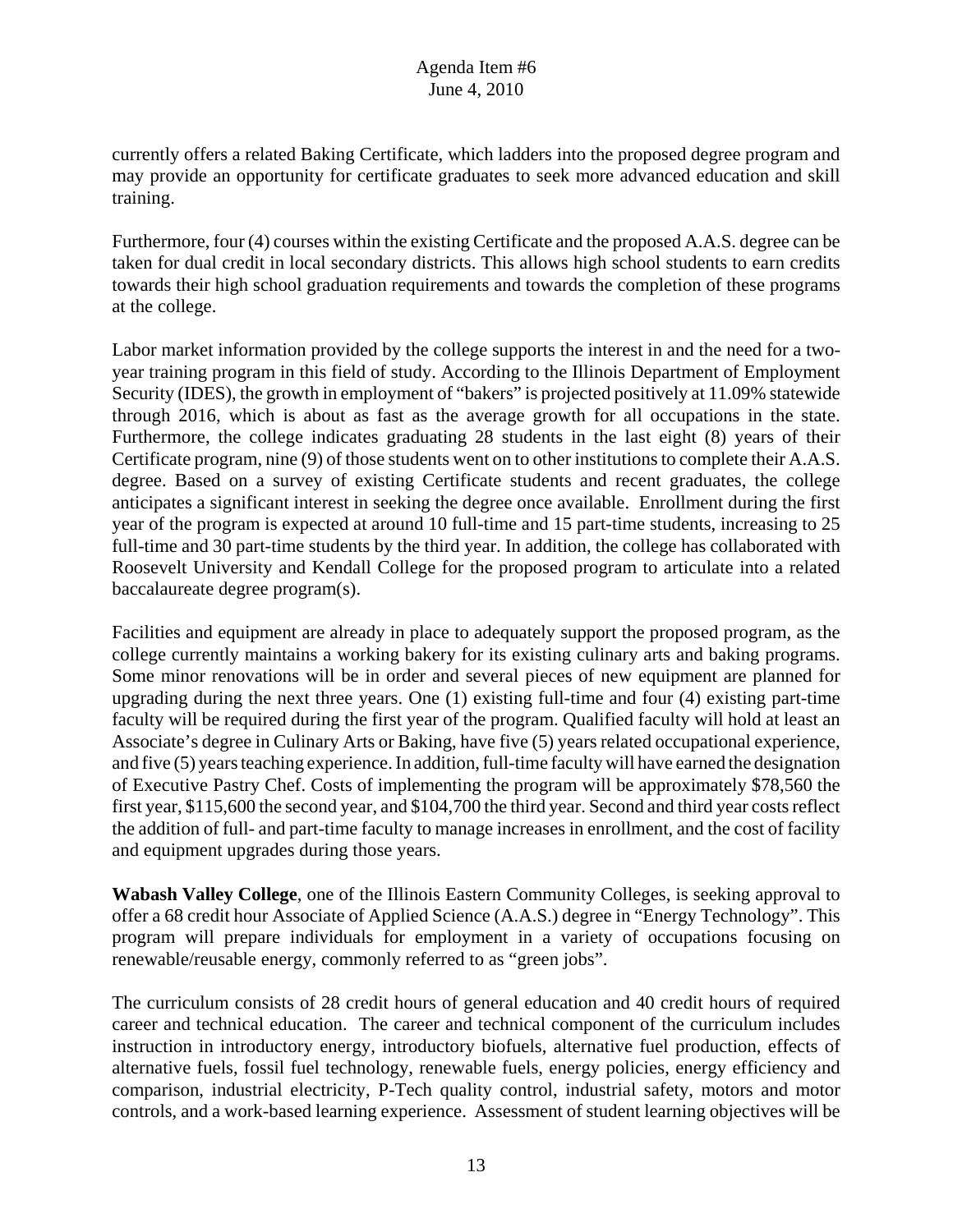achieved through faculty evaluation of a student portfolio containing artifacts of their educational success in meeting comprehensive program objectives. Furthermore, the program was designed for articulation into baccalaureate degree programs in agriculture and/or engineering at Murray State University, and Southern Illinois University at Edwardsville.

Labor market information provided by the college supports the interest in and the need for a formalized educational program in this field of study. The college worked with local workforce partners to develop a program that crosses existing programs in the diesel technology and agriculture fields that would meet the increasing demand for knowledge and skills in renewable energy technologies. The college anticipates an enrollment of 15 full-time and 15 part-time students the first year, increasing to 25 full-time and 25 part-time students by the third year.

The program will require two (2) existing full-time and two (2) existing part-time faculty the first year. Qualified faculty will possess a minimum of an Associate's degree in diesel technology or an agriculture-related field, at least five (5) years related occupational experience, and at least three years teaching experience. Costs to implement this program will be approximately \$23,700 the first year, and \$7,500 per year during the second and third years.

**Waubonsee Community College** is seeking approval to offer a 65 credit hour Associate of Applied Science (A.A.S.) degree in "Health Information Technology". This program will prepare individuals for entry-level employment as health information technicians (HITs) in a variety of health care service settings.

The proposed HIT degree program consists of 16 credit hours of required general education, 43 credit hours of required career and technical education, and six (6) credit hours of related technical electives. The career and technical component of the curriculum includes instruction in introductory health information technology, introductory and advanced medical terminology, medical insurance and reimbursement, ICD coding, CPT coding, health information processes, pathophysiology and pharmacology for HIT professionals, medical law and ethics, data applications and health care quality, computer software in the office, comprehensive electronic spreadsheets and database management, an HIT seminar and capstone, and electives from medical office, computer information systems or business emphases. Assessment of student learning objectives will take place during the HIT capstone course that includes the RHIT practice exam.

The program was designed based on standards established by the Commission on Accreditation for Health Informatics and Information Management (CAHIM) and will prepare graduates for the required Registered Health Information Technician (RHIT) credentialing exam, available through the American Health Information Management Association (AHIMA). Program accreditation is required in order for graduates to sit for the RHIT exam, and the college is currently in the process of pursuing CAHIM program accreditation. The college plans to move forward with the accreditation application, following all of the necessary approvals by the ICCB and IBHE,

Labor market information provided by the college supports a strong interest in and a need for a twoyear degree in this field of study. According to the Illinois Department of Employment Security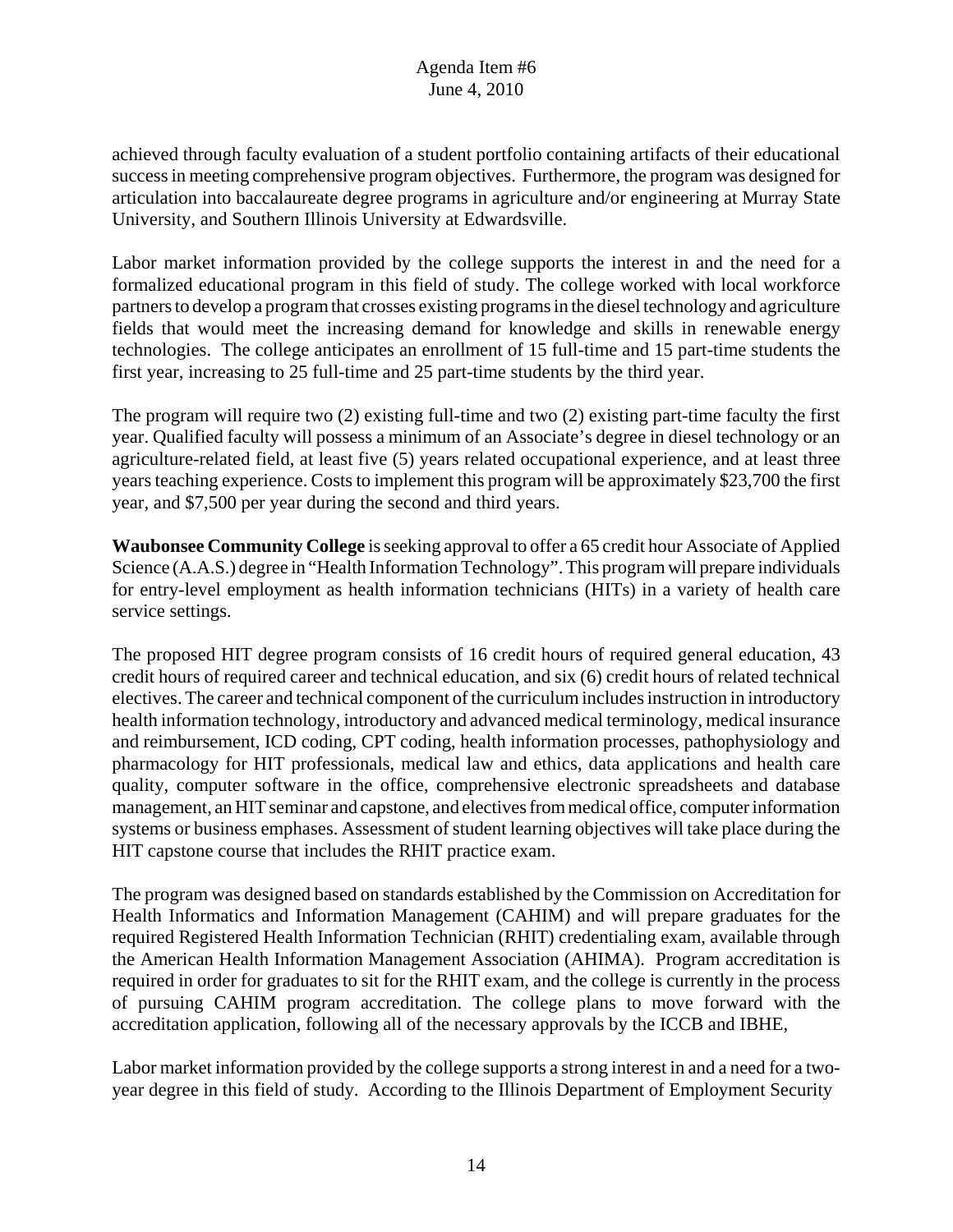(IDES) an increase in employment of "medical records technicians and technologists" is projected at 20.7% through 2016. The college anticipates an enrollment of five (5) part-time students the first year, increasing to 15 part-time students by the third year. Currently, the college offers three (3) related certificates that ladder into the proposed degree program. Across the existing certificates in Health Care Coding, Medical Office, and Medical Transcription between 18-28 credit hours of coursework count towards the completion of the proposed degree. It is expected that students enrolled in the certificate programs will feed into the proposed degree program. Furthermore, at least one career and technical education course and several general education courses can be taken for dual credit through the district's local secondary Partnership for College and Career Success (PCCS) consortium. This will provide opportunities for local secondary students to earn credit hours towards their high school graduation requirements and completion of the HIT A.A.S. degree.

Existing faculty will be used for the majority of instruction. One (1) full-time and four (4) part-time faculty are currently in place for the related certificate programs. One (1) new part-time faculty member is anticipated for hiring during the first year. All existing faculty meet the education, experience and credentialing requirements necessary for CAHIM program accreditation.

Costs of implementing the proposed program will be approximately \$156,500 the first year, and \$42,000 per year during the second and third years. The college received two grants in support of the development of the proposed program: one \$113,000 grant from the U.S. Department of Education for a computer-lab and industry-standard software; and, a second \$9,350 grant from the ICCB through the Programs of Study-Pathway to Results Implementation Grant project to develop a health information technology career pathway. Higher first year costs reflect the purchase of grant covered equipment and software.

**Waubonsee Community College** is also seeking approval to offer a 64 credit hour Associate of Applied Science (A.A.S.) degree program and a related 45 credit hour Certificate program in "Industrial Technology". The programs will prepare individuals for entry-level employment as industrial technicians in manufacturing, materials processing, quality assurance and related environments. The degree program offers students the option to focus their study in one of four specialty areas which would assist students in narrowing their employment goals.

The degree curriculum consists of 19 credit hours of required general education, 28 credit hours of required career and technical education, and 17 credit hours of related technical electives. The career and technical component of the curriculum includes instruction in introductory chemistry, statistics, financial accounting, engineering graphics, manufacturing processes, machine tool basics, metrology, materials of industry, quality management for industry and a required work-based learning experience with an employer of industrial technicians. The elective component includes options for specialty in one of four areas: electronic equipment, laboratory testing, machinery design, or product design. Assessment of student learning objectives will be achieved through an evaluation of the student's performance during the work-based learning component of the program.

The certificate curriculum includes the 28 credit hours of coursework in the proposed degree as well as additional coursework to be selected from the same specialty categories. All coursework from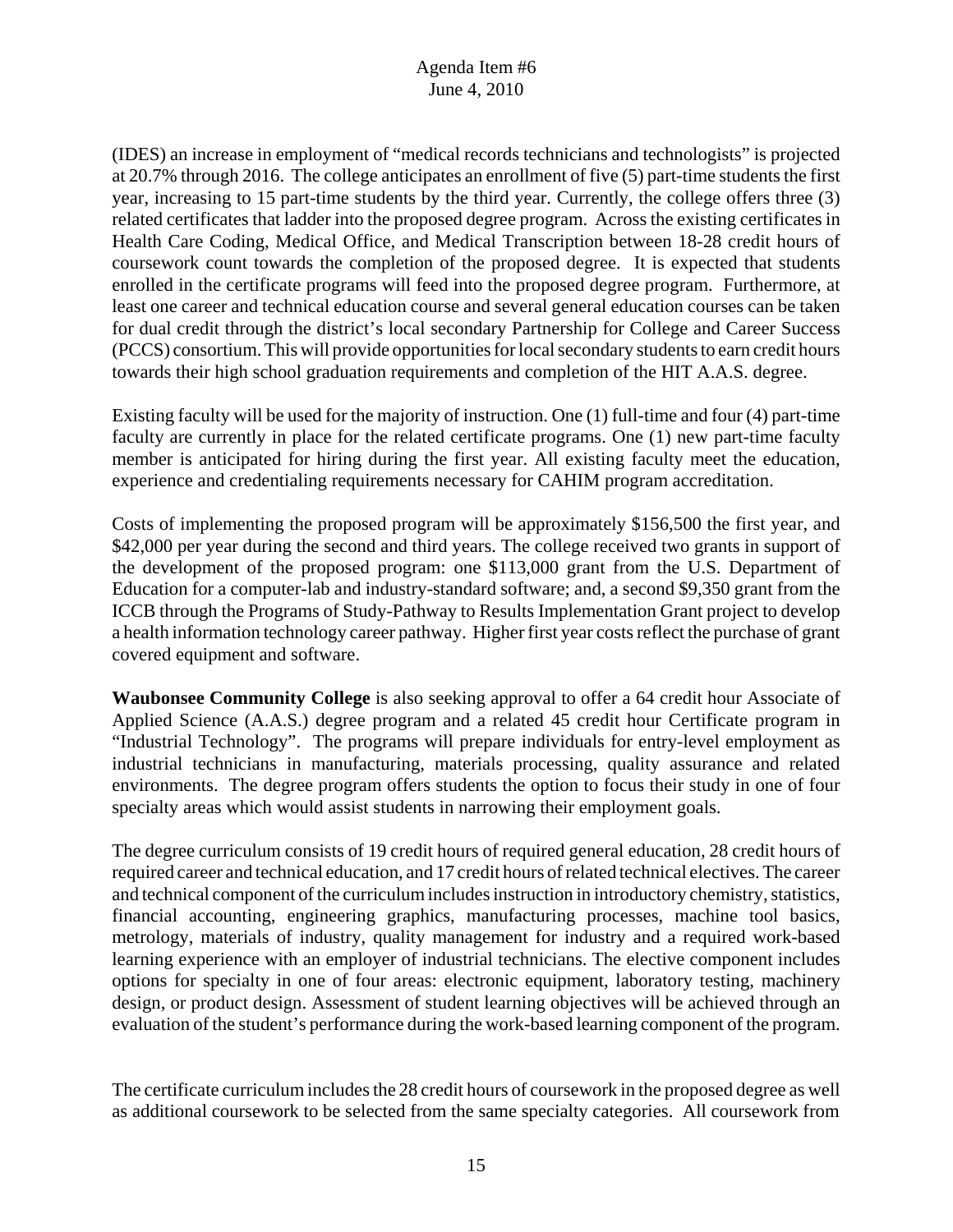the proposed certificate will ladder into the degree. Furthermore, at least three career and technical education courses can be taken for dual credit through the district's local secondary Partnership for College and Career Success (PCCS) consortium. This will provide opportunities for local secondary students to earn credit hours towards their high school graduation requirements and completion of the Industrial Technology Advanced Certificate or the A.A.S. degree.

Labor market information provided by the college supports the interest in and the need for a formalized educational program in this field of study. According to the Illinois Department of Employment Security (IDES), employment growth for "industrial engineering technicians" is anticipated at 10.3% statewide through 2016. Locally this occupation is also projected to experience positive growth through the same time period. The college worked with local employers to establish curricular requirements for both general education and technical coursework. The college anticipates an enrollment of two (2) full-time and two (2) part-time students in the degree, increasing to eight (8) full-time and 10 part-time students by the third year. Certificate enrollments are estimated the same. Facilities are in place to adequately support the program. Three (3) existing full-time faculty and three (3) existing part-time faculty will be required the first year. Qualified faculty will possess a minimum of a Bachelor's degree in Industrial Technology, or an Associate's degree with five years related occupational experience, and at least two years teaching experience. Costs of implementing this program will be approximately \$82,000 the first year, \$92,000 the second year, and \$102, 000 the third year. Expenses reflect faculty costs, equipment and library resources spread over the three year period.

**John Wood Community College** is seeking approval to offer a 64 credit hour Associate of Applied Science (A.A.S.) degree and a related 32 credit hour Certificate program in "Business Leadership". These programs were developed in partnership with Dot Foods, Inc., a local employer, to meet the needs of their employees currently in and looking for advancement opportunities in to supervisory and management positions.

The programs are based on existing training currently conducted by the employer and have been expanded to included additional and more formalized business theory and practice. The degree curriculum includes 24 credit hours of required general education and 40 credit hours of career and technical education. The certificate curriculum includes nine (9) credit hours of general education and 23 credit hours of career and technical education. The career and technical component of the curricula include instruction in word processing, database administration, spreadsheet analysis, presentation software, business statistics, economics, finance, principles of organization and management, career management, supply chain management, quality assurance, lean manufacturing, supervisory techniques, legal/ethical issues in business, leadership development, and one (1) related technical elective. Assessment of student learning objectives will be achieved through the evaluation of a comprehensive final project. The proposed degree curriculum was also designed to articulate towards Western Illinois University's (WIU) Bachelor of Arts baccalaureate degree program.

Labor market information provided by the college supports the interest in and the need for a formalized educational program in this field of study. The college has provided professional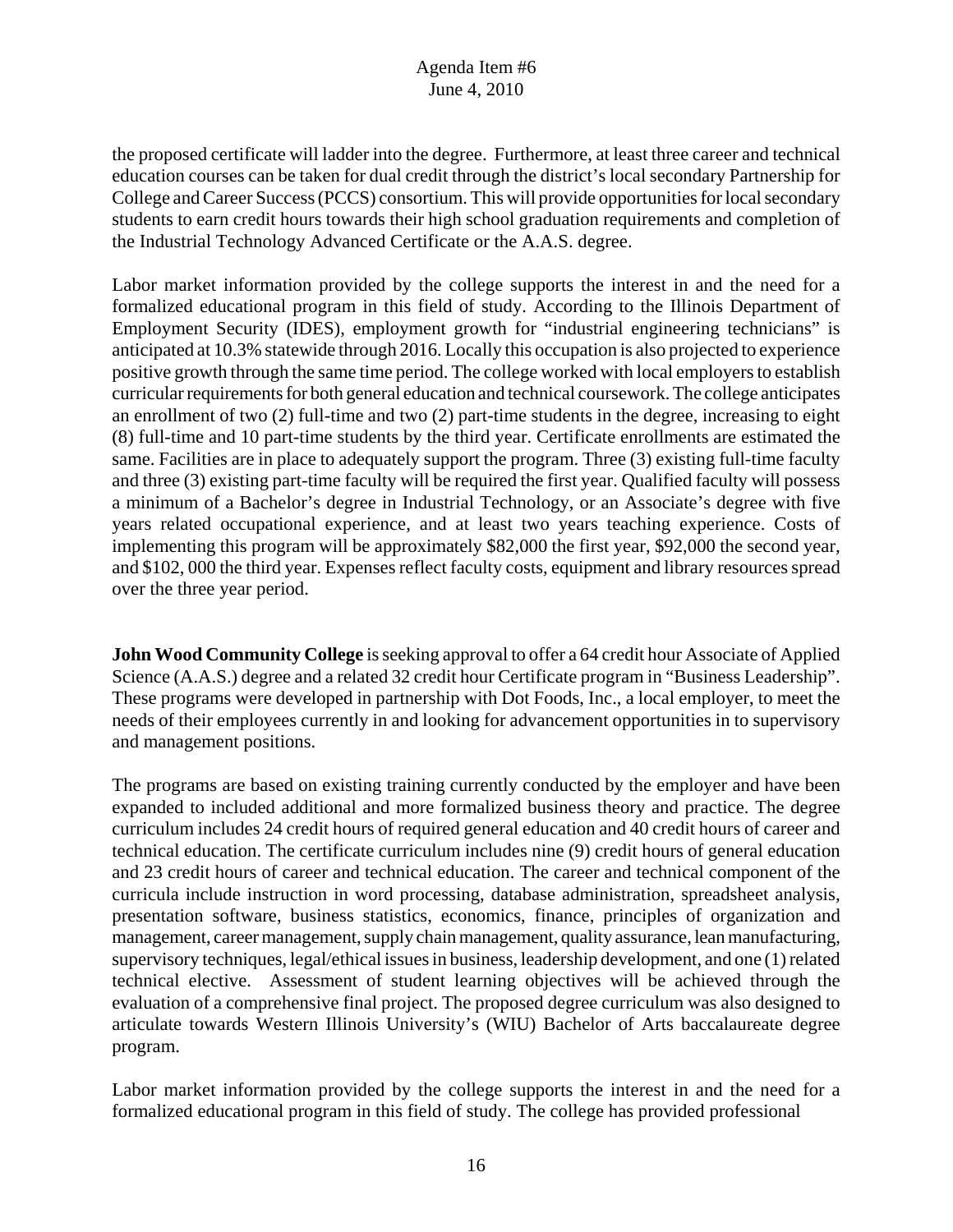development training to local employers for many years. The proposed programs serve to formalize this training and provide additional educational opportunities for the existing labor force within the college's district. According to the Illinois Department of Employment Security (IDES), employment of "transportation, storage and distribution managers" will see a positive growth both statewide and within the college's district through 2016. The college anticipates an enrollment of eight (8) part-time students in each of the degree and certificate programs during the first year, increasing to 15 part-time students by the third year.

Five (5) existing full-time faculty will be required during the first year of the program. Qualified faculty will hold a Master's degree in Business (for business courses), and a Bachelor's degree in Computer Science (for IT courses), two (2) years of related occupational experience, and two years teaching experience. Facilities and equipment are already in place to adequately support the proposed programs. Costs of implementing these curricula are anticipated at \$1,496 during the first year, and \$400 per year during the second and third years.

## **TEMPORARY PROGRAM APPROVAL**

Parkland College

< HVAC Technician I Certificate (45 credit hours)

**Parkland College** is seeking temporary approval to offer a 45 credit hour "Heating, Ventilation, and Air Conditioning (HVAC) Technician I" Certificate for a period of three (3) years. This program will prepare individuals for entry-level employment as HVAC technicians in residential and light commercial facilities.

The curriculum consists of 10 credit hours of required general education and 35 credit hours of required career and technical education. The career and technical component of the curriculum includes instruction in construction plan fundamentals, residential wiring, introductory electricity and electronics, basic air conditioning and servicing, basic heating and servicing, residential HVAC installation, ductwork fabrication, plumbing, and computer applications for HVAC technicians. The program was designed based on curriculum developed by the National Council for Construction Education and Research (NCCER) and will prepare graduates for the Environmental Protection Agency's Refrigerant Certification, available through the Illinois EPA. Assessment of student learning objectives will be achieved through an evaluation of the student's performance on an Industry Competency Exam available from the NCCER.

Labor market information provided by the college supports the interest in and the need for a residential and light commercial HVAC technician training program within the college's district. According to the Illinois Department of Employment Security (IDES), employment of "HVACR technicians" is expected to increase by 10.4% through 2016 statewide. Additionally, the college offers a 31 credit hour HVAC Certificate which will eventually be phased out and replaced by the proposed program, which expands on the existing certificate's curriculum to include EPA certification preparation and a focus on light commercial facilities. While the existing program has proven to be successful, Advisory Committee members have suggested revisions that will better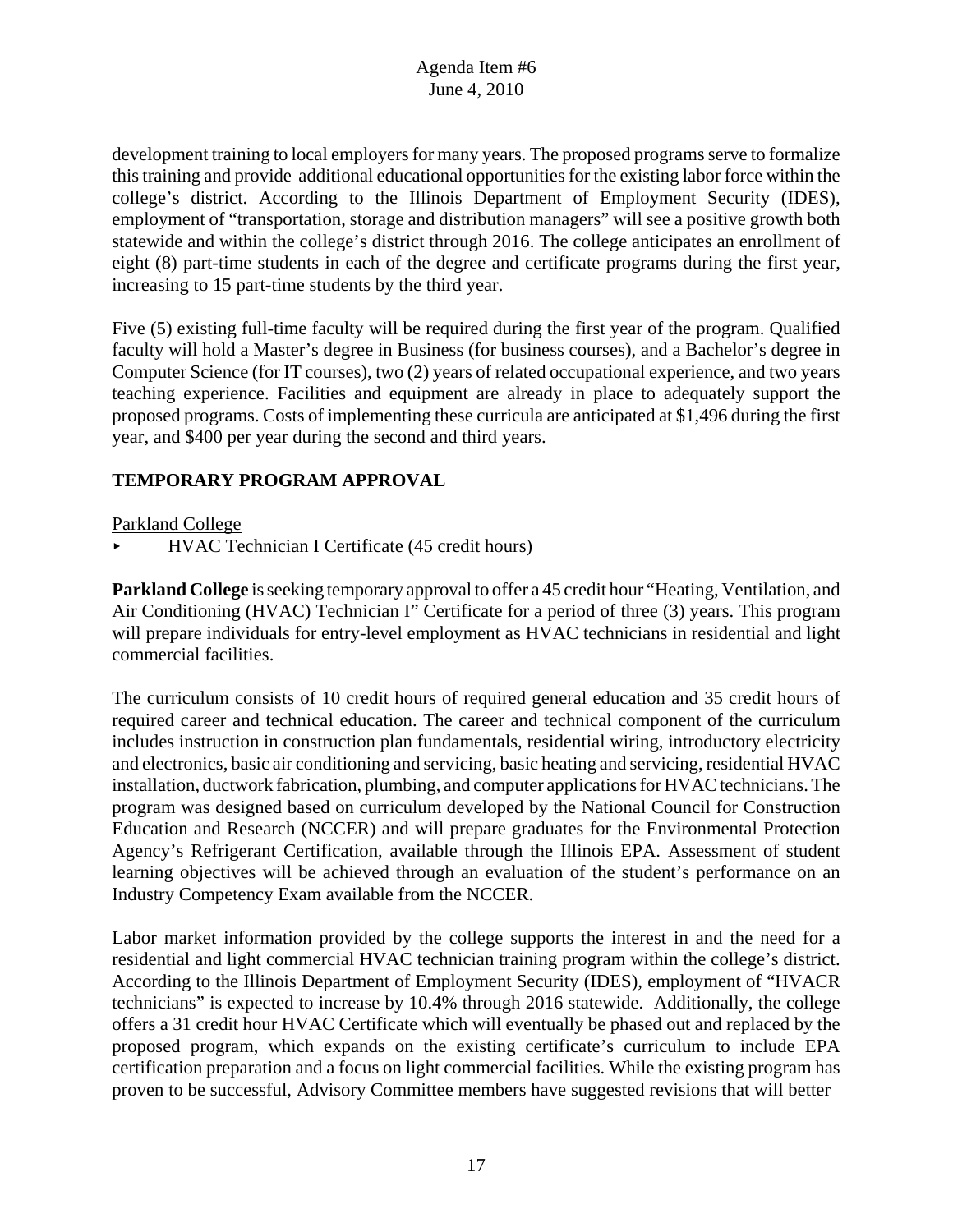prepare students for local employment and EPA certification. The college anticipates an enrollment of 12 students per year during the first three (3) years of the program. Temporary approval is being requested to meet the immediate needs of students currently in the existing certificate program and local employer needs. *Permanent approval will be considered after a period of three (3) years based on program outcomes.*

## **INFORMATION ITEM - BASIC CERTIFICATE APPROVAL**

Following is a list of basic certificates (less than 29 semester credit hours) that have been approved on behalf of the Illinois Community College Board by the President/CEO since the last Board meeting:

## **Permanent Program Approval**

College of DuPage

- < Digital Logic Devices Programming Certificate (12 credit hours)
- < Electrician's Preparation Certificate (13 credit hours)
- Electricity & Electronics Technology Certificate  $(12 \text{ credit hours})$
- $\blacktriangleright$  Energy Audit & Analysis Certificate (10 credit hours)
- Manufacturing Certificate (17 credit hours)
- < Sustainable Landscape Design Certificate (7 credit hours)

Frontier Community College

- < Hardware Support Specialist Certificate (22 credit hours)
- $\blacktriangleright$  Network+ Certification Certificate (15 credit hours)
- **Microsoft Certified Applications Certificate (15 credit hours)**
- < A+ Certification Certificate (10 credit hours)

Lewis & Clark Community College

- < Architectural Graphics Certificate (18 credit hours)
- < Solar Design and Installation Certificate (4 credit hours)
- Solar Thermal Certificate (2 credit hours)

## Kennedy-King College

< Computerized Medical Billing & Coding Certificate (10 credit hours)

## College of Lake County

- < Alternative Energy Technology Certificate (25 credit hours)
- < Mechanical Service Technician I Certificate (17 credit hours)
- < Mechanical Service Technician II Certificate (18 credit hours)
- $\triangleright$  Sustainable Design & Construction Certificate (16 credit hours)

## Waubonsee Community College

- < Audio Production Technology Certificate (18 credit hours)
- $\triangleright$  Geothermal Basics Certificate (3 credit hours)
- $\blacktriangleright$  Geothermal Certificate (26 credit hours)
- Photovoltaic Basics Certificate (3 credit hours)
- Photovoltaic Certificate (13 credit hours)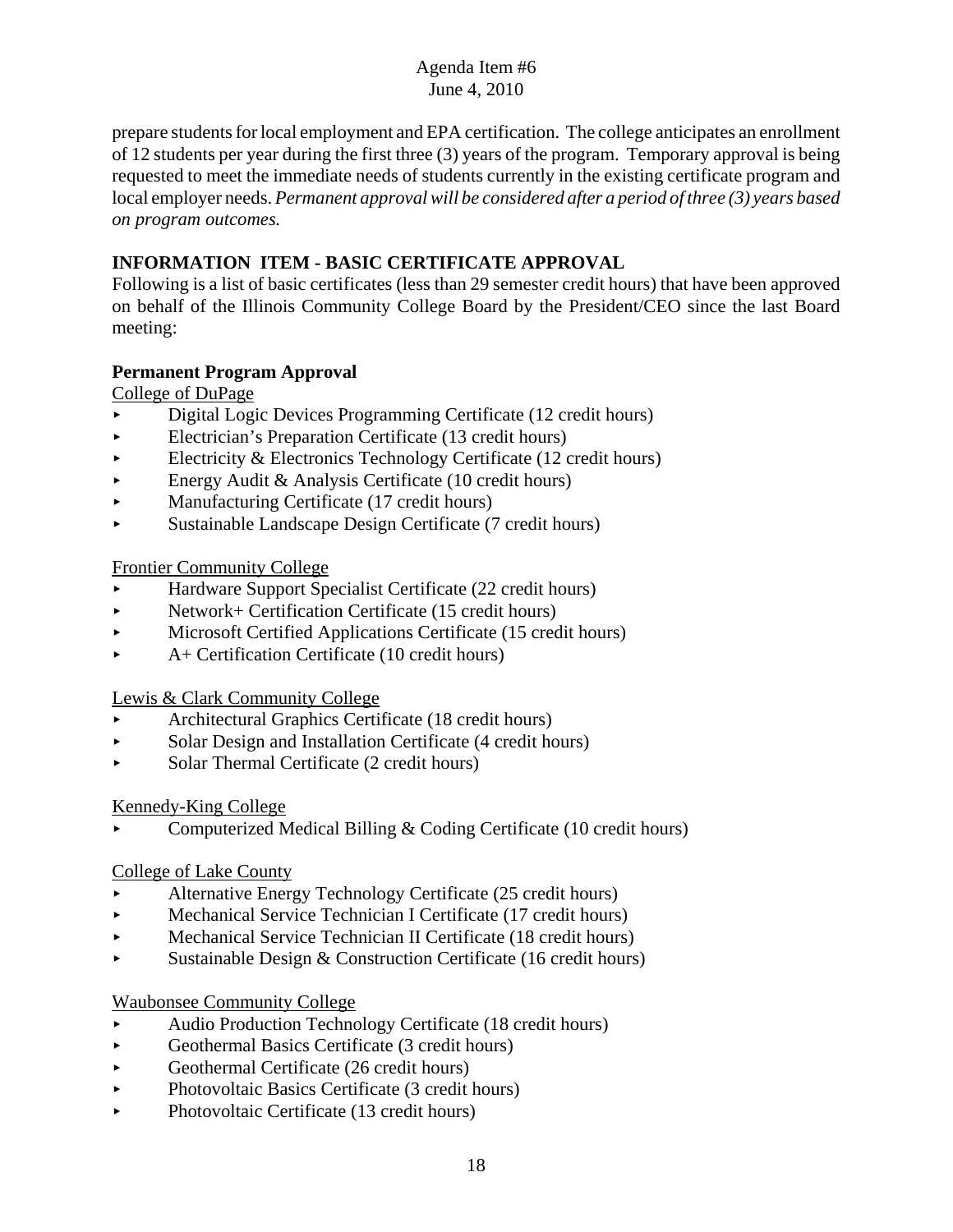- Small Wind Certificate (13 credit hours)<br>Solar Thermal Certificate (9 credit hours)
- Solar Thermal Certificate (9 credit hours)<br>Industrial Technology Certificate (22 cred
- < Industrial Technology Certificate (22 credit hours)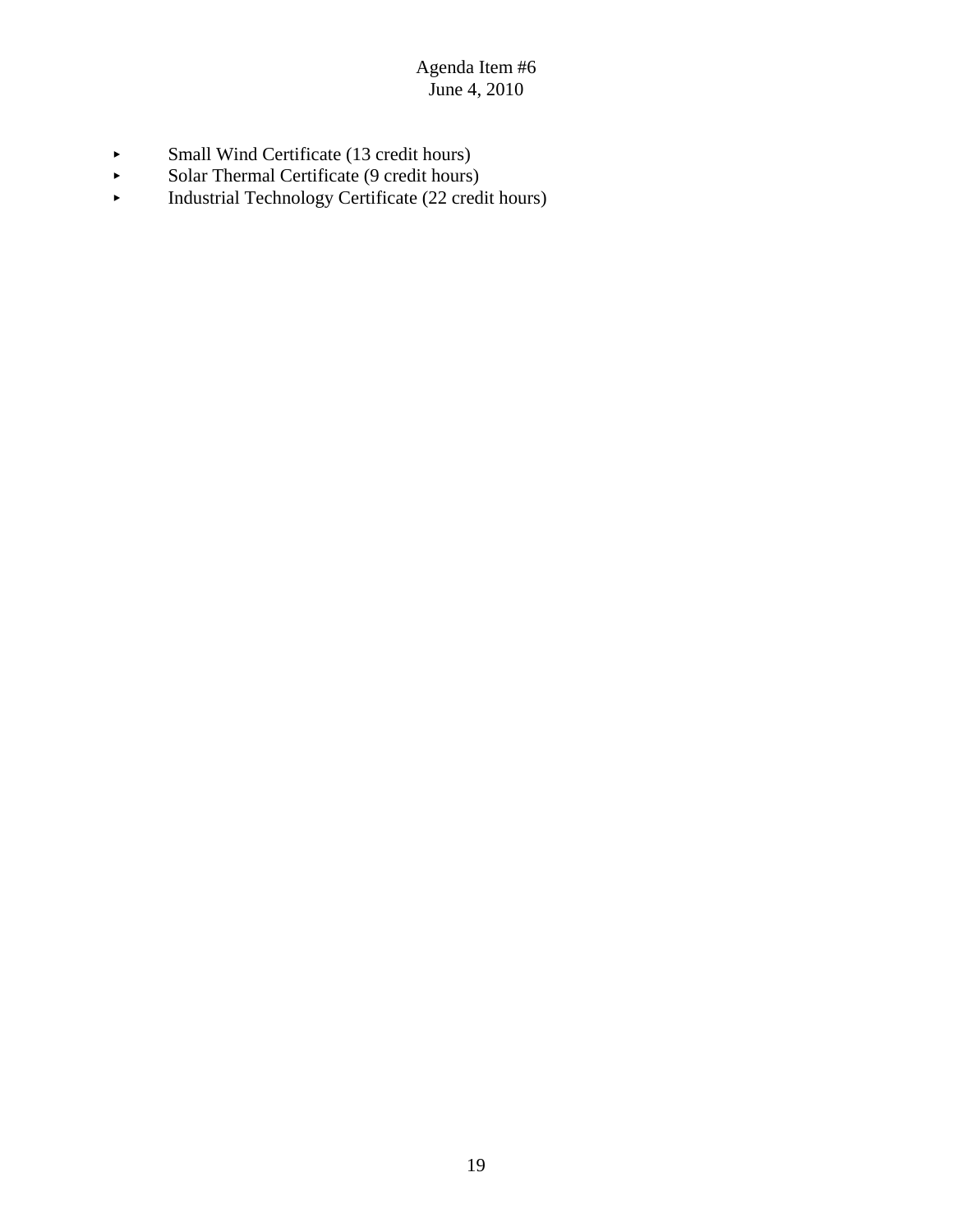## UNAPPROVED

Minutes of the  $387<sup>th</sup>$  Meeting of the Illinois Community College Board Harry L. Crisp II Community College Center 401 East Capitol Avenue Springfield, IL

March 26, 2010

## **RECOMMENDED ACTION**

It is recommended that the following motion be adopted:

The Illinois Community College Board hereby approves the Board minutes of the March 26, 2010 meeting, as recorded.

\* \* \* \* \* \* \* \* \* \*

#### Item #1 - Roll Call and Declaration of Quorum

Chairman Alongi called the meeting to order at 11:00 a.m. Allison Ray called roll with the following members present: Guy Alongi, Suzanne Morris, James Dumas, Victor Henderson, Rudolph Papa, Tom Pulver, Jake Rendleman, and Melissa Gamber, Student member. The following members were absent: Judy Rake and Addison Woodward, Jr. Ms. Ray declared the Board had a quorum.

#### Item #2 - Announcements and Remarks by Guy H. Alongi, Board Chair

Chairman had no comment at this time and requested that Item #6 - Executive Session be moved to the next item of business.

Chairman Alongi announced that the absence of Mr. Obrzut was due to the death of Mr. Obrzut's mother-in-law. Chairman Alongi requested that anyone that wished to contribute for flowers to please speak to Allison Ray.

#### Item #6 - Executive Session

A motion was made by Rudolph Papa, and seconded by Suzanne Morris, to approve the following motion:

To enter Executive Session for the purpose of discussing contract negotiations between members of Local 6348 IFT/AFT, AFL/CIO and the ICCB and to discuss personnel and legal matters, all of which qualify as acceptable exceptions under Section 2(c) of the Open Meetings Act to hold a closed session.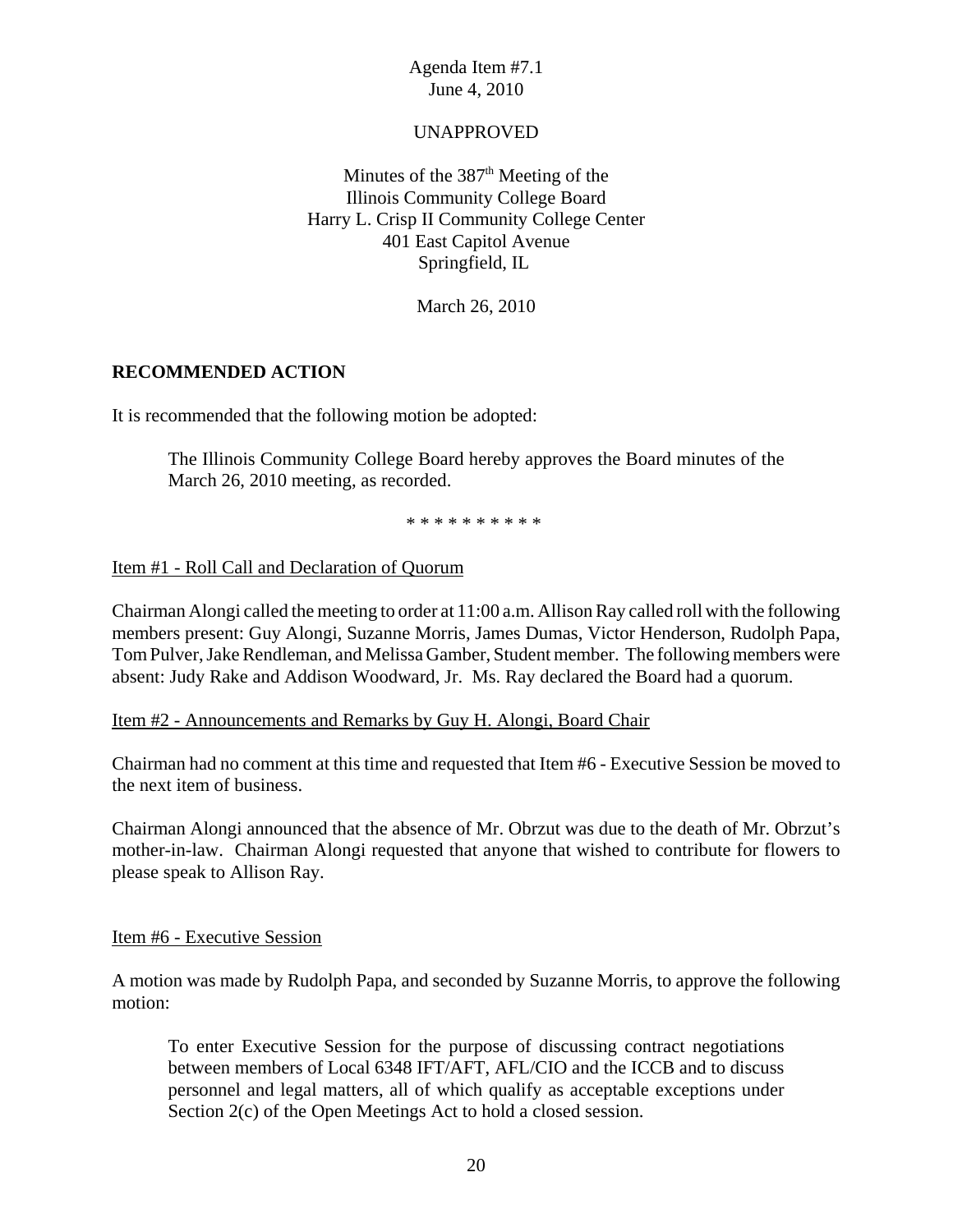A roll call vote was taken, with the following results:

Guy Alongi: Yea Suzanne Morris: Yea James Dumas: Yea Victor Henderson: Abstained Rudolph Papa: Yea Tom Pulver: Yea Judy Rake: Absent Jake Rendleman: Yea Melissa Gamber: Yea Addison Woodward, Jr.: Absent

Motion carried and the Board entered Executive Session at 11:01 a.m.

\* \* \* \* \* \* \* \* \* \*

Suzanne Morris made a motion, which was seconded by Tom Pulver, to reconvene into Public Session at 11:52 a.m.

A roll call vote was taken, with the following results:

Guy Alongi: Yea Suzanne Morris: Yea James Dumas: Yea Victor Henderson: Yea Rudolph Papa: Yea Tom Pulver: Yea Judy Rake: Absent Jake Rendleman: Yea Melissa Gamber: Yea Addison Woodward, Jr.: Absent

Motion carried.

#### Item #3 - Board Member Comments

Tom Pulver had no comments at this time.

Melissa Gamber had no comments at this time.

Suzanne Morris attended an event at College of Lake County that focused upon all of the sustainable and green efforts that the community colleges are participating in. There are a number of great projects throughout the state. The campuses are becoming more green and there are also the courses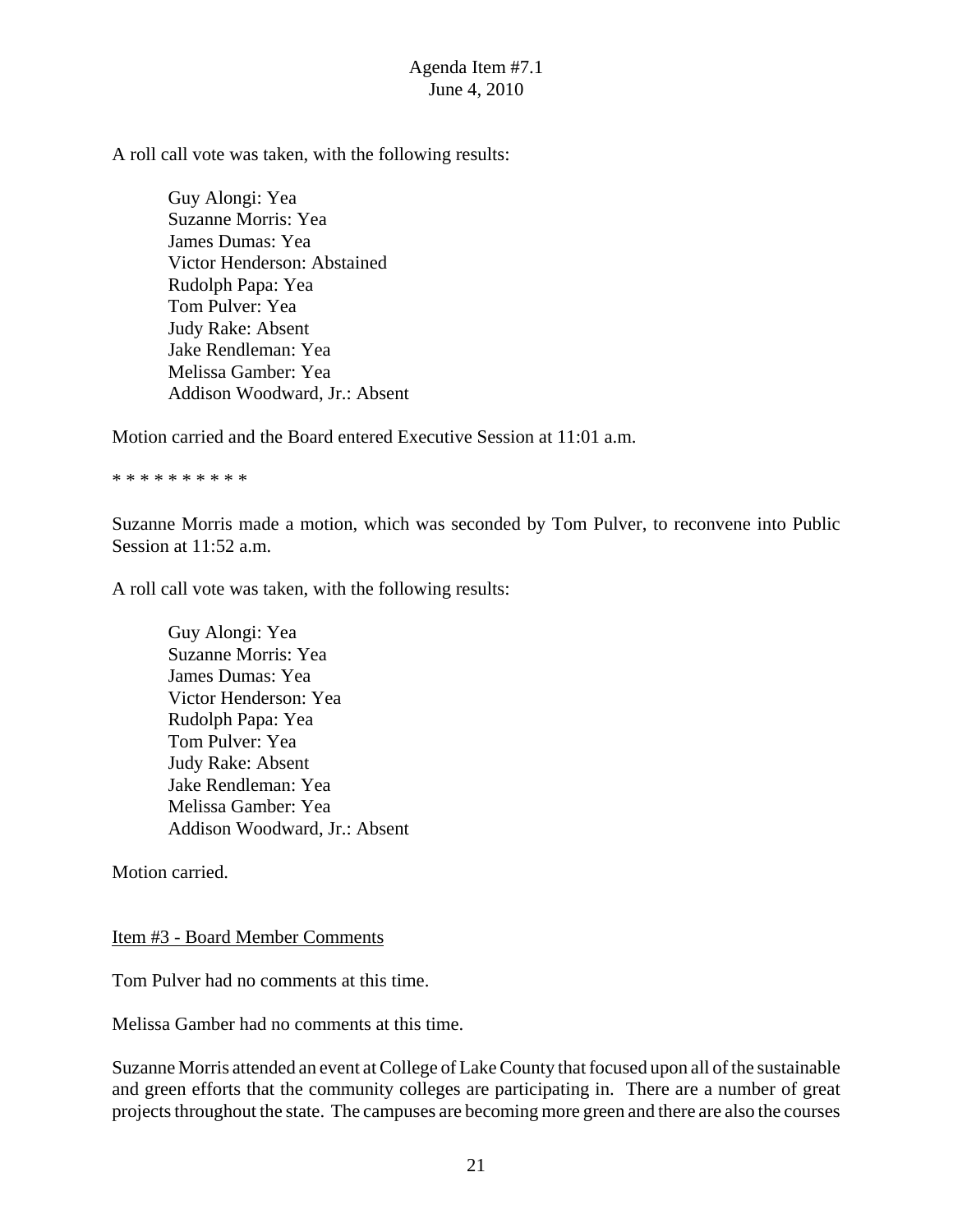in green jobs as well.

Jake Rendleman had no comments at this time.

Victor Henderson was happy to be at the meeting and to participate.

Rudy Papa was happy to attend the meeting as well.

James Dumas had no comments at this time.

#### Item #4 - President/CEO Report

No report was given at this time.

#### Item #5 - Committee Reports

#### 5.1 Budget and Finance

#### 5.1.a. Fiscal Year 2010 and 2011 Budget Update

Ellen Andres distributed handouts and reported on equalization and base operating grants. Tuition is up over the last five years and may go up eight to nine dollars on average this year, with only a few colleges left to report. In comparison, at the beginning of the decade when looking at statewide averages, tuition increased less than a \$1.00 annually.

Credit hours this year increased from 6 million to 6.6 million, yet generating all of the extra hours does not bring an increase in funding and the payments are late, which as we know creates an issue for the colleges.

In regards to the FY2011 proposed budget, not much has changed at this point in time. All education agencies will be reduced by the amount they received from the federal stimulus funds received during fiscal year 2010. For community colleges, that equates to about \$7 million.

In the House Appropriation Committee this week, Northern Illinois University (NIU), Governor's State University (GSU), and Northeastern Illinois University (NEIU) testified prior to the ICCB and all three universities were asked how community college students were performing. NIU reported that a study revealed community college transfer students perform better than the four-year students that have attended NIU from their freshman year. GSU and NEIU agreed with the study and NIU is exploring why their students do not perform as well as the transfer students from the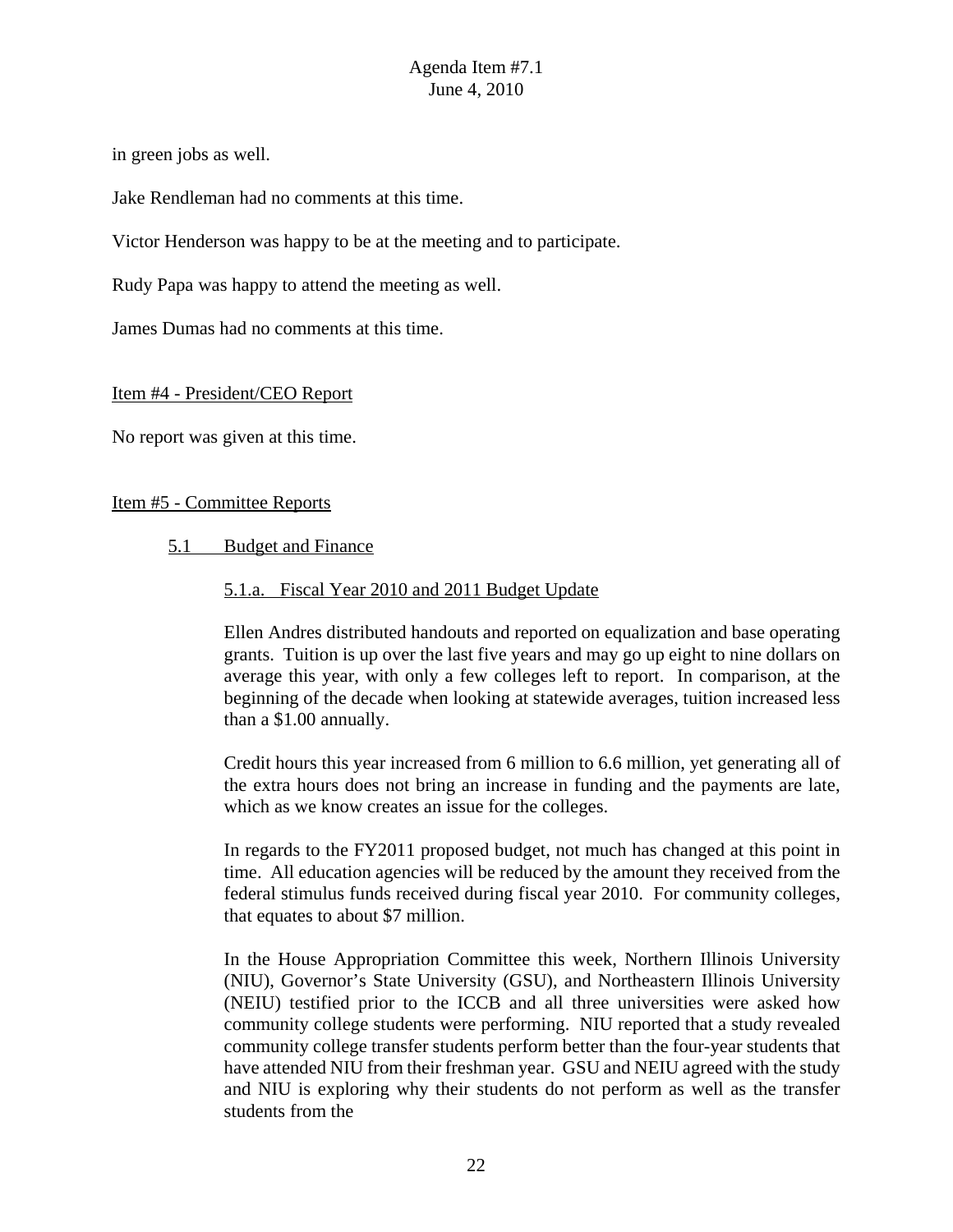community colleges.

Ms. Andres hopes to have a report on the Fiscal Year 2011 budget at the next meeting.

Chairman Alongi asked if the community colleges fared better than the universities thus far in the budget process.

Ms. Andres stated the community colleges fared better than the K-12 system and universities due to the fact that we did not receive many stimulus funds, but we are now receiving a cut due to the elimination of the stimulus funds. So, yes we are not receiving as much of a cut, but we never saw the benefits of the substantial increases either.

Chairman Alongi also clarified that the community colleges have received their base operating grant payments from the State of Illinois for this fiscal year, but are currently waiting on the equalization grant payments. However, the amount of money owed to the community colleges in comparison to the amount owed to the state universities is far less.

Jake Rendleman asked about tuition increases at the community colleges.

Ms. Andres reported that many of the colleges' board of trustees have voted on a tuition increase for next year. Many colleges have also decided to implement tuition increases over the next three-four years. The current average tuition is about \$98 per credit hour (which includes normal fees for all students) and Ms. Andres expects to see the statewide average tuition rate increase to \$100 per credit hour for next year.

#### 5.2 Possible Changes to Committee and Meeting Structures

Discussion took place regarding the meeting of committees in relation to the new Board meeting start time. No action was taken.

#### Item #7 - Advisory Organizations

#### 7.1 Illinois Community College Trustees Association

Barb Oilschlager reported that, at the last ICCTA meeting, there was discussion about what was happening on the federal level, especially regarding the American Graduation Initiative. The Legislative Summit was canceled due to the blizzard in Washington D. C. and the Summit was held instead in March. About 30 trustees attended the Summit and they were able to secure visits with Senators Roland Burris and Dick Durbin.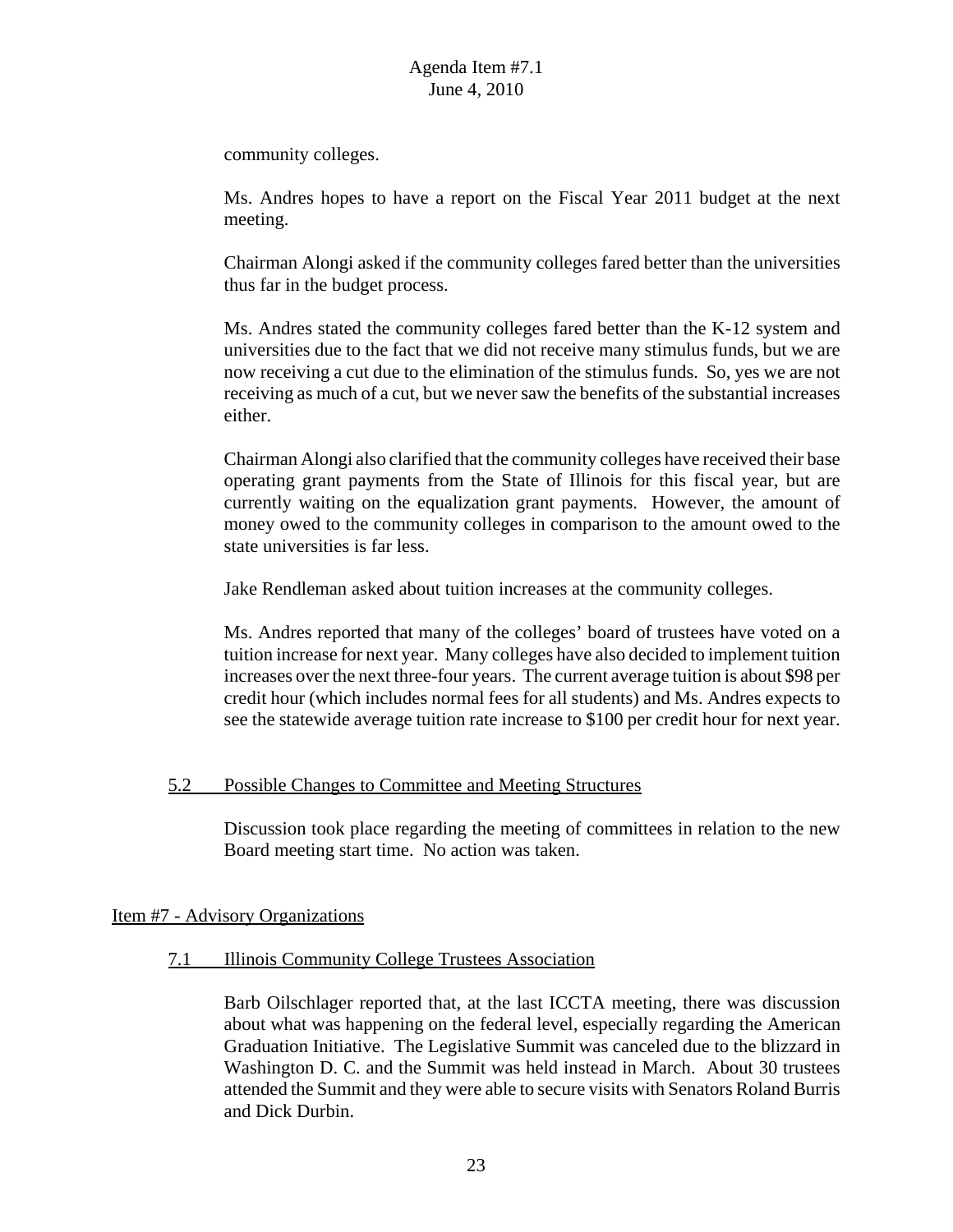Ms. Oilschlager distributed a document detailing what activities she has been involved in as President.

The ICCTA budget was set at the last meeting and legislative goals for the remainder of the year were determined.

The annual ICCTA Convention will be June 4-5 in Springfield and this year Jake Rendleman, ICCB member and trustee for John A. Logan College will receive the association's highest award - the Ray Hartstein Trustee Achievement Award.

#### 7.2 Presidents' Council

Dr. Gayle Saunders, President of Richland Community College represented Dr. John Erwin. The last Presidents' Council meeting was March 16 and focused upon the state budget. The new Chancellor of the City Colleges of Chicago, Cheryl Hyman was introduced. Vice President of the Council, Dr. Jerry Weber, will send a survey to the members about their input for the Council's coming year's activities.

Due to the focus of the state budget at this meeting, there were several talking points developed that the Presidents and designees will emphasize about community colleges, including: Community colleges retrain workers in need of new career skills, the colleges' resources and revenues are limited, the students at community colleges are Illinois' best shovel-ready projects, and the Illinois taxpayers are maxed out - the colleges have raised tuition and done what they can to meet the cash shortfall, but now it is the state's turn to do the same. All of the talking points will be available and Student Lobby Day is coming up in April and they will focus on the same points.

## Dr. Saunders also applauded the Illinois Community College System for its leadership among sustainability and green initiatives. Richland Community College will dedicate a new building in June that will be platinum LEED certified and it will also be the first LEED certified building in Macon County.

#### 7.3 Student Advisory Committee

Melissa Gamber reported that Student Lobby Day will be held in Springfield on April 22. The theme will be "United to Save Education." All participants will focus on funding for all colleges and the students that represent the Illinois Board of Higher Education and the Federation of Independent Colleges and Universities will utilize this theme as well.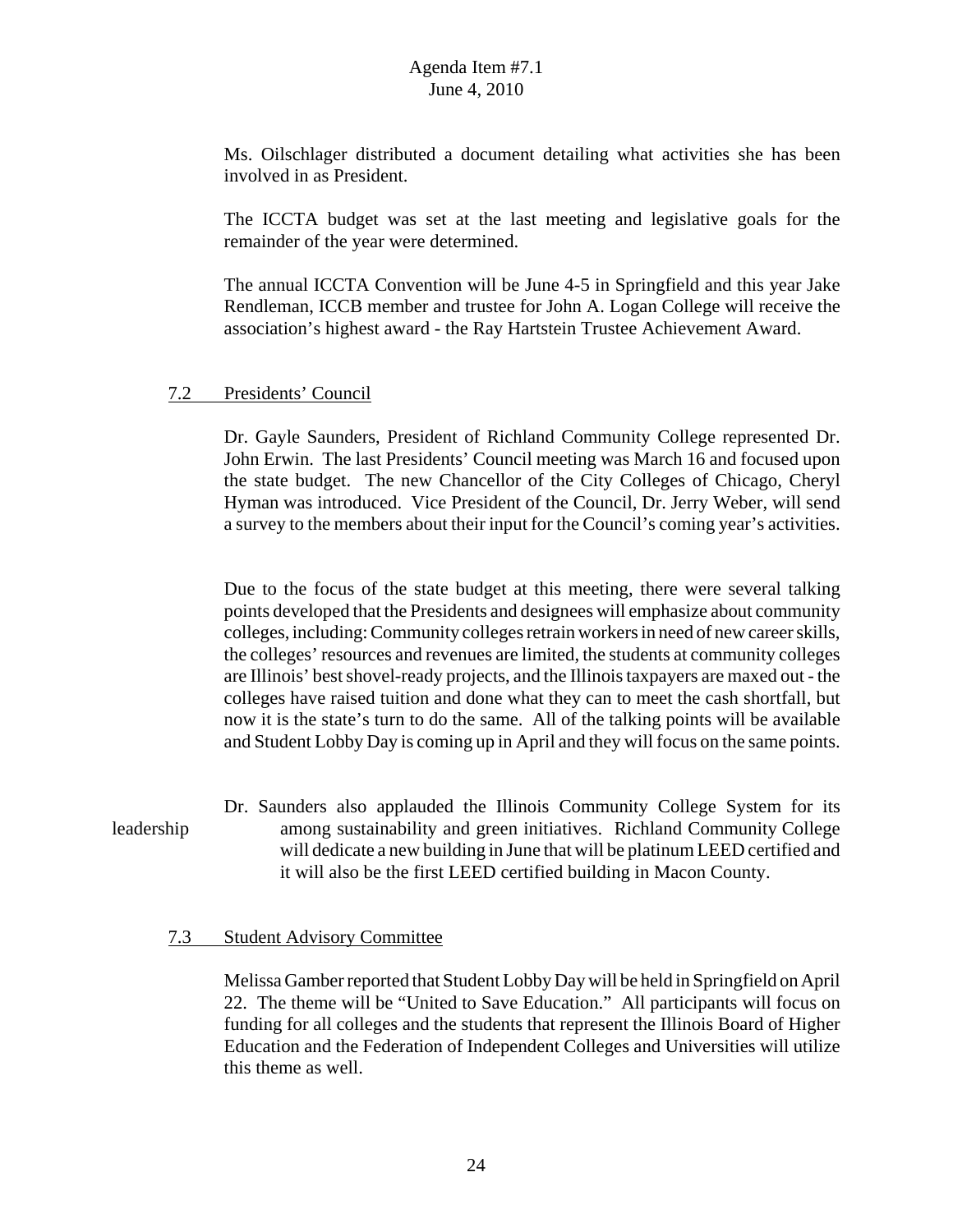#### 7.4 Illinois Community College Faculty Association

Tom Pulver reported that the 2010 Teaching and Learning Excellence Conference will be held on October 21-22, 2010, at the Crowne Plaza in Springfield. An invitation is extended to each Board member to attend the conference. The Teaching and Learning Call for Proposals, Scholarship Applications, and ICCFA Faculty Grant applications have been distributed to each college. The due date for the return of Faculty Grant applications is April 15<sup>th</sup>. Faculty are encouraged to apply at ICCFA.org. Call for Proposals shall be submitted no later than June 1, 2010.

Invoices for the 2010 ICCFA College Dues have been sent to each college. The ICCFA thanked Dr. Elaine Johnson's office for mailing and receiving the statements.

ICCFA has again coordinated its annual working retreat with the ICCTA conference. The ICCFA retreat is scheduled for June 4-5 at the President Abraham Lincoln Hotel in Springfield.

The ICCFA has concerns that the association's participation and voice is not heard or represented on the P-20 Council. The ICCFA would like to have one member included on the Teaching Effectiveness Committee.

The ICCFA thanked the ICCB for its supportive role in attending the ICCFA meetings. Brian Durham and Dr. Elaine Johnson's reports are appreciated and the information has been very helpful for statewide faculty. The next ICCFA meeting is April 23,at the Crowne Plaza in Springfield.

## 7.5 Adult Education and Family Literacy Advisory Council

Jennifer Foster reported that the Advisory Council has been applying action steps to the Strategic Plan that the Board approved on November 20, 2009. It has been a tedious process at times ensuring all the needs of Adult Education students are being met, but the process is progressing. The comprehensive work of the Council will be presented to all Adult Education administrators within a couple of weeks. Currently, a pathway system is being created for all adult learners to move them into postsecondary education and employment.

Thanks were extended to the Board for its sponsorship of the national COABE conference held in Chicago. Illinois participants represented about one-third of total attendees and all ICCB Adult Education staff and several other ICCB staff either presented or attended the conference.

IACEA Lobby Day will be held April 30 in Springfield and many adult education students and administrators attend this event.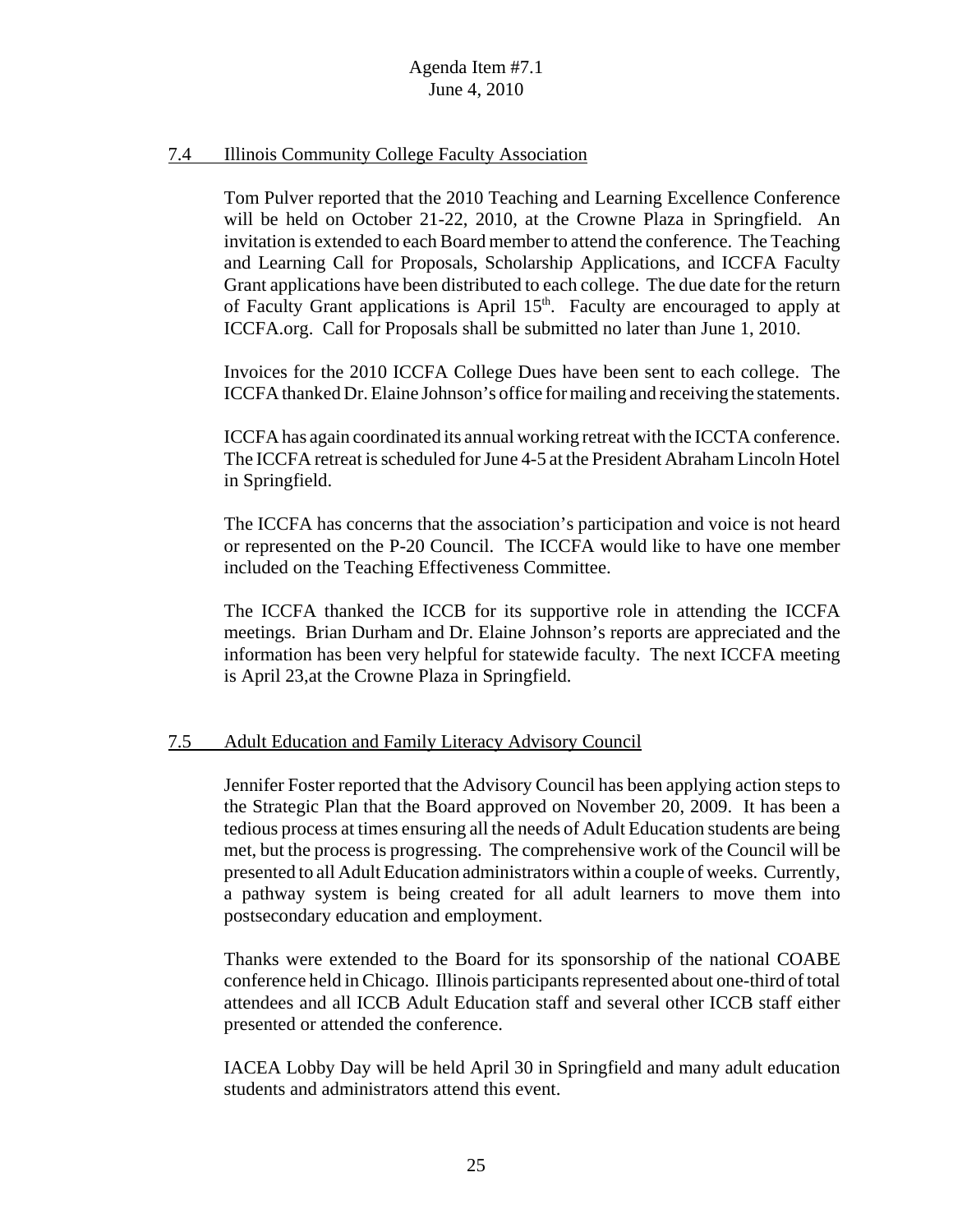#### 7.6 Illinois Community College System Foundation

Ray Hancock reported that the ICCSF regular programs - the scholarship and purchasing consortium are doing very well. The ICCSF building project is also doing well, Mr. Hancock distributed a handout that detailed the work schedule for the building. The ICCSF has applied for some federal funding to help pay for the building project. Letters of support from the ICCB and Presidents' Council have been submitted and now it is a matter of wait and see what happens.

The ICCSF is exploring the idea of creating a statewide vanity plate for community colleges. The project has the potential to be a great fundraiser and image builder as well.

Another project being explored is additional parking for the ICCSF building. There are several locations that Mr. Hancock is in negotiations with at this time.

The ICCSF is investigating several international initiatives that the ICCB once was extensively involved.

Mr. Hancock is trying to locate tenants for the fourth floor of the building and currently, there are three interested parties, but no definite occupants.

#### 7.7 Latino Advisory Committee

Dr. Karen Hunter Anderson reported that the second Latino Summit was held in February at Elgin Community College and over 100 people participated. Northern Illinois University's PURE project participated in the Summit and spoke about using education to improve economic development and eliminate poverty within a region through their PASCAL/PURE project. The PURE Project has asked the ICCB/LAC to participate in one of their Latino initiatives and several leaders from within the system are currently working to focus on college and career readiness for Latino students. Other presentations included Achieving the Dream's organization of Latino students called Holas, Dr. Scott Parke presented Latino enrollments in the system, and an interactive session that featured transitions of Latino students into Career and Technical Education programs from either high school or adult education programs. Overall, the message seemed to be that efforts should be focused upon completion rates and college readiness.

#### Item #8 - Illinois Student Assistance Commission Update

Andrew Davis reported on the difficulties of funding the Monetary Award Program (MAP) for Illinois college students. However, tuitions keep increasing and the number of students eligible for financial aid is skyrocketing. For the current year, student applications are up over 40 percent from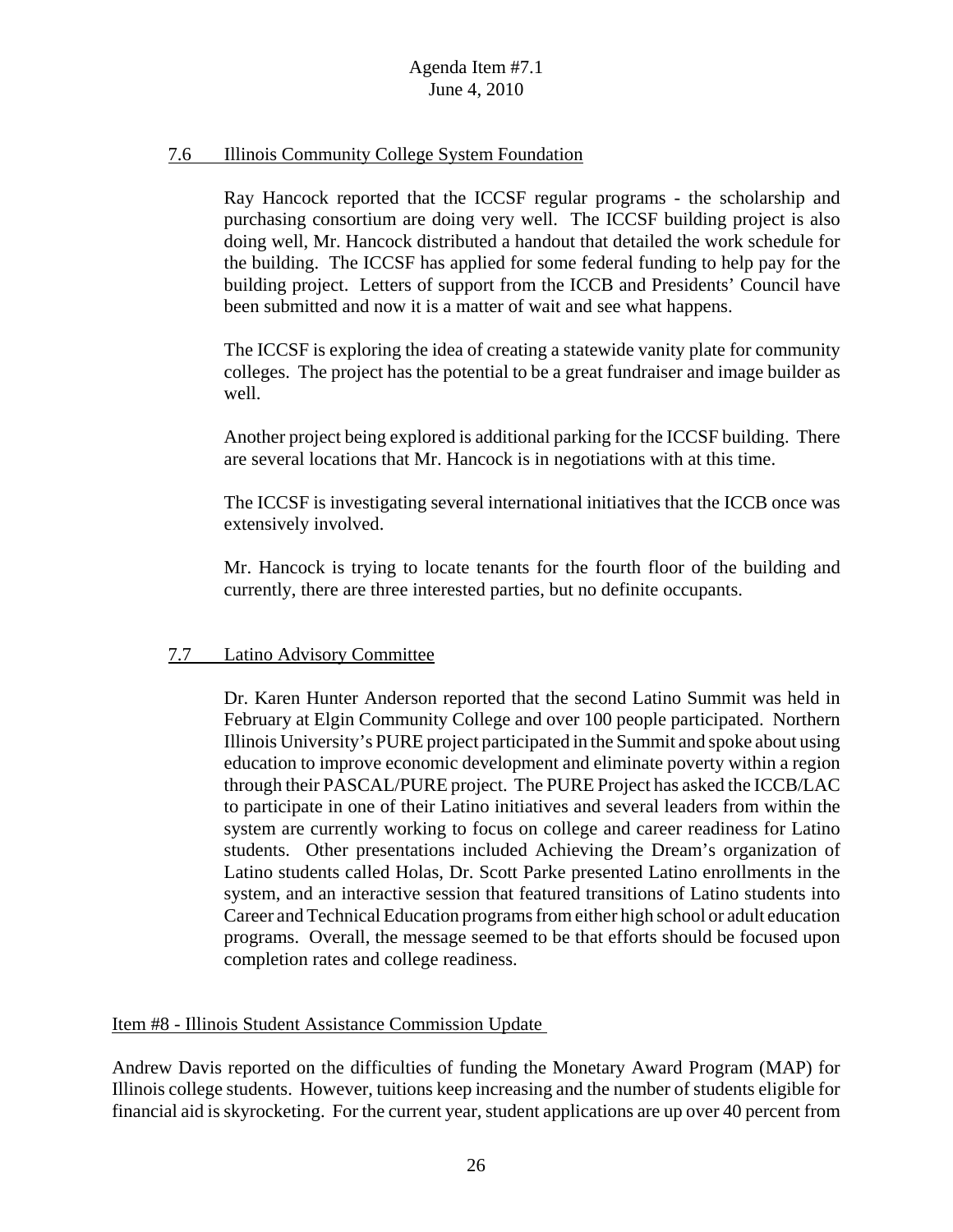last year. Due to the increase, last year MAP grants were suspended on May 15 and so far for this year the prediction is that grants will be suspended by April. This will result in over 100,000 eligible MAP students will not receive a grant. This once a year suspension date greatly affects the students, but disproportionately, the community college students more so due to the needs and times that community college students decide to enroll in classes. The portion of money received by community college students for MAP grants continues to drop and, for school year 2010-2011, it is estimated to be around \$47-49 million in comparison to about \$50-52 million for school year 2009-2010.

The reality is that the state does not have the resources to fully fund the MAP program and, currently, it appears that the MAP budget for fiscal year 2011 will remain level funded. In anticipation of this, ISAC in cooperation with the Department of Revenue has been researching the affect of community college on MAP recipients in comparison to those with similar economic standards that have not attended community college. The fundamental findings from 2002-2007 show those individuals earning \$15,000-16,000 a year who did not attend college or receive MAP grants showed a salary increase of about 2 percent per year. The students that attended community college and received MAP grants for the same time period showed an average yearly salary increase of 6-11 percent.

ISAC proposes that the increased salaries, which also creates an increased taxable income, be viewed as a capital investment opportunity. From this, revenue bonds would be issued and paid back, principal and interest, with the income taxes of the recipients. There would be no change to the tax level of the individual, but there would be a special portion of those taxes for the state for its investment. It is estimated this could be done within ten years and any excesses would be used to pay MAP grants and/or go back to the General Revenue Fund (GRF). By doing this, ISAC believes the needs of an additional 50,000 students could be met.

Suzanne Morris asked if there were other administrative options available, such as earmarking a percentage of the funds for community college students.

Mr. Davis said that the issue has been raised recently and it is being given a great deal of thought. The problem is that, in reality, ISAC would just be reshuffling the money and also reshuffling which students are being hurt in the process. It is something that needs to be addressed and what better time than when there is a new funding source. The initiative is separate and that would be accomplished through the Legislature. If this is successful, it would also make sense to allow for three suspension dates versus the current one that exists.

Victor Henderson asked if there is anyone else that has done this successfully?

Mr. Davis replied that, on this scale and scope, it has not been done successfully. However, in Australia, a significant amount of the financing for education is done in a similar scheme. Four states have done this though: Michigan, Missouri, Kansas, and Iowa. The scale is smaller and is offered as an enticement to businesses to come to the community colleges for training their employees. This was done successfully in Iowa with IBM.

Chairman Alongi discussed how the MAP funds were distributed to students that attend public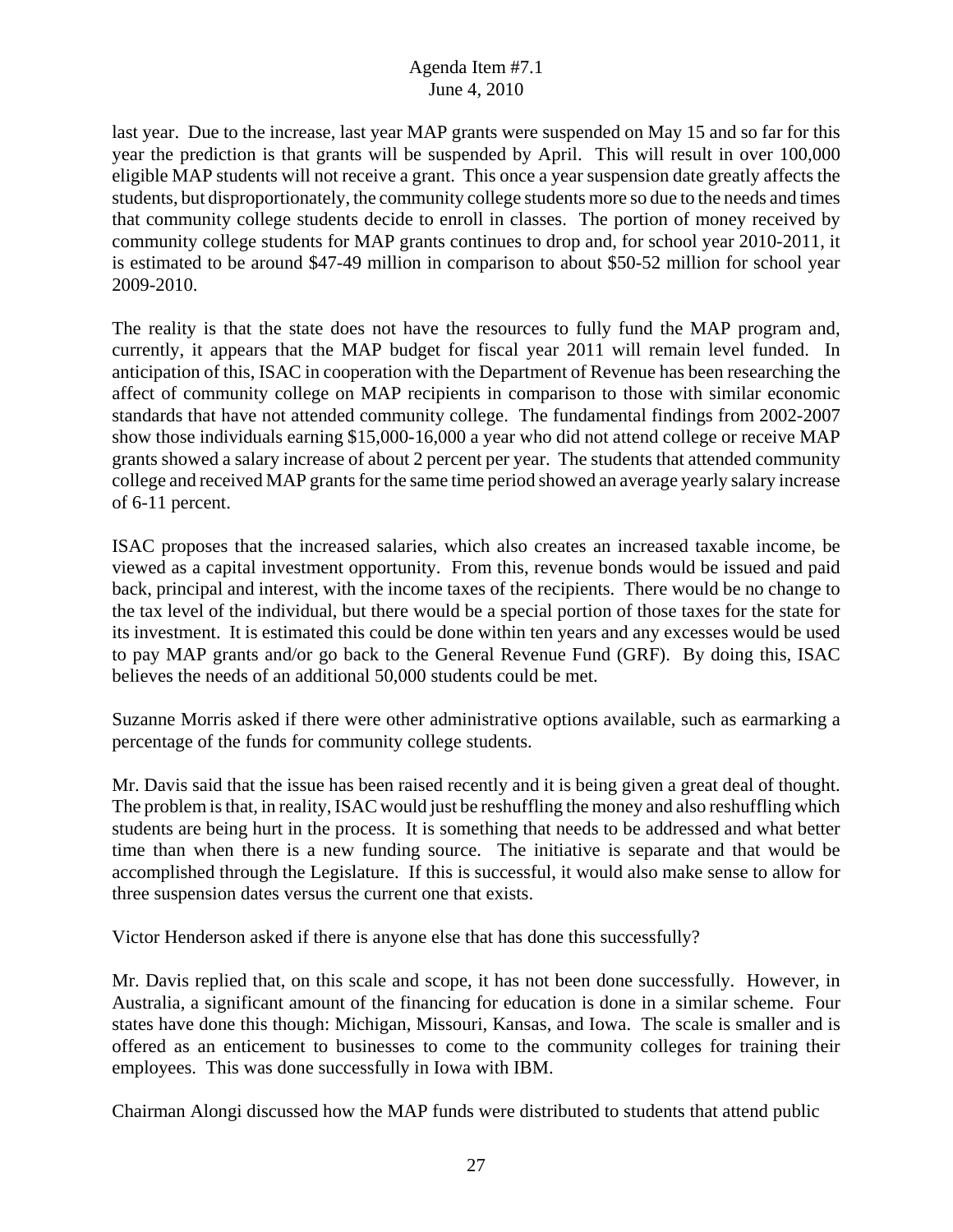versus private colleges. At the time, Chairman Alongi thought the difference was 54 percent was awarded to public college students and 46 percent to private college students. Chairman Alongi inquired if there was discussion about shifting the use of the public MAP money more towards the public college students versus the private college students. The reason for this concern is that there is a maximum amount a student may receive and that amount is based, in part, on the tuition of the institution a student attends and, in most cases, the private institutions charge a higher tuition than the public institutions. Chairman Alongi is afraid that, due to rising tuition costs, eventually the percentages of those public versus private MAP grant students will switch, with private students receiving a higher portion of MAP grants than public students and, once again, the community college students are at a disadvantage.

Mr. Davis acknowledged Chairman Alongi's concern and verified that the percentages of students attending public versus private institutions receiving MAP grants has not changed much over the last couple of years. ISAC believes the MAP program should remain a vehicle to provide choice to students and all educational institutions throughout the state should be able to participate. Policy can always change, but from a practical stand point, the Illinois public system does not have the room to absorb those students that attend private institutions and receive MAP grants as well.

#### Item #9 - Baccalaureate Completion Update

Dr. Elaine Johnson distributed the Baccalaureate Completion Survey, which consists of a survey of all community colleges and details if the community college offers a baccalaureate completion program on their campus and which public, private, proprietary, or online college the community college partners with for the program. The survey also asked if the community colleges have a need that is not being met. The results of the survey will be provided to four-year institutions, with the hopes of the community colleges and four-year institutions being able to identify what the true needs in a region are and how those needs may be addressed. This survey was done with the cooperation of the Illinois Board of Higher Education (IBHE) and will be presented to the General Assembly as well.

## Item #10 - Illinois Department of Corrections Program Update

Dr. Elaine Johnson provided an update on the community colleges that provide correctional education and the current relationship of those colleges with the Illinois Department of Corrections (IDOC). Currently, the IDOC is very behind in payments to the colleges for the provided correctional programs. Dr. Johnson has met with Director Randle from IDOC to discuss the colleges' concerns. Due to the lack of payments, the affected colleges' board of trustees are deciding whether it is in their best interests to stay in business with IDOC. The colleges have agreed to fulfill their contracts through June 30, 2010 and would provide IDOC and ICCB a 60-day notice if the colleges' board of trustees decide to eliminate their corrections program.

Chairman Alongi asked what amount of money was budgeted for the colleges to run the corrections programs?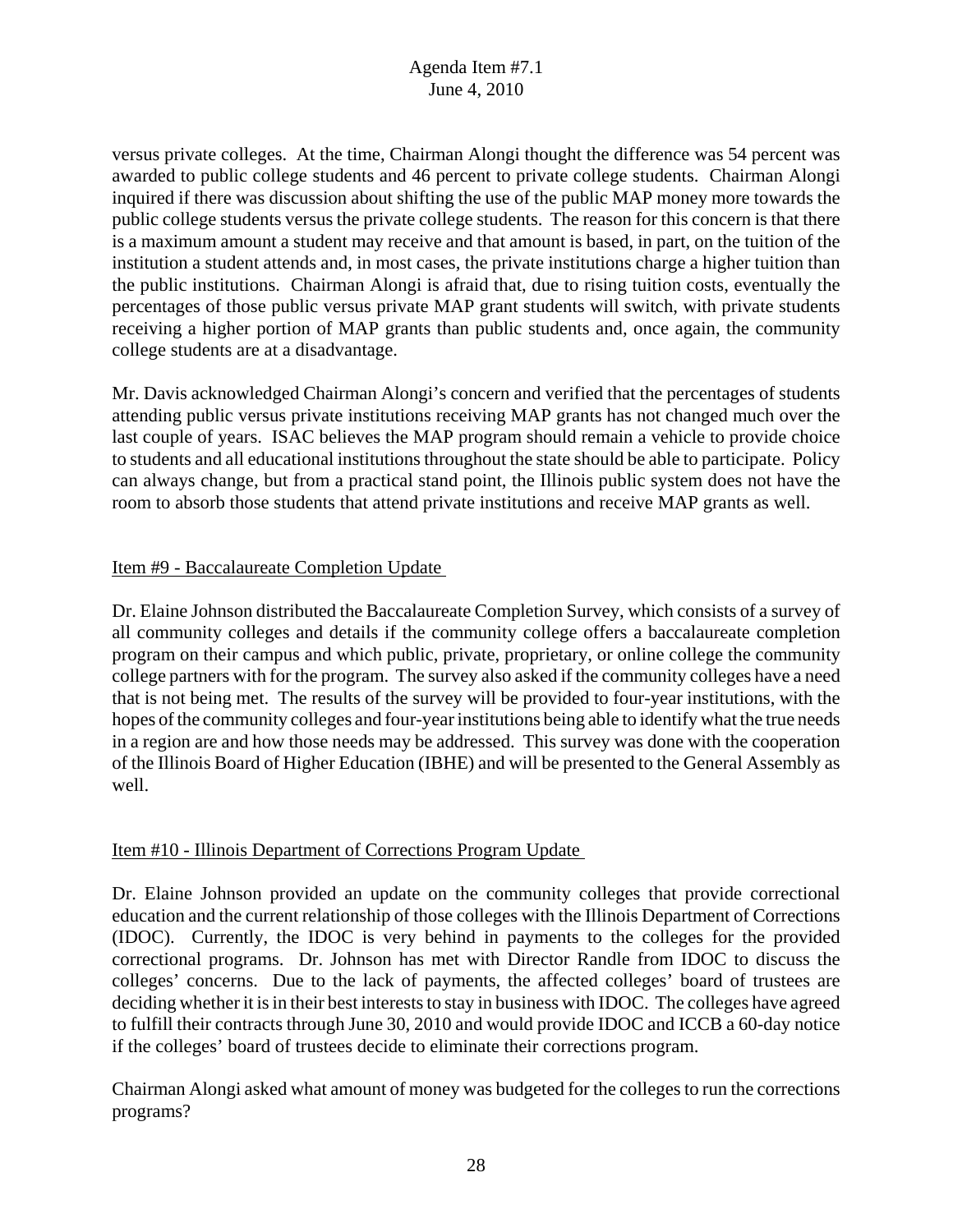Dr. Johnson nor Ms. Andres knew the exact amount, but Dr. Gayle Saunders, President of Richland Community College (RCC) stated that RCC's budget was \$1.5 million and is the second largest program in the state.

Chairman Alongi also asked if the colleges receive direct reimbursement for the credit hours generated?

Dr. Saunders replied that the colleges do not, IDOC receives the reimbursement for the credit hours. Ms. Andres agreed with Dr. Saunders and clarified for the colleges the credit hours do apply toward credit hour grants. If the colleges were to end their IDOC programs, the colleges will see a decline in credit hour grants two years from now.

Chairman Alongi asked if the programs are worth saving?

Dr. Johnson stated that the colleges she has spoken with thus far do not want to get out of the programs and if the colleges were not in a financial crisis currently, the IDOC programs would not be an issue.

Chairman Alongi asked if it would be worthwhile to pursue legislation for the ICCB and/or colleges versus the IDOC to receive the reimbursement for the programs?

Ms. Andres stated that legislation of that nature may be viewed as an increase to the ICCB budget, not as a transfer and, in the end, it may affect base operating grants.

Victor Henderson asked how old the program was and who approved the curriculum?

Dr. Johnson stated that the curriculum is approved by the ICCB and Dr. Saunders noted that the community colleges have been involved in correctional education for a long time but, in the beginning, the contracts were with a school district within the correctional education programs and transferred to the ICCB in the 1980s.

Chairman Alongi asked Dr. Johnson how many colleges are considering eliminating their corrections programs?

Dr. Johnson indicated that Rend Lake College and Spoon River College will most likely end their programs, Kaskaskia College is on the bubble, and Dr. Saunders indicated that Richland Community College is considering elimination of their program.

#### Item #11 - Online Learning at Illinois Community Colleges

Dr. Karen Hunter Anderson briefly highlighted the benefits of online learning and discussed the involvement of the ICCB Institutional Support and Policy Studies in preparing the report *Online Instruction in the Illinois Community College System*.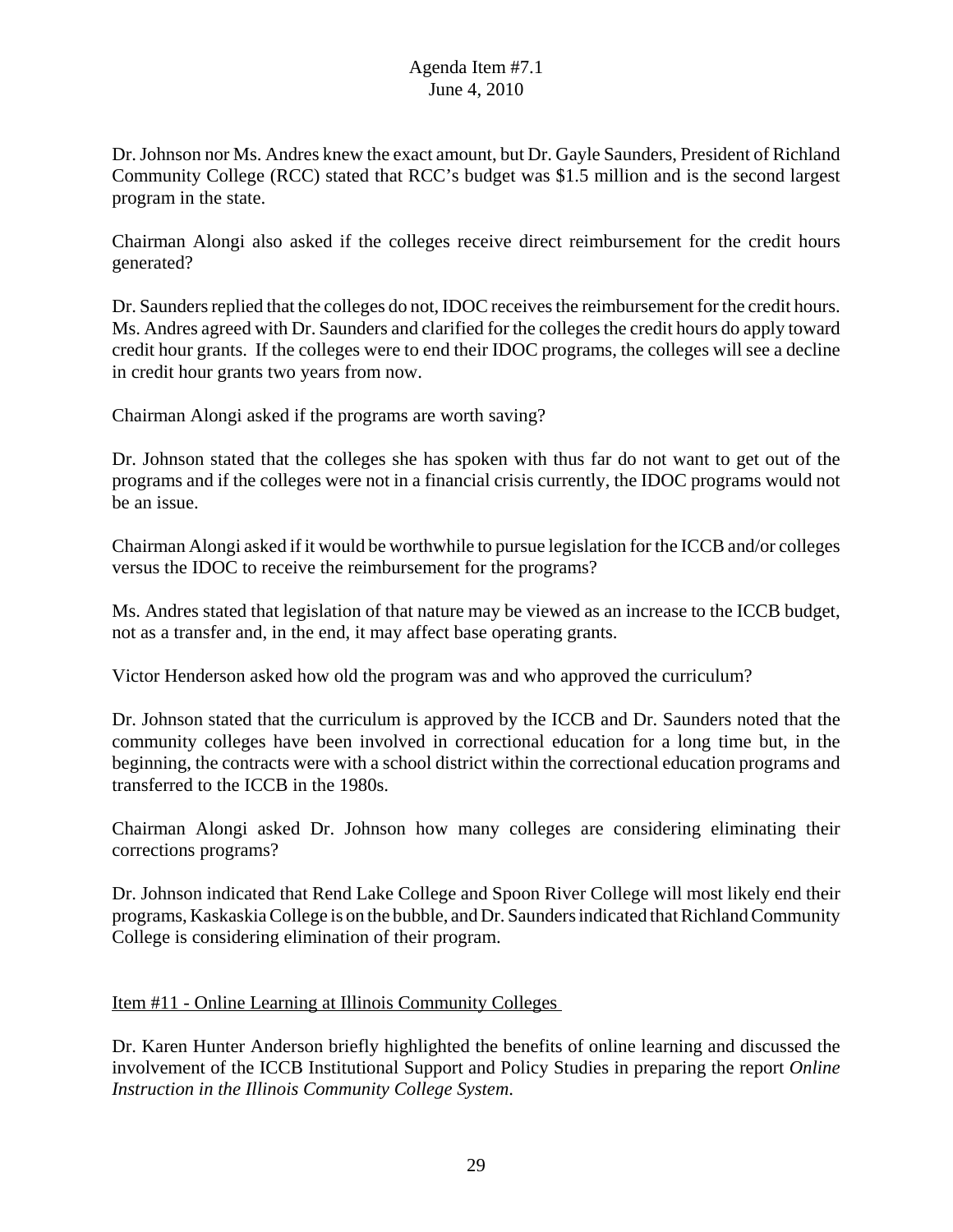Todd Jorns, Senior Director for Education Technology, and Jeff Newell, Director for Distance Learning and Education Technology Support, represent the Education Technology Department for ICCB and focus on three areas: 1) distance and online learning initiatives, 2) using technology in the classroom, and 3) faculty development and using online learning in the classroom.

Mr. Jorns focused upon key initiatives the ICCB has been involved in, including design of the Basic Skills Test, the Paraprofessional Test Preparation System, creation of the website Excellence in Adult Education, GED Illinois, the latest initiative is Illinois Online Learning Resources, and one of the oldest initiatives is the Illinois Community Colleges Online (ILCCO).

Mr. Newell addressed ILCCO and its growth beyond course sharing and professional development. Currently, ILCCO is looking at expanding its offerings, especially in regards to leadership and ways to enhance the colleges through offering online learning, facilitate collaboration between the colleges, and sharing of resources. Recently, the second strategic planning process was implemented and the goals included developing a resource site to assist colleges that are preparing for accreditation and developing statewide benchmarks for retention and distance learning to compare best practices. ICCB tracks five different distance learning categories: interactive television, broadcast television, stored media, internet, and correspondence. Ten years ago, online learning accounted for one-third of distance learning and now accounts for 90 percent overall. Interactive television has maintained itself, especially in certain colleges due to large rural districts that have remote sites it enables the students to achieve their instructional goals. Currently, over 72,000 students a year throughout the state participate in online learning courses. Mr. Newell also reviewed a handout that highlighted data pertaining to online learning for Illinois community colleges. For the future, Mr. Newell predicted an increase in offerings for online course and enrollments; growth for blended or hybrid learning courses, which are best described as one course that combines face-to-face and online components; more technology offerings for courses, especially as smart phones and e-readers become more popular.

Chairman Alongi recognized four-year institutions are always discussing online and baccalaureate degrees and suggested to Dr. Anderson that Mr. Jorns and Mr. Newell should present to the Illinois Board of Higher Education due to such a high percentage of online courses offered from community colleges compared to public universities.

## Item #12 - New Units of Instruction

Tom Pulver made a motion, which was seconded by James Dumas, to approve the following motion:

The Illinois Community College Board hereby approves the following new units of instruction for the community colleges listed below:

## **PERMANENT PROGRAM APPROVAL**

#### College of DuPage

< Associate of Arts in Teaching (A.A.T.) - Early Childhood Education (64 credit hours)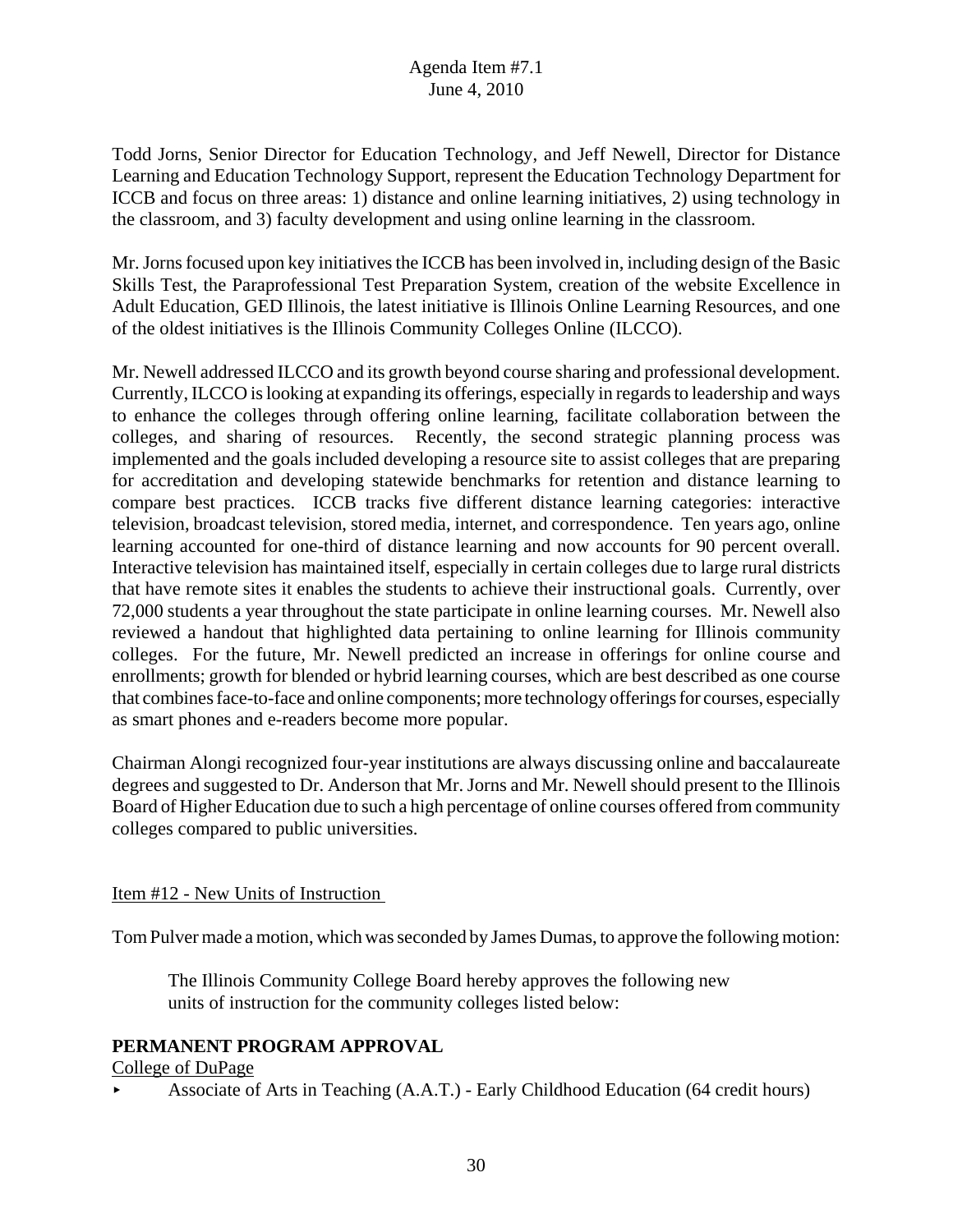Lewis & Clark Community College

- < Welding Technology A.A.S. degree (61 credit hours)
- < Welding Technology Certificate (35 credit hours)

John A. Logan College

< Welding Technology A.A.S. degree (69 credit hours)

Southeastern Illinois College

- < Biodiesel Production Certificate (33 credit hours)
- Ethanol Production Certificate (34 credit hours)
- $\triangleright$  Graphic Design A.A.S. degree (62 credit hours)
- < Graphic Design Certificate (36 credit hours)

## **TEMPORARY PROGRAM APPROVAL**

Parkland College

- < CNH (Case-New Holland) Service Technician A.A.S. degree (67 credit hours)
- $\blacktriangleright$  Mass Communications: Photography A.A.S. degree (60 credit hours)

The motion was approved via unanimous voice vote. Student advisory vote: Yes.

Board member Victor Henderson did not participate in this vote due to a brief departure from the meeting.

#### Item #13 - Consent Agenda

Tom Pulver made a motion, which was seconded by James Dumas, to approve the following motions:

13.1 Minutes of the January 27, 2010 Meeting

The Illinois Community College Board hereby approves the Board minutes of the January 27, 2010 meeting, as recorded.

13.2 Minutes of the January 27, 2010 Executive Session

The Illinois Community College Board hereby approves the Executive Session minutes of the January 27, 2010 meeting, as recorded.

13.3 Minutes of the January 28, 2010 Meeting

The Illinois Community College Board hereby approves the Board minutes of the January 28, 2010 meeting, as recorded.

The motion was approved via voice vote, Board member Suzanne Morris abstained. Student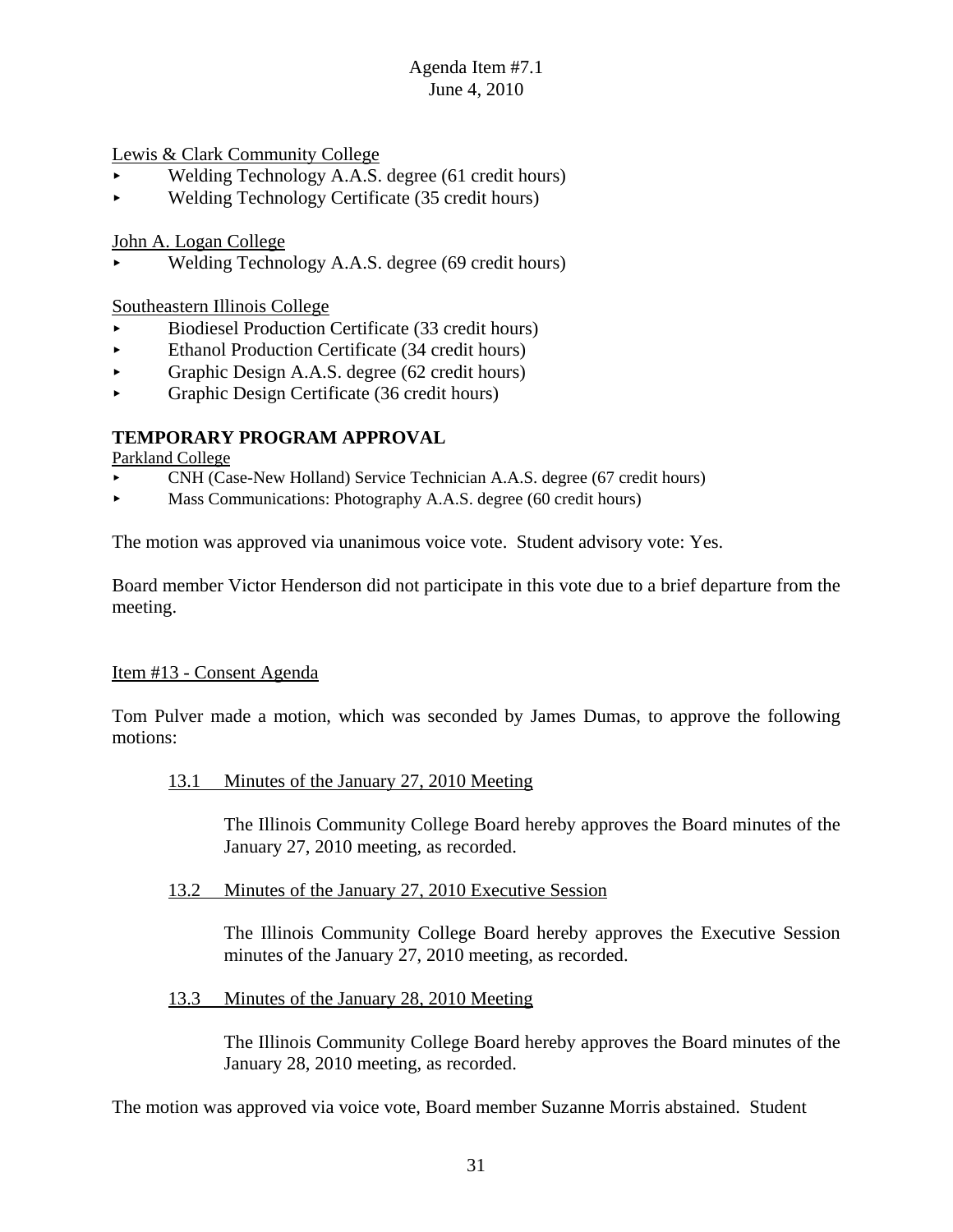advisory vote: Yes.

#### Item #14 - Information Items

#### 14.1 Fiscal Year 2010 Financial Statements

The Fiscal Year 2010 Financial Statements were provided to the Board for review.

14.2 Summary of Capital Projects Approved by the President/CEO during Fiscal Year 2009

The Summary of Capital Projects Approved by the President/CEO during Fiscal Year 2009 was provided to the Board for review.

14.3 Fiscal Year 2010 Spring Enrollments in the Illinois Community College System

The Fiscal Year 2010 Spring Enrollments in the Illinois Community College System was provided to the Board for review.

#### 14.4 Illinois Community College System Program Review Statewide Summary

The Illinois Community College System Program Review Statewide Summary was provided to the Board for review.

#### 14.5 Online Instruction in the Illinois Community College System

The Online Instruction in the Illinois Community College System report was provided to the Board for review.

14.6 External Affairs Update

The update for the External Affairs Committee for the Illinois Community College Board was provided to the Board for review.

14.7 Strategic Planning Committee Update

The update for the Strategic Planning Committee for the Illinois Community College Board was provided to the Board for review.

#### Item #15 - Other Business

There was no other business at this time.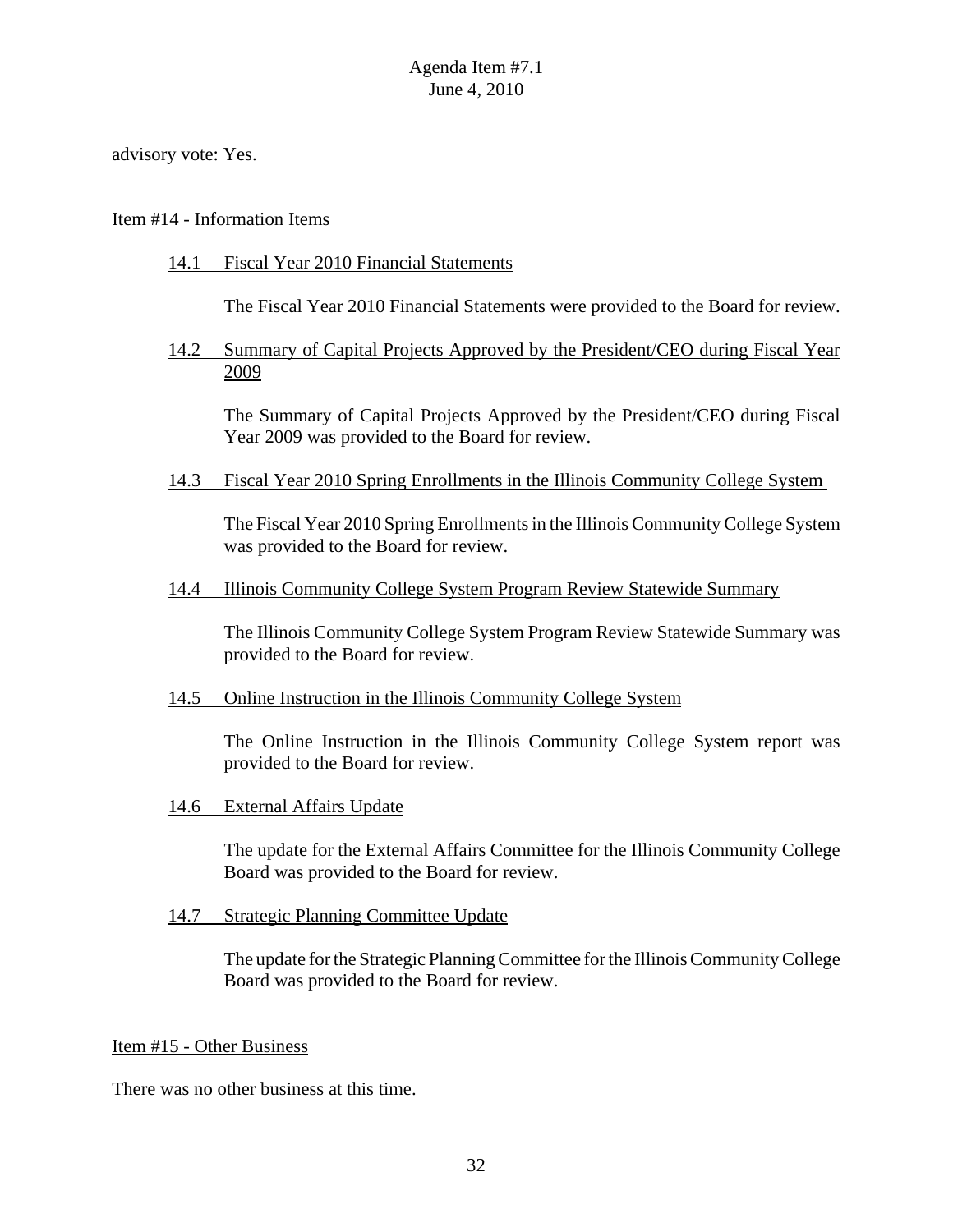#### Item #16 - Public Comment

Barb Oilschlager complimented the ICCB on the recent edition of the ICCB Magazine, it is a fantastic publication and the ICCTA membership appreciates the cost effective distribution of it.

Item #17 - Adjournment

At 2:09 p.m., Rudy Papa made a motion, which was seconded by Jake Rendleman, to adjourn the meeting.

The motion was approved via unanimous voice vote. Student advisory vote: Yes.

Guy H. Alongi Geoffrey S. Obrzut Chairman President/CEO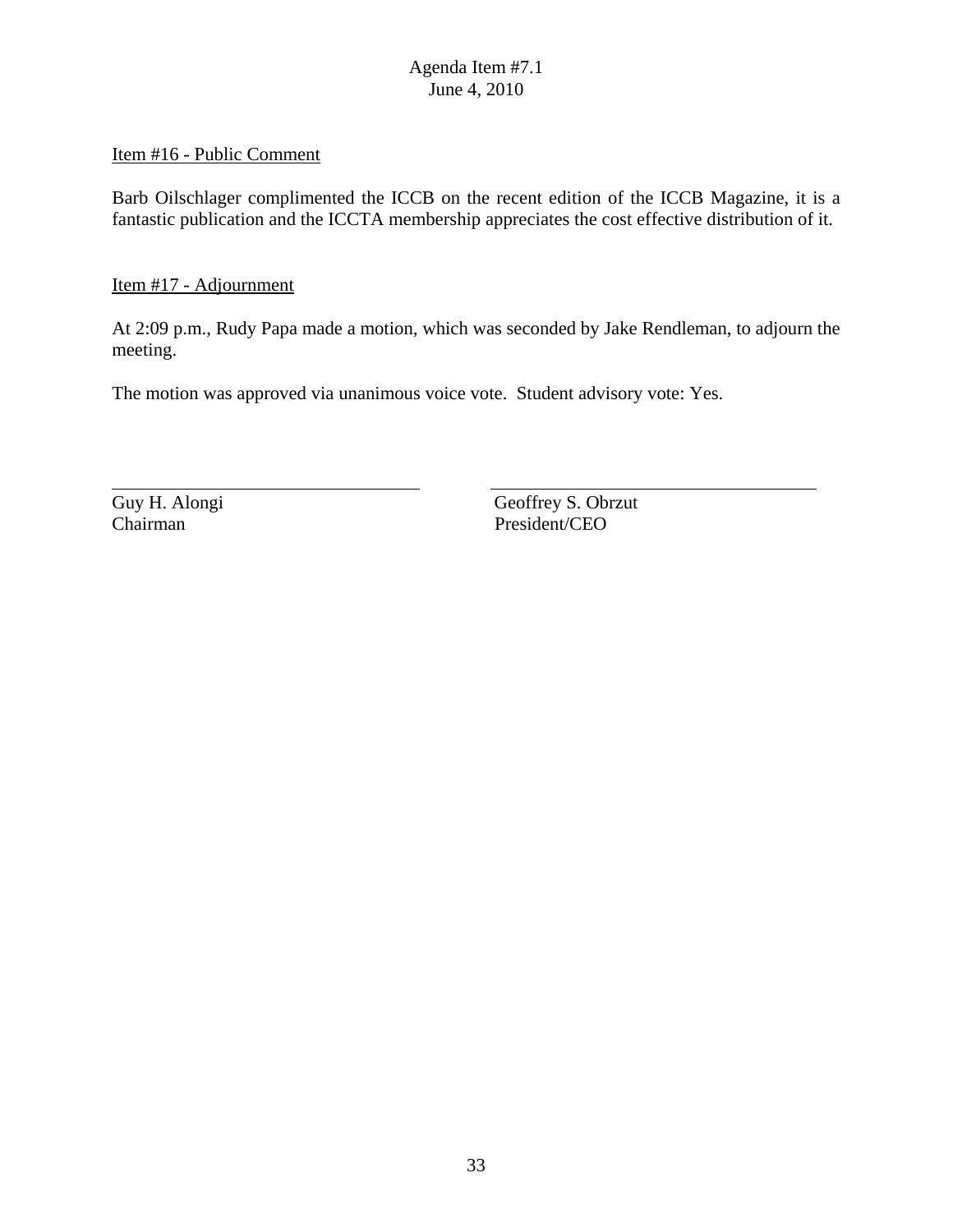## Illinois Community College Board

## **2011 CALENDAR OF MEETINGS**

**January 28** 11:00 a.m. - Harry L. Crisp II Community College Center, Springfield

**March 18** 11:00 a.m. - Harry L. Crisp II Community College Center, Springfield

**June\*** 9:00 a.m. - Chicago, Exact location TBA

**July** Subject to Call

**September 16** 11:00 a.m. - Harry L. Crisp II Community College Center, Springfield

**November 4** 11:00 a.m. - Harry L. Crisp II Community College Center, Springfield

**December** Subject to Call

**\*** June Board Meeting is held in conjunction with the ICCTA and Presidents' Council.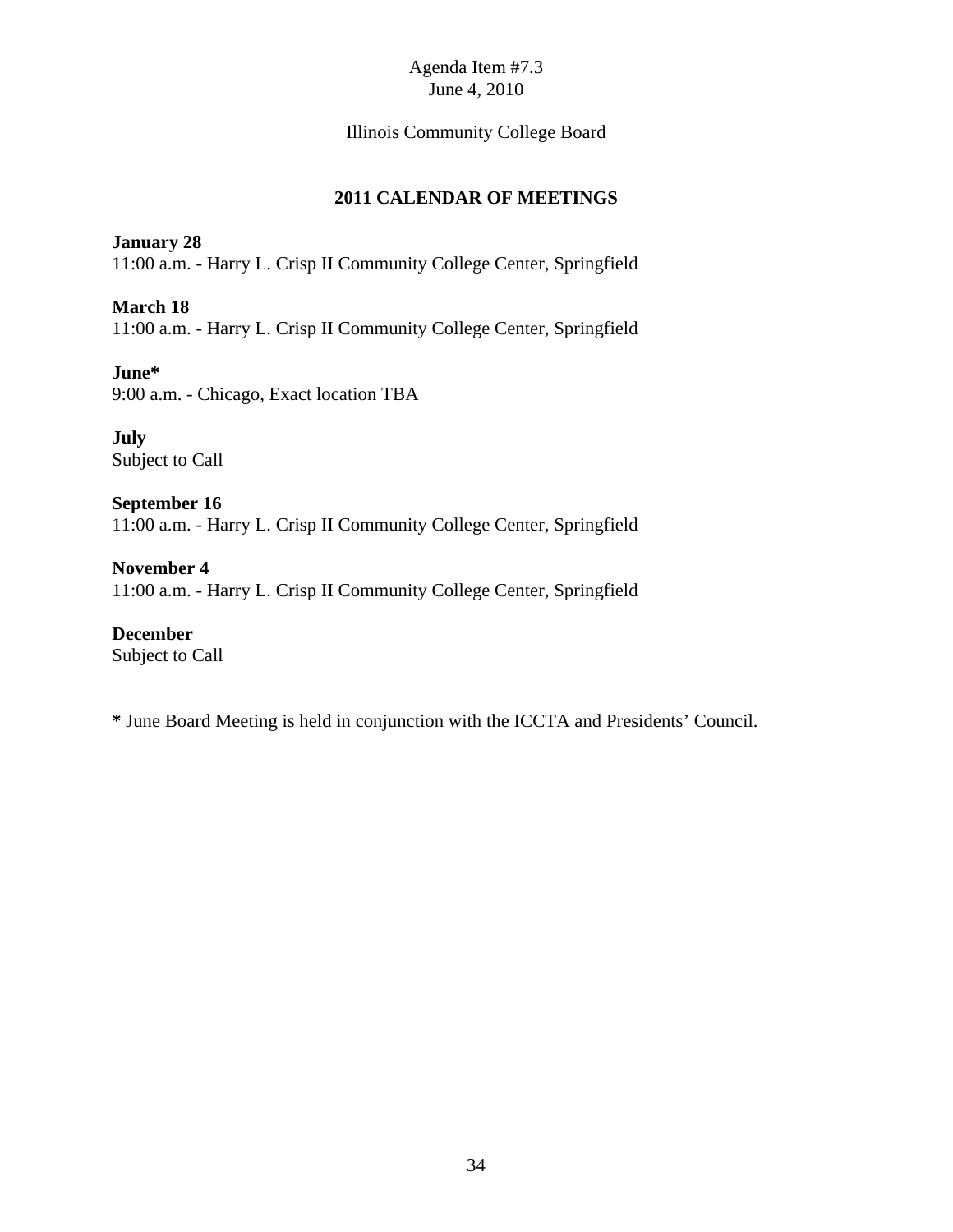#### Illinois Community College Board

## **AUTHORIZATION TO ENTER INTO INTERAGENCY CONTRACTS/AGREEMENTS**

Each fiscal year the ICCB enters into interagency contracts and agreements for the benefit of the community college system.

## **RECOMMENDED ACTION**

It is recommended that the following motion be adopted:

The Illinois Community College Board hereby authorizes its President/CEO, in concurrence with the ICCB Chair, to enter into interagency contracts/ agreements, as needed for fiscal year 2011.

**BACKGROUND**. Each fiscal year, the ICCB enters into interagency contracts and grant agreements for the benefit of the community college system. Examples of annual contracts include Adult Education with the U. S Department of Education, Career and Tech Ed agreement with the Illinois State Board of Education, and Workforce Investment Act incentive grants with the Department of Commerce and Economic Opportunities.

Since several of the fiscal year 2011 grants and contracts are negotiated during June, July, and August this authorization will allow the President/CEO to execute agreements with concurrence of the Board Chair, as they are finalized.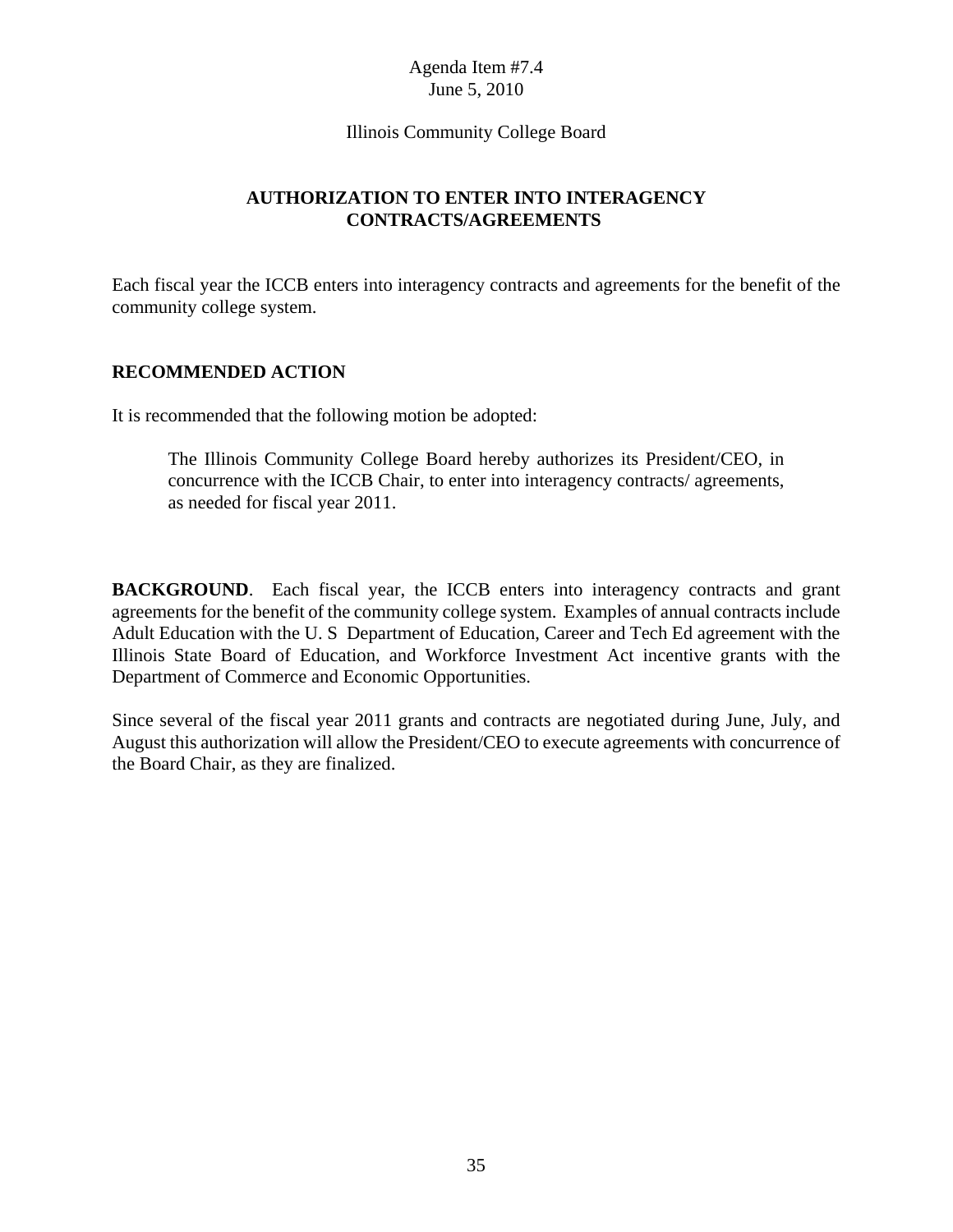#### Illinois Community College Board

## **AUTHORIZATION TO TRANSFER FUNDS AMONG LINE ITEMS**

Each year, the President/CEO seeks ICCB authorization to transfer funds among appropriated line items, as may be necessary.

## **RECOMMENDED ACTION**

It is recommended that the following motion be adopted:

The Illinois Community College Board hereby authorizes its President/CEO to transfer funds among fiscal year 2011 appropriated operating line items, as needed.

**BACKGROUND**. The State Finance Act allows state agencies to transfer up to two percent of the operating budget among appropriated line items, within the same fund. This authorization will allow the President to transfer funds among the operating lines in the General Revenue Fund. This is the only flexibility the General Assembly allows in an appropriated budget. Transfers exceeding two percent or lines other than agency operations must have General Assembly approval before the funds can be transferred and expended.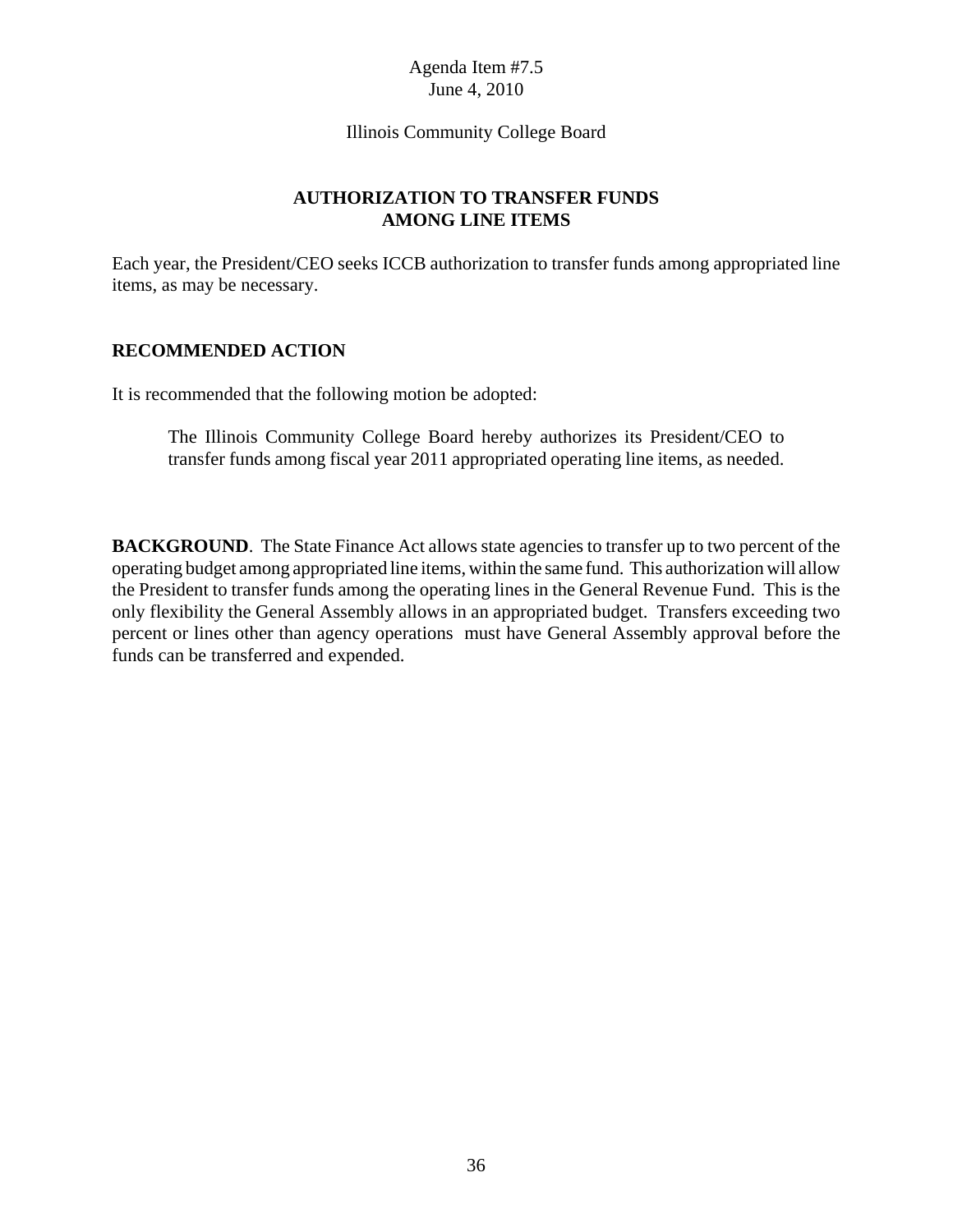Illinois Community College Board

## **BUDGET AND FINANCE COMMITTEE**

Committee discussion for June:

• Financial Statements: Fiscal Year 2010

State General Funds Special State Funds Federal Funds Bond Financed Funds

- Fiscal Year 2011 Budget
- Illinois Student Assistance Commission: MAP Capital Investment Bond Initiative